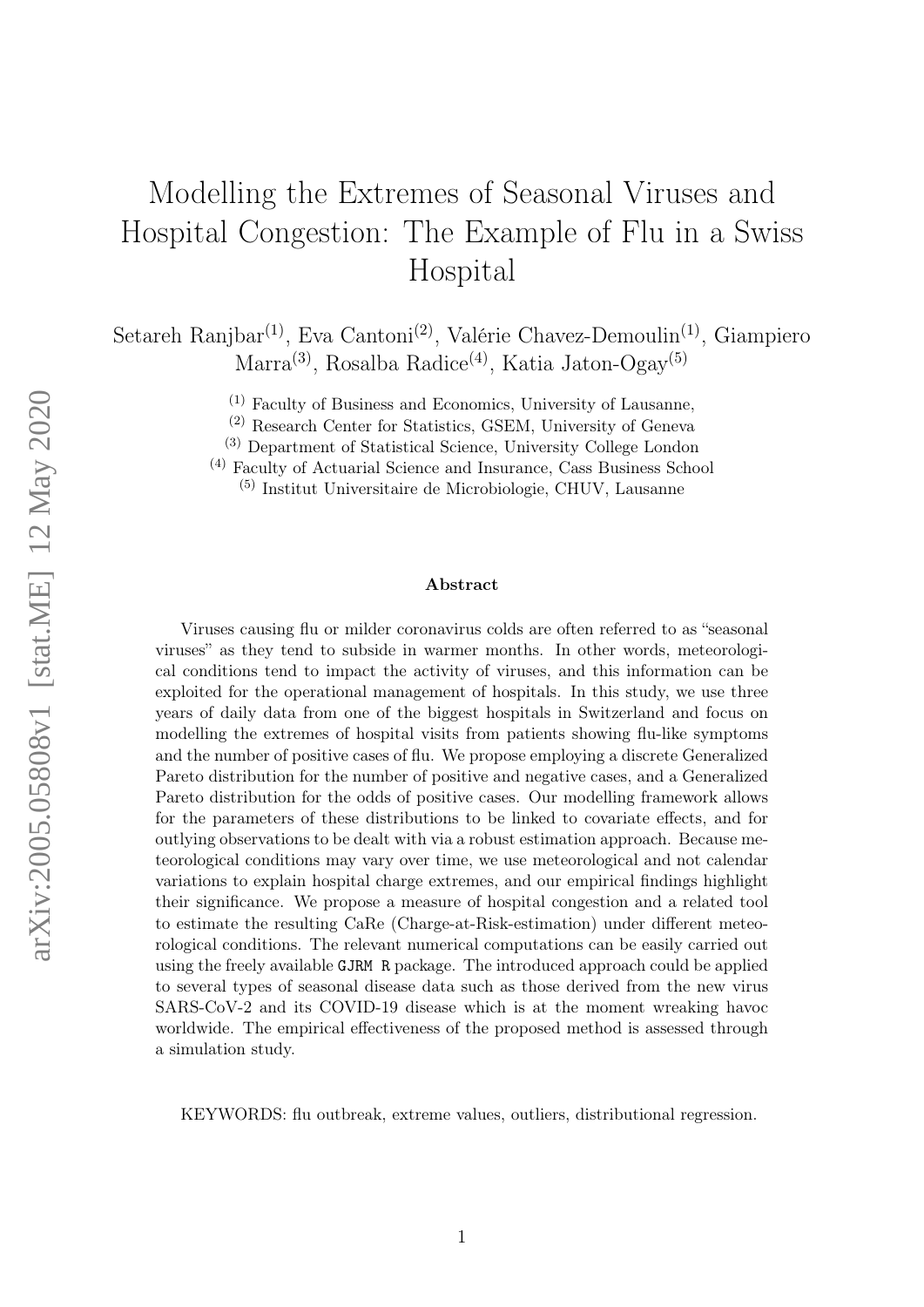## 1 Introduction

Congestion is of paramount concern for most large size hospitals. At the time of writing, hospitals across the world are experiencing congestion due to the coronavirus pandemic. Predicting both the number of visits to the hospital and potential pandemic considerably helps the operational management of hospitals. Empirical evidence suggests that the flu virus is more vulnerable in warm weather, hence making it more common for epidemics to proliferate in fall and winter months in the northern hemisphere. The role of weather in the spread of flu is not yet fully understood and researchers have attempted to address this question. [Roussel et al.](#page-27-0) [\(2016\)](#page-27-0) studied the impact of six climate variables (related to temperature, humidity and sunshine) on flu spread, whereas [Towers et al.](#page-27-1) [\(2013\)](#page-27-1) analysed waves of influenza and climate patterns. [Davis et al.](#page-26-0) [\(2012\)](#page-26-0) examined the hypothesis that cold and/or dry weather enhances human pneumonia and influenza mortality, whereas [Firestone et al.](#page-27-2) [\(2012\)](#page-27-2) quantified the association between the hazard of flu infection and air temperature, humidity, rainfall and wind velocity. It has been generally found that flu's transmission is mostly dependent on humidity and temperature [\(Lowen and Steel,](#page-27-3) [2014\)](#page-27-3), with cold and dry weather making flu more active. In this paper, we approach the problem from the point of view of hospitals facing the risk of congestion and hence the need for assessing the efficiency of the flu testing process. Specifically, we aim at understanding and quantifying the impact of weather related variables on the probability of obtaining: a high number of positive flu tested patients (epidemic), a high number of negative flu tested patients (inefficiency), and high values of positive odds (number of positive flu over negative flu tested patients).

We use three years (2016/2017, 2017/2018 and 2018/2019) of daily data from 01/07/2016 to  $21/06/2019$  which give us  $n = 1086$  observations on the number of visits and positive cases for flu at the Lausanne University Hospital<sup>[1](#page-1-0)</sup> (CHUV), one of the largest hospitals in Switzerland, with a capacity of 1000 somatic beds.



<span id="page-1-1"></span>Figure 1: Daily number of flu positive cases tested patients from 01/07/2016 to 21/06/2019. The red line shows the threshold defining exceedances.

<span id="page-1-0"></span><sup>1</sup>https://www.lausanneuniversityhospital.com/home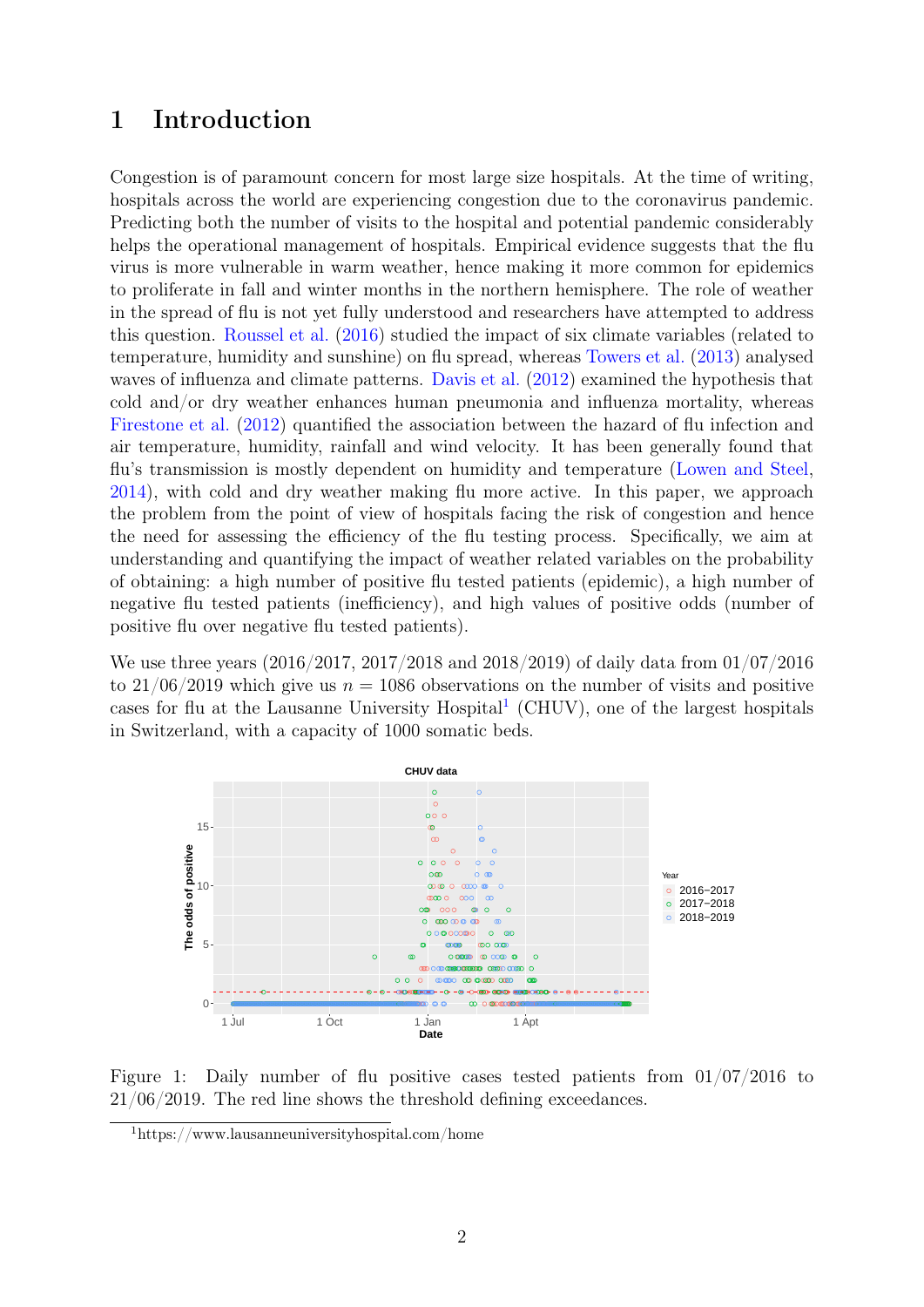

<span id="page-2-0"></span>Figure 2: Daily umber of negatively flu tested patients from 01/07/2016 to 21/06/2019. The red line shows the threshold defining exceedances.

Figure [1](#page-1-1) shows the number of positive cases for the three years considered in this study. Recording a case of flu is per se an extreme event in the sense there are generally no flu cases registered on a "normal" day. This justifies the use of exceedances of positive cases over the threshold of 1, and then to model these 290 exceedances using extreme value theory. Although flu positive cases are registered roughly between November and May, the epidemic appears at a different time each year, with patterns that differ across the years. Similar considerations apply to the negative cases shown in Figure [2,](#page-2-0) where the chosen threshold is 15, which gives us 230 exceedances. The choice of threshold corresponds to a certain level of inefficiency of the flu testing process (each test is expensive and costs 180 Swiss francs). It is not economically desirable to have too many negative cases. Consider, for example, the current case of SARS-CoV-2. Some countries do not have enough testing kits and those that are available tend to be used to detect/confirm positive cases. The different patterns observed across years suggest that the calendar day variable is not a good predictor for use within the framework of hospital management of flu (positive or negative) cases. This may be in part due to meteorological variation across years and perhaps also to climate change. As for the latter, we do not have enough data to test for a long term effect. Regarding the meteorological aspect, we propose to build a model for non-identically distributed discrete extremes where covariate effects can be accounted for. The discrete generalized Pareto distribution (D-GPD) provides a theoretically justified law for discrete extremes [\(Hitz et al.,](#page-27-4) [2017\)](#page-27-4), whereas, in the same spirit of generalized additive models for location, scale and shape [\(Rigby and Stasinopoulos,](#page-27-5) [2005\)](#page-27-5), distributional parameters are made dependent on meteorological effects. The estimation approach needs to account for outlying observations as elaborated further in the next paragraph.

From the point of view of the management of hospital congestion due to an epidemic, a measure of interest is the odds of positive cases as shown in Figure [3](#page-3-0) (recall that this is the ratio between the number of positive and negative cases). This value is continuous and a high number reflects a state of epidemic which in turn means that the hospital has to prepare for congestion. We define these odds to be high if they are above a threshold of 0.05, a value that is justified by a graphical technique explained in Section [2.1.](#page-4-0) The number of threshold exceedances in this case is 280. As shown in Figure [3,](#page-3-0) some isolated extreme values appear outside the periods of flu epidemic. These points are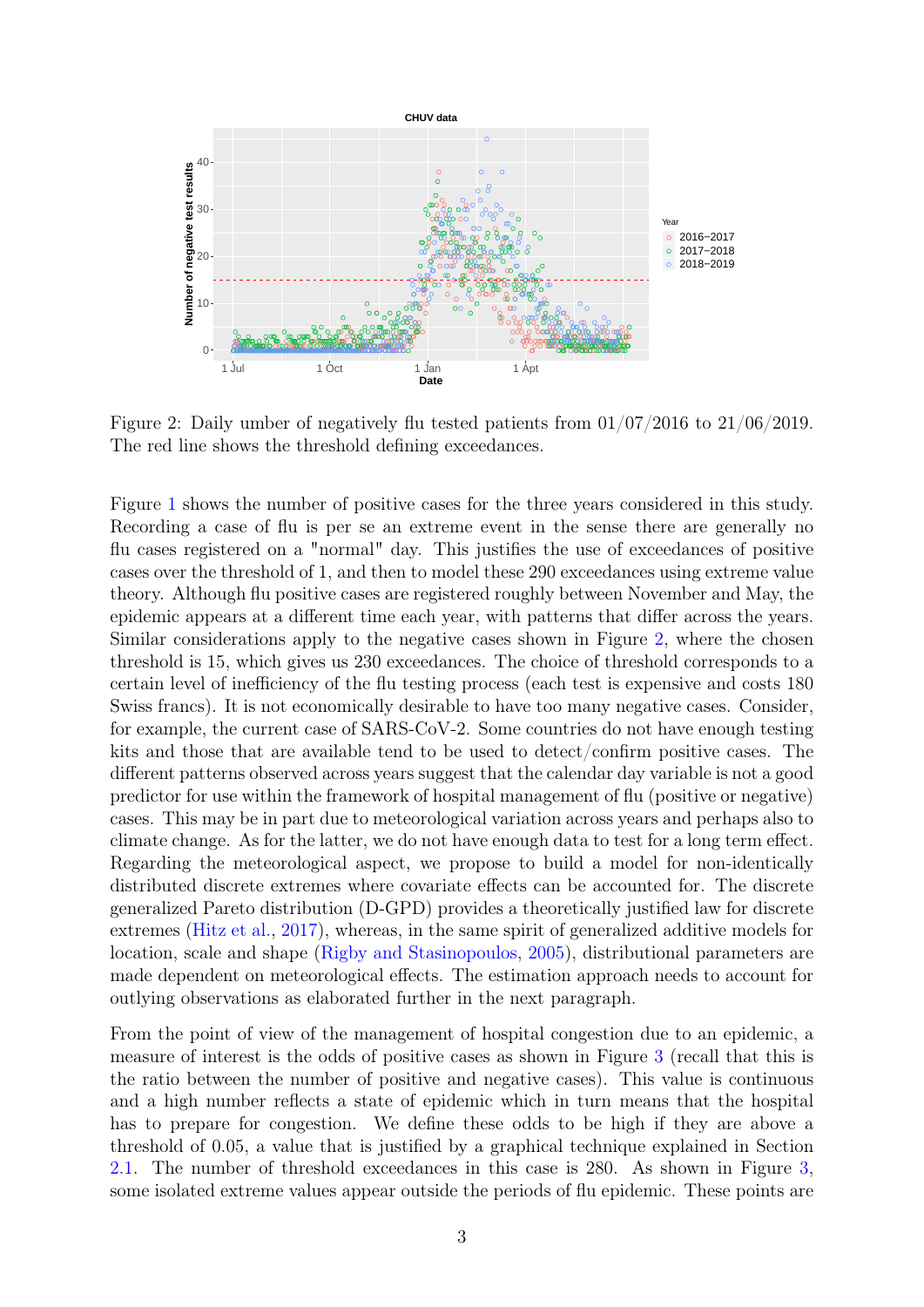found either at the very beginning of the flu period (a bell of alarm for hospitals since there are far more positive than negative cases) or at the end of the epidemic in early spring (corresponding to residual cases). Based on classical extreme value theory (EVT) the Generalized Pareto distribution (GPD) is the appropriate distribution to model such extremes and we build a model based on the GPD where the distributional parameters depend on meteorological factors. It is important to stress that testing patients for flu in hospital is a process that requires human intervention. As such, the recording process on certain days (e.g., 31st of December) will be different as compared to that of other days. This contaminates the underlying distribution of the data by creating outliers which have to be dealt with. To this end, we adapt the methodology introduced by [Aeberhard et al.](#page-26-1) [\(2019\)](#page-26-1) to the specific context of this paper. To the best of our knowledge no previous work has attempted to build extreme value models based on GPD and D-GPD, where the distributional parameters are allowed to be specified as functions of covariates and the presence of outlying observations is accounted for by using a theoretically founded robust estimation approach. The newly introduced models are available through the GJRM R package [\(Marra and Radice,](#page-27-6) [2020\)](#page-27-6) which greatly simplifies the implementation of our approach, making it as simple as a canned procedure.

When we apply our proposed approach to the hospital data, we find that our three responses of interest depend on meteorological conditions. Specifically, our results suggest that the risk of congestion (extreme positive cases) increases when temperatures go down, and in periods of no sun and no rain. The risk of testing inefficiently (extreme negative cases) significantly increases in periods of no sun and no rain. The risk of outbreak (extreme odds of positive cases) increases in cold periods. We quantify these results in Section [3.](#page-9-0)

In Section [2,](#page-4-1) we describe the proposed robust regression methodology for extremes. Section [3](#page-9-0) reports the results of the empirical analysis for the flu hospital data while Section [4](#page-20-0) presents the findings from a simulation study. We conclude in Section [5.](#page-26-2)



<span id="page-3-0"></span>Figure 3: Daily odds of positive tested cases from  $01/07/2016$  to  $21/06/2019$ . The red line shows the threshold defining exceedances.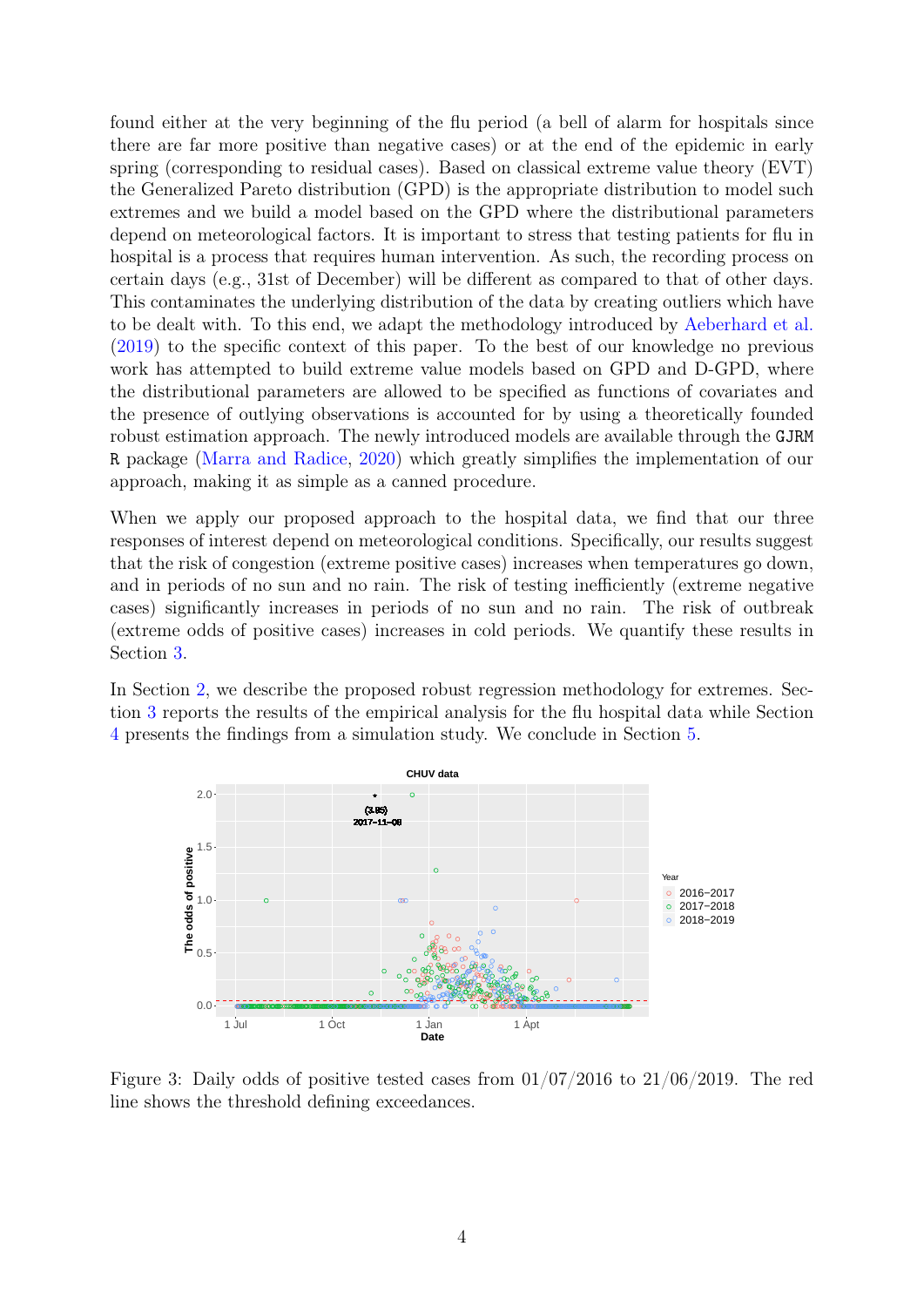### <span id="page-4-1"></span>2 Robust Regression Methodology for Peaks-Over-Threshold

Extreme value theory is the field of statistics dedicated to the study of events with low occurrence frequencies and large amplitudes. Such events are rare in relation to the bulk of a population, which makes them hard to model and difficult to predict. Section [2.1](#page-4-0) discusses the concepts of peaks-over-threshold and Charge-at-Risk-estimation (CaRe), and describes the approach used to derive the extreme distribution used to analyze the discrete outcomes of this paper. Section [2.2](#page-6-0) discusses the robust approach used to estimate GPD and D-GPD models whose distributional parameters are allowed to depend on covariate effects.

#### <span id="page-4-0"></span>2.1 GPD, D-GPD and CaRe

One of the classical theories of extremes for a common continuous random variable is based on the probabilistic limit result for exceedances of high thresholds. The so-called peaksover-threshold (POT) consists of a limiting result for the times and sizes of exceedances over some high level. Letting  $(Y_i)_{i>1}$  be a sequence of independent and identically distributed (iid) random variables in  $[0, y_F)$ , with common continuous distribution F, we concentrate on the sizes of exceedances over some high threshold. In other words, the focus is on the right tail of distribution  $F$ . The result by [Balkema and de Haan](#page-26-3) [\(1974\)](#page-26-3) allows for the approximation of the conditional distribution of the exceedances above a high threshold u. If there exist normalizing sequences  $\{a_n > 0\}$  and  $\{b_n\}$  such that for  $u \rightarrow y_F$ ,

<span id="page-4-2"></span>
$$
a_n^{-1}(Y - u) \quad |Y \ge u \stackrel{d}{\to} Z \tag{1}
$$

for some Z following a non-degenerate probability distribution on  $[0, \infty)$ , where  $\stackrel{d}{\rightarrow}$  denotes weak convergence, then it is possible to model the limiting distribution of the exceedances  $Y - u|Y > u$  with a Generalized Pareto distribution (GPD), that is,

<span id="page-4-3"></span>
$$
\Pr(Y > u + y | Y > u) \underset{u \to y_F}{\longrightarrow} G_{(\sigma,\xi)}(y) = \begin{cases} (1 + \xi y/\sigma)_{+}^{-1/\xi}, & \xi \neq 0, \\ \exp(-y/\sigma), & \xi = 0, \end{cases}
$$
 (2)

where  $\xi \in \mathbb{R}$  is the shape parameter and  $\sigma > 0$  the scale parameter. The case  $\xi = 0$  is interpreted as the limit. Parameter  $\xi$  provides information about the heaviness of the tail of the underlying distribution  $F$ . More formally, condition  $(1)$  means that Y belongs to the maximum domain of attraction of an extreme value distribution with shape parameter  $\xi$  and we write  $Y \in MDA(\xi)$ . Some examples are the Pareto distribution,

$$
F(y) = 1 - \left(\frac{\kappa}{\kappa + y}\right)^{\alpha}, \quad \alpha, \kappa > 0, \quad x \ge 0,
$$

for which we take  $a_n = \kappa n^{1/\alpha}/\alpha$ ,  $b_n = \kappa n^{1/\alpha} - \kappa$ , and is in MDA(1/ $\alpha$ ) (Fréchet case). The exponential distribution,  $F(y) = 1 - e^{-\lambda y}$ ,  $\lambda > 0$ ,  $y \ge 0$ , for which we take  $a_n = 1/\lambda$ ,  $b_n = (\log n)/\lambda$ , and is in MDA(0) (Gumbel-case).

Essentially all commonly encountered continuous distributions are in the maximum domain of attraction of an extreme value distribution. If the tail of  $F$  decays like a power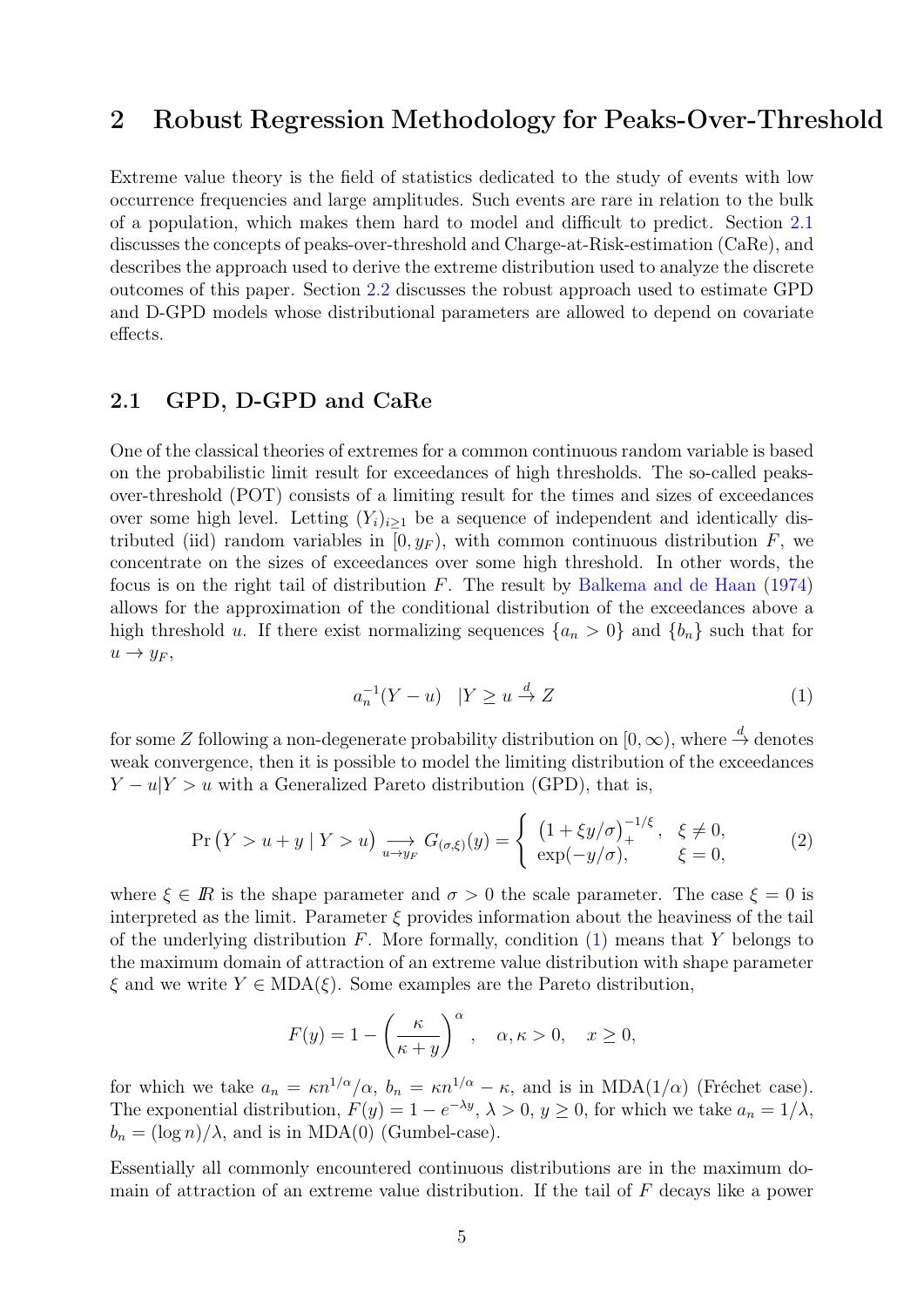function then F is in MDA( $\xi > 0$ ). Distributions such as Burr, log-gamma, Cauchy, Pareto and Student-t as well as various mixture models are heavy-tailed. The Gumbel class characterized by  $\xi = 0$  contains light-tailed distributions such as the Gaussian, lognormal, exponential and gamma whose tail decay roughly exponentially. The so-called Weibull class, defined by  $\xi < 0$ , contains distributions that are bounded above (e.g., uniform and Beta distributions). In other words, for a wide class of distributions, the distribution of the excesses over a high threshold can be approximated by the GPD. This result suggests that if we choose  $u$  high enough then we can assume that result  $(2)$  holds for some parameters  $\xi$  and  $\sigma$ . In practice, such parameters are estimated by fitting a GPD to the excess amounts over the threshold  $u$ , relying on the standard properties of maximum likelihood estimators for  $\xi > -0.5$ .

The choice of  $u$  is important; a very low threshold would lead to high bias whereas a very high threshold to high variance. For practical purposes, a suitable threshold  $u$  is chosen using data-analytic tools such as the mean residual life plot. This is based on the fact that if excess losses over threshold  $u$  can be characterized by a GPD with parameters  $\xi$  < 1 and  $\sigma$ , then it is easy to show that for any higher threshold  $v \geq u$ 

<span id="page-5-1"></span>
$$
E(Y - v \mid Y > v) = \frac{\sigma + \xi(v - u)}{1 - \xi}, \tag{3}
$$

so that the mean excess function is linear in  $v$  above  $u$ . In empirical applications, the mean residual life plot (which shows the empirical mean excess against increasing threshold values) is a useful tool to choose the threshold and also to determine the adequacy of the GPD model as an approximation of the excess distribution. For a linear mean excess function characterizing the GPD class, the best threshold candidate is any value for which the mean excess looks linear. Figure [5](#page-11-0) shows mean residual life plots for the odds of positive cases without removing outliers (top panel) and after removing 1% of the largest values (bottom panel). The graphs support the presence of a contamination effect due to outliers, which may indeed make the choice of the threshold difficult. This is standard for mixed distributions.

Taking the point of view of the hospital's risk management, an important quantity is the quantile of Y given that  $Y > u$  because it quantifies the information about the charge load the hospital has to be ready for under different scenarios of congestion. In practice, for a fixed threshold u, given that  $Y > u$ , and a horizon of h days, the p-quantity, called Charge-at-Risk-estimation  $(CaRe)$ , is the value of Y that might be exceeded one time in h days. This is defined as

<span id="page-5-0"></span>
$$
CaRe(p)_{\text{GPD}} = u + \frac{\sigma}{\xi} \left\{ (1-p)^{(-\xi)} - 1 \right\},\tag{4}
$$

where  $h = 1/(1 - p)$ . As an example, during a flu period  $(Y > u)$ , 97%-CaRe roughly corresponds to the value of  $Y$  that might be exceeded once in a month. In a financial context, a related value is the co-called Value-at-Risk imposed by the Basel committee and used, for instance, to measure the risk of loss on a specific portfolio of financial assets.

For a discrete random variable  $R$ , using the GPD to approximate the distribution's tail behaviour can be inappropriate. As pointed out by [Hitz et al.](#page-27-4) [\(2017\)](#page-27-4), many common distributions such as the Poisson, geometric and negative binomial are not in any maximum domain of interest. [Hitz et al.](#page-27-4) [\(2017\)](#page-27-4) proposed two methods for modelling the tails of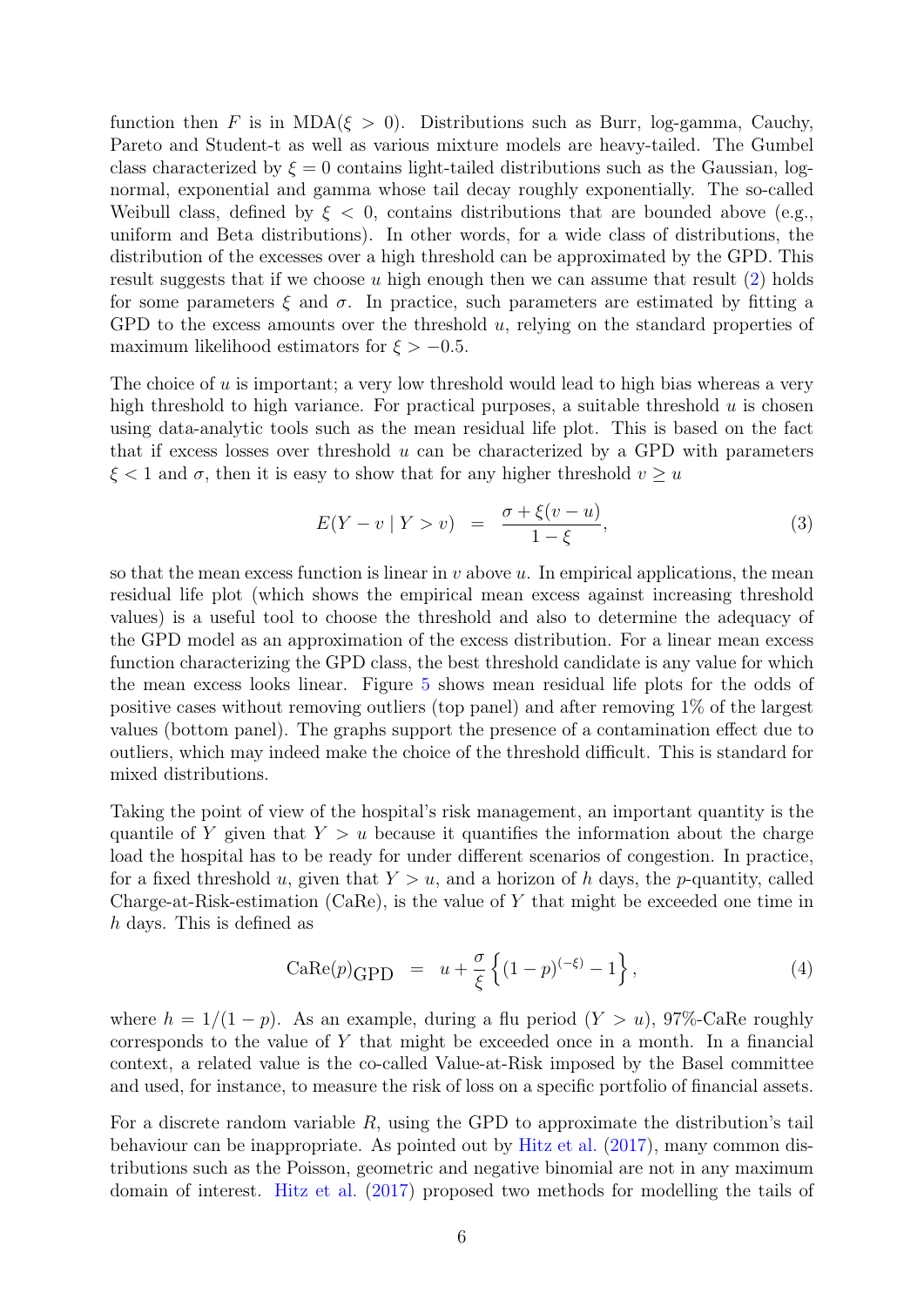discrete observations from distributions with infinite support. In this paper, we briefly recall one of them. Defining the discrete maximum domain of attraction as D-MDA, we write  $R \in D-MDA(\xi)$  with  $\xi > 0$  if there exists a continuous random variable Y such that  $P(R \ge r) = P(Y \ge r)$  for  $r = 0, 1, 2, \ldots$  Then, for large integers u, we have  $P(R - u = r | R \ge u) = P(Y - u \ge r | Y \ge u) - P(Y - u \ge r + 1 | Y \ge u)$ , which, from [\(2\)](#page-4-3), tends to a discrete generalized Pareto distribution (D-GPD) defined by

<span id="page-6-1"></span>
$$
DG_{(\sigma,\xi)}(r) = \bar{G}_{(\sigma,\xi)}(r) - \bar{G}_{(\sigma,\xi)}(r+1), \tag{5}
$$

for  $r = 0, 1, 2, \ldots$ , where  $\overline{G}$  denotes the survival function of G (see [Hitz et al.](#page-27-4) [\(2017\)](#page-27-4) and references therein).

In risk management, as mentioned ealier, the quantile is a quantity of interest. In what follows, we derive such an expression for the D-GPD. Let  $p \in (0,1)$  be the probability for which we seek a quantile, we then solve

$$
p = \sum_{r=0}^{q} \left( 1 + \frac{\xi r}{\sigma} \right)^{(-1/\xi)} - \sum_{r=0}^{q} \left( 1 + \frac{\xi (1+r)}{\sigma} \right)^{(-1/\xi)}
$$
  
=  $1 + \sum_{r=1}^{q} \left( 1 + \frac{\xi r}{\sigma} \right)^{(-1/\xi)} - \sum_{z=1}^{1+q} \left( 1 + \frac{\xi z}{\sigma} \right)^{(-1/\xi)} = 1 - \left( 1 + \frac{\xi (1+q)}{\sigma} \right)^{(-1/\xi)}.$ 

As in [\(4\)](#page-5-0) for the continuous context, the  $p\%$ -CaRe for the discrete case is

<span id="page-6-2"></span>
$$
CaRe(p)D-GPD = \left[ u + \frac{\sigma}{\xi} \left\{ (1-p)^{(-\xi)} - 1 \right\} \right] - 1, \tag{6}
$$

where  $\lceil \cdot \rceil$  denotes the ceiling function (the smallest integer greater than or equal to).

The next section provides details on the robust estimation approach employed to fit extreme value models based on the GPD and D-GPD, where  $\sigma$  and  $\xi$  can be specified as functions of covariate effects.

#### <span id="page-6-0"></span>2.2 Covariate Effects and Parameter Estimation

In the context of POT models for continuous variables through GPD excess size approximations, employing techniques that allow for flexible forms of dependence on covariates are very attractive in empirical applications [\(Davison and Smith,](#page-27-7) [1990\)](#page-27-7). To this end, [Chavez-Demoulin and Davison](#page-26-4) [\(2005\)](#page-26-4) employed the framework of generalized additive models [\(Hastie and Tibshirani,](#page-27-8) [1990;](#page-27-8) [Wood,](#page-28-0) [2017\)](#page-28-0) to estimate flexibly the shape and scale parameters of an orthogonal reparametrization of the GPD. [Yee and Stephenson](#page-28-1) [\(2007\)](#page-28-1) proposed instead the use of vector generalized additive models. These modelling strategies are philosophically consistent with generalized additive models for location, scale and shape [\(Rigby and Stasinopoulos,](#page-27-5) [2005\)](#page-27-5), where, for any continuous or discrete distribution  $F_{\theta}$ , with  $\theta$  being a d-dimensional parameter vector with virtually any  $d > 0$ , all distributional parameters are allowed to depend on covariate effects. This type of modelling has received a great deal of interest since its introduction and some researchers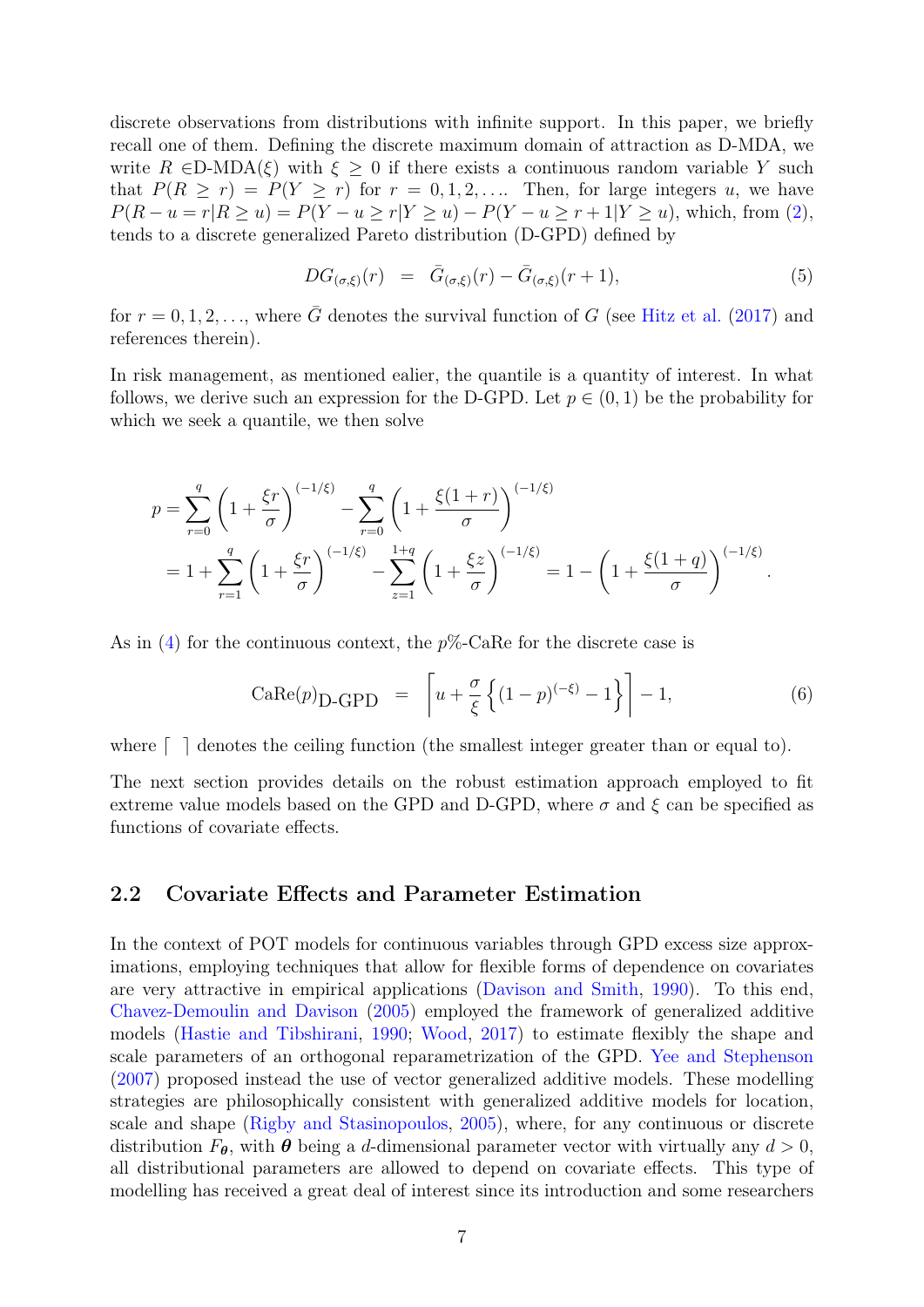also refer to it as distributional or multi-parameter regression. The classical and perhaps most commonly known software implementation of such models is the gamlss R package [\(Rigby and Stasinopoulos,](#page-27-5) [2005\)](#page-27-5). Another implementation is available via the gamlss() function from the GJRM R package [\(Marra and Radice,](#page-27-6) [2020\)](#page-27-6) which has been extended to incorporate the models developed in this paper.

For  $i = 1, \ldots, n$ , where n denotes the sample size, let  $Y_i$  be independently sampled from  $F_{\theta_i}$  (with density or probability function  $f_{\theta_i}$ ), where  $\theta_i = (\theta_{i1}, \dots, \theta_{id})$  and  $x_i$  is a vector of covariates of dimension p (which can include binary, categorical, and continuous variables, for instance). The distributional assumption of  $Y_i$  is understood to be conditional on all covariates. This is achieved by assuming for each parameter  $\theta_{ij}$ , for  $j = 1, \ldots, d$ , that

<span id="page-7-0"></span>
$$
g_j(\theta_{ij}) = \beta_{j0} + f_{j1}(\boldsymbol{x}_{ij1}) + \ldots + f_{jk}(\boldsymbol{x}_{ijk}) + \ldots + f_{jK_j}(\boldsymbol{x}_{ijK_j}),
$$
(7)

where the  $g_j$  are one-to-one transformations or link functions (ensuring that the parameters range restrictions are met),  $\beta_{j0} \in \mathbb{R}$  are overall intercepts,  $x_{ijk}$  denotes the kth sub-vector of covariates pertaining to term  $j$  and observation  $i$ , and the  $K_j$  functions  $f_{ik}(\cdot)$  represent generic covariate effects (which can be of any pre-specified parametric form such as linear or quadratic, or can be non-parametric). Each of these functions are approximated by a linear combination of  $J_{kj}$  basis functions  $b_{kj}(\boldsymbol{x}_{ikj})$  and regression coefficients  $\beta_{kjl} \in \mathbb{R}$ , that is,  $f_{jk}(\boldsymbol{x}_{ijk}) \approx \sum_{l=1}^{J_{kj}} \beta_{dkj} b_{kjl}(\boldsymbol{x}_{ikj})$ . This (regression spline) approach allows for a vast variety of covariate effects. We refer the reader to [Wood](#page-28-0) [\(2017\)](#page-28-0) for all the options available and that are supported by our implementation. Note that, in our case study, linear specifications were deemed to be sufficient to model the variation in the response variables of interest.

For GPD and D-GDP, we have that  $\theta_i = (\theta_{i1}, \theta_{i2}) = (\xi_i, \sigma_i)$ , hence  $d = 2$ . The choices of one-to-one transformations have to guarantee that the parameters lie in their admissible definition spaces. For GPD, with probability function defined as in Equation [\(2\)](#page-4-3), we have

$$
g_1(\xi_i) = \log (\xi_i + 0.5)
$$
 and  $g_2(\sigma_i) = \log (\sigma_i)$ .

For D-GDP, with probability function given by Equation [\(5\)](#page-6-1), we employ

$$
g_1(\xi_i) = \sqrt{\xi_i}
$$
 and  $g_2(\sigma_i) = \log(\sigma_i)$ .

The above choices ensure that  $\sigma_i$  is positive for both distributions, that  $\xi_i > -0.5$  for GPD (otherwise parameter estimation is non-regular in the sense that the score statistic is not asymptotically normal as argued by [Davison and Smith](#page-27-7) [\(1990\)](#page-27-7)), and that  $\xi_i > 0$ for D-GDP as required [\(Hitz et al.,](#page-27-4) [2017\)](#page-27-4).

Let  $\delta$  be the vector of the model's parameters to be estimated. This includes the coefficients associated with [\(7\)](#page-7-0). Model fitting is performed by maximizing the log-likelihood function  $\ell(\delta) = \sum_{i=1}^n \ell(\delta)_i = \sum_{i=1}^n \log f(y_i|\theta)$ . Note that, although not required for our case study, our implementation supports the presence of non-parametric components. In this case, the objective function would be augmented by a penalty term defined as  $1/2\delta' S\delta$ , where S is a matrix that depends on the choice of basis functions for the nonparametric terms, and on a set of smoothing parameters that controls the trade-off between fit and smoothness.

If outlying observations occur in the data, classical model fitting will suffer from a lack of robustness, which will adversely affect parameter estimates. To deal with this, we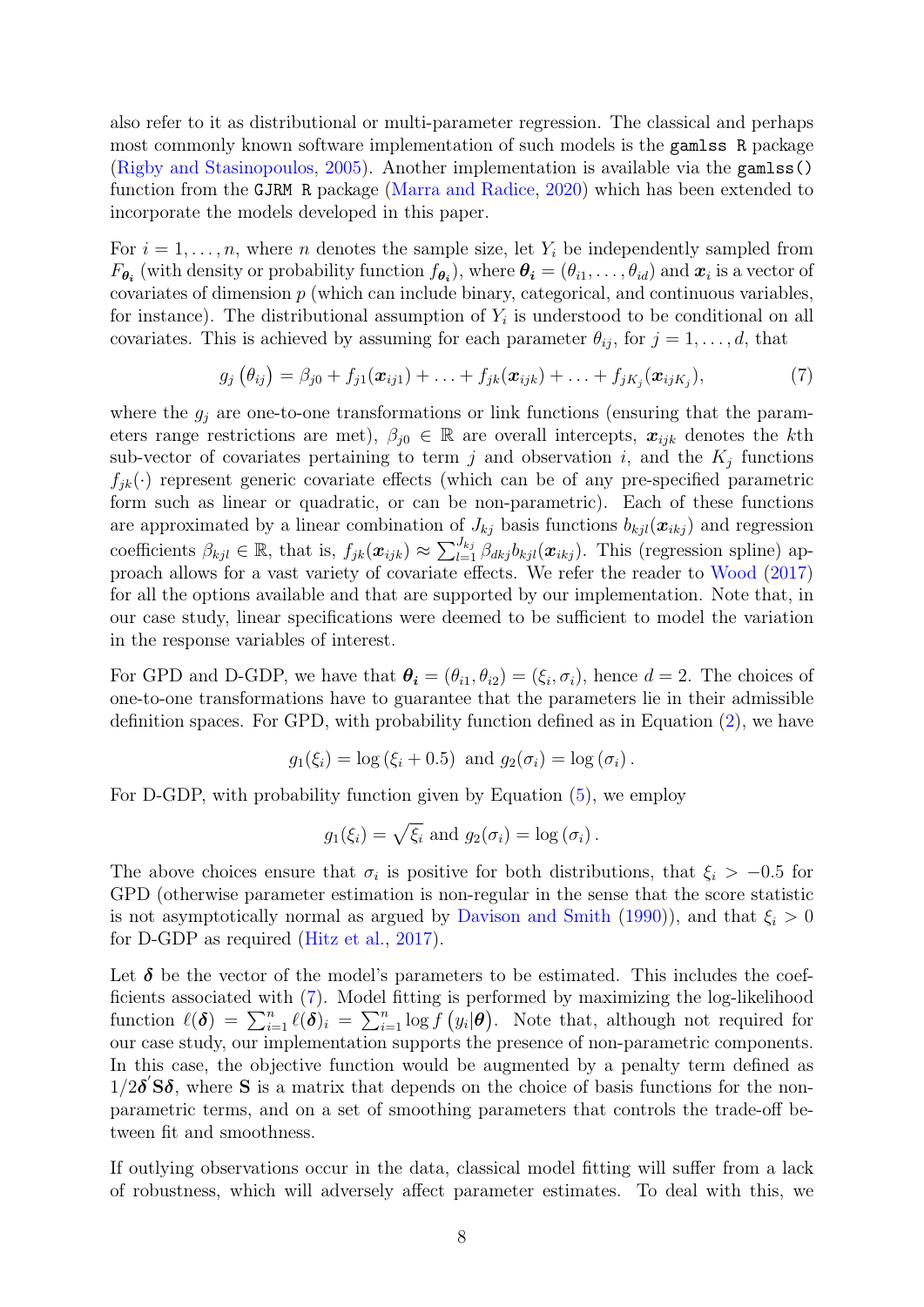adopt the methodology of [Aeberhard et al.](#page-26-1) [\(2019\)](#page-26-1) which essentially consists of reducing the likelihood contributions of low log-likelihood values while leaving large log-likelihood evaluations essentially unchanged. This is achieved through a function  $\rho_c$  applied to the log-likelihood components, so that the objective function becomes  $\tilde{\ell}(\boldsymbol{\delta}) = \sum_{i=1}^n \rho_c(\ell(\boldsymbol{\delta})_i)$  $b_o(\boldsymbol{\delta})$ , where

$$
b_{\rho}(\boldsymbol{\delta}) = \sum_{i=1}^{n} b_{\rho}(\boldsymbol{\delta})_i = \sum_{i=1}^{n} \int \rho_c^{\star} \big( \log f(y|\boldsymbol{\delta}) \big) dy
$$

is a correction factor ensuring Fisher consistency, and  $\rho_c^*$  is directly derived from the specified  $\rho_c$  through  $\rho_c^*(z) = \int_{-\infty}^{z} \exp(s)\rho_c'(s) ds$  with  $\rho_c'(s) = \partial \rho_c(s)/\partial s$ .

The tuning constant  $c > 0$  in  $\rho_c$  regulates the trade-off between loss of estimation efficiency (should the data exactly come from the assumed model) and the magnitude of the maximum estimation bias (should the data not come from the postulated model). For any given  $c, \rho_c$  is assumed to be convex, monotonically increasing and twice continuously differentiable over  $\mathbb{R}$ , and to have bounded first derivative  $\rho'_{c}$  within [0, 1]. The latter can be interpreted as a multiplicative robustness weight, as one would add when weighting the estimating equations in robust  $M$ -estimation. An advantage of the approach is that it leads to a natural definition of robust information criteria.

Regarding the choice of  $\rho_c$ , [Aeberhard et al.](#page-26-1) [\(2019\)](#page-26-1) recommend using the log-logistic function first proposed by [Eguchi and Kano](#page-27-9) [\(2001\)](#page-27-9):  $\rho_c(z) = \log \frac{1 + \exp(z+c)}{1 + \exp(c)}$ , for  $c > 0$ , with corresponding  $\rho_c^*(z) = \exp(z) - \exp(c) \log(1 + \exp(z + c))$  and first derivative  $\rho_c'(z) =$  $\exp(z+c)/(1+\exp(z+c))$ . It holds that  $\lim_{c\to\infty}\rho_c(z)=z$  so that an increasingly large c value leads to the (non-robust) original  $\ell(\delta)$ . The value of c is tuned via a simulation based procedure that controls how the robustness weights at the score level (represented by  $\rho'_{c}$ ) behave under data generated from the assumed model. The user can decide the level of down-weighting to be achieved with respect to maximum likelihood (e.g., 95%).

[Aeberhard et al.](#page-26-1) [\(2019\)](#page-26-1) established the Fisher consistency of  $\delta$  as well as its asymptotic Gaussian distribution and asymptotic variance-covariance matrix which can be used to construct confidence intervals. The authors discussed a Bayesian inferential result as well. This is advantageous because such a result does not rely on asymptotic considerations, and intervals for non-linear functions of the model's parameters (e.g., CaRe) can be reliably and efficiently obtained via posterior simulation. The adopted estimation framework allows for the elegant construction of robust information criteria such as the robust AIC, that is,

<span id="page-8-0"></span>
$$
RAIC(\lambda) = -2\tilde{\ell}(\delta) + 2edf,
$$
\n(8)

where **edf** denotes the effective degrees of freedom which is given by the trace of a matrix that depends on components of the asymptotic variance-covariance matrix of  $\delta$  [\(Aeberhard](#page-26-1) [et al.,](#page-26-1) [2019\)](#page-26-1).

In order to estimate the model's coefficients, we have extended the efficient and stable trust region algorithm proposed by [Marra and Radice](#page-27-10) [\(2019\)](#page-27-10) to our context. One of the many advantages of such an algorithm is that it does not require the orthogonality of the distributional parameters (in this case,  $\xi$  and  $\sigma$ ). The implementation of the trust region approach required the analytical score and Hessian of the model's log-likelihood which were derived and are reported in Supplementary Section [A.](#page-29-0)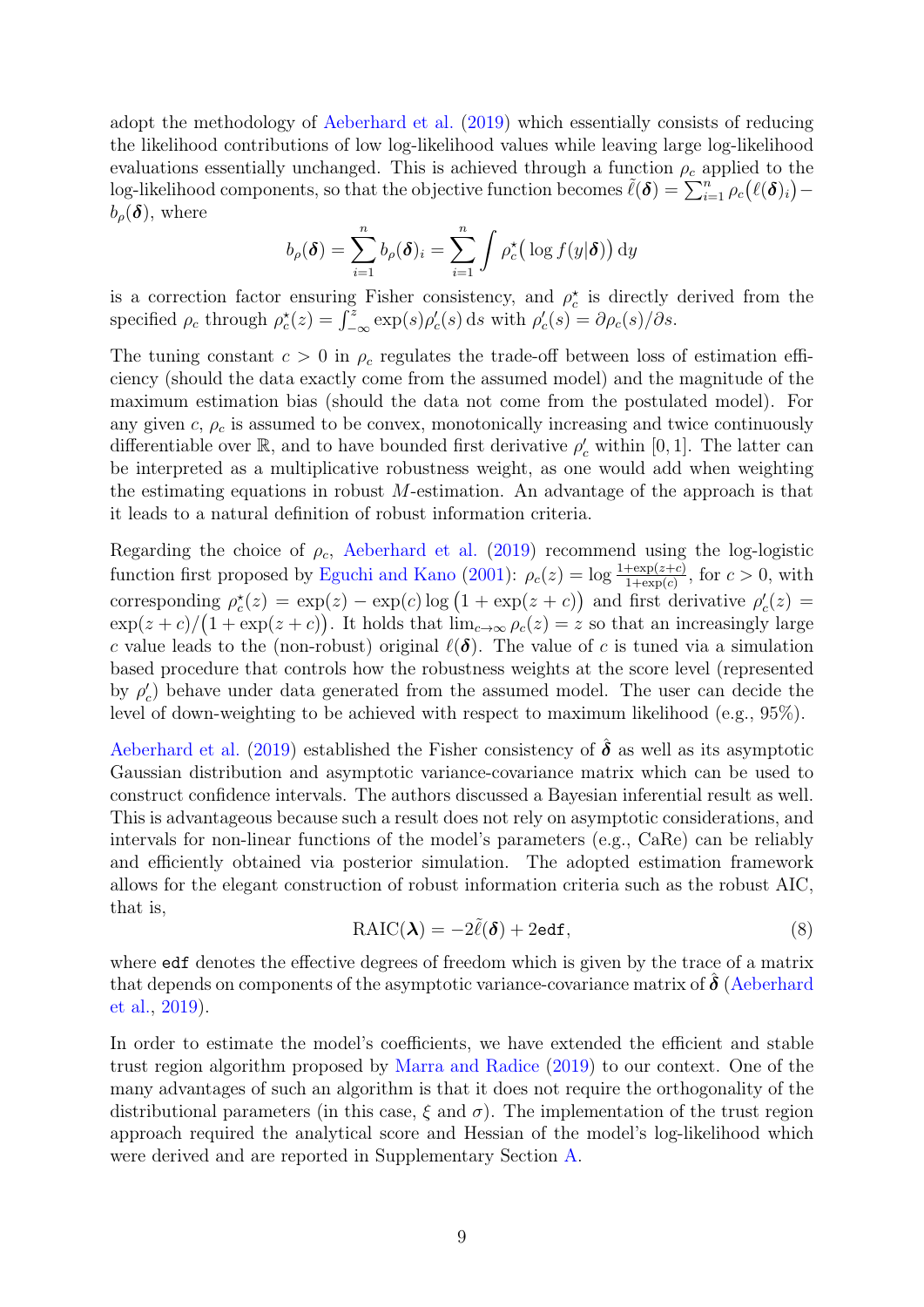Although robust models for extremes have been developed in the literature (see, e.g., [Dupuis and Field,](#page-27-11) [1998;](#page-27-11) [Dupuis and Victoria-Feser,](#page-27-12) [2006;](#page-27-12) [Dell'Aquila and Embrechts,](#page-27-13) [2006\)](#page-27-13), we would like to stress that, to the best of our knowledge, there are no alternative robust regression models for extreme distributions, nor respective software implementations, of the type discussed in this paper. While the construction and estimation of the proposed model rely on the infrastructure and modelling framework of GJRM, extending the software to accommodate the developments needed to address the challenges of our case study required a great deal of work. Supplementary Section [B](#page-32-0) provides details on the usage of function gamlss() from the GJRM R package.

## <span id="page-9-0"></span>3 Modelling Flu Extremes

Flu is contagious and it can spread by airborne respiratory droplets, saliva or skin-to-skin contact and by touching a contaminated surface. In Switzerland, a sentinel surveillance system and a mandatory reporting system are used to register flu data. Flu monitoring in hospitalized patients has also been in a testing phase since 2018. From a health care managerial point of view, the number of negative cases among tested patients showing flu-like symptoms is as important as the number of positive cases. An extreme number of positive cases may indicate an epidemic of such a viral infection. An extreme number of negatives can instead indicate management inefficiency and hence excessive financial costs as well as congestion in the hospital units that are involved in diagnostics and pretreatment. The contagion aspect of hospitalized patients also needs to be taken into account in the bed organization of the hospital.

As shown in Figures [1,](#page-1-1) [2](#page-2-0) and [3,](#page-3-0) the annual calendar variable does not seem to provide important insights into managing and/or preventing congestion due to a flu epidemic. Based on the literature on flu transmission, we use meteorological variables for modelling the extremes of: positive flu cases, negative cases (visiting the hospital for a flu check) and the odds of positives. The meteorological variables are represented by  $L^3 X_t = X_{t-3}$ , where L is the usual lag operator and  $X_t$  can be each of the variables in Table [1.](#page-9-1) For each meteorological factor, we consider the respective  $L^3 X_t$  value, because, for flu, the incubation time is usually between 24 and 48 hours, and sometimes 72 hours. When discussing the models used for the analyses, extension L3 at the end of each covariate's name refers to  $L^3 X_t$  values.

| Name          | Definition                                              | Unit    |
|---------------|---------------------------------------------------------|---------|
| Mintemp       | daily minimum temperature at 2m above ground level      | $^oC$   |
| Radiation     | daily mean radiation                                    | $W/m^2$ |
| Humidity      | daily mean relative air humidity at 2 m from the ground | $\%$    |
| Wind          | daily maximum wind (integration 1 s)                    | m/s     |
| Precipitation | daily sum of precipitation                              | mm      |
| Pressure      | daily mean atmospheric pressure with (QNH)              | hPa     |

<span id="page-9-1"></span>Table 1: Potential meteorological covariates.

As for the flu data, the meteorological variables were measured in Lausanne (Switzerland) from July 1, 2016 to June 21, 2019 and are available at https://gate.meteoswiss.ch/idaweb/.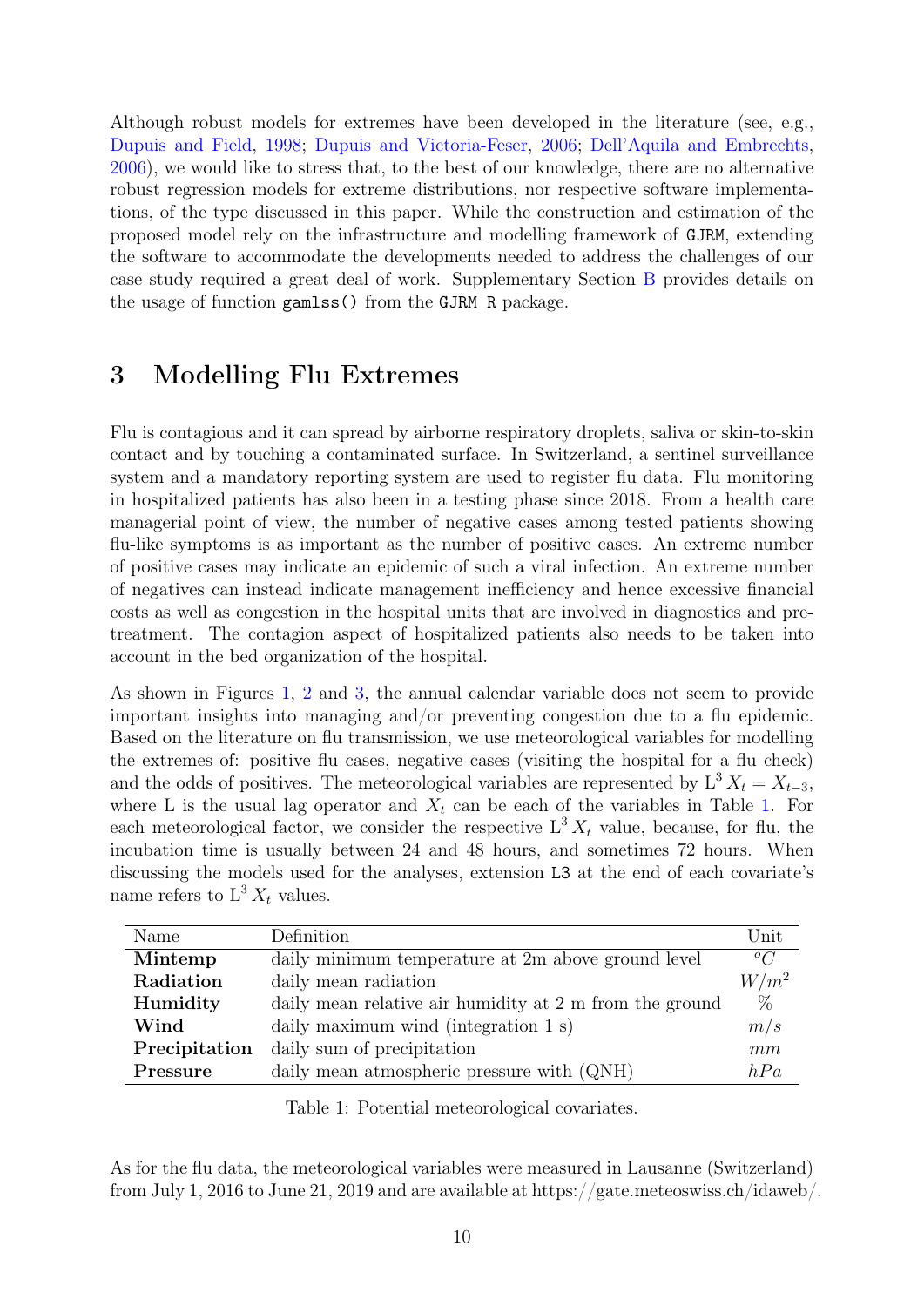Figure [4](#page-10-0) shows a correlation plot between the meteorological variables, highlighting, as expected, that humidity and radiation are highly and negatively correlated, whereas radiation and minimum temperature are positively correlated. Recall that the aim is to quantify the effect of meteorological factors on the extremes of positive, negative, and the odds of positive cases. For these responses, we specify three different models (estimated using the approach described in Section [2.2\)](#page-6-0) based on the D-GPD for the two discrete responses and on the GPD for the odds of positive extremes. The models robustness tuning constants c were set to 6.1, 6.7 and 2.6, respectively, to achieve a level of down-weighting of 95%.



<span id="page-10-0"></span>Figure 4: Correlation between meteorological covariates.

Since the odds of positive cases is a continuous variable, we employed the mean residual life plot, based on [\(3\)](#page-5-1), to choose the threshold defining the tail of the underlying distribution. Figure [5](#page-11-0) shows such a plot when using all the odds data (upper panel) and without 1% of the largest values (lower panel). Looking at the upper panel, it is difficult to decide the threshold value: the mean excess curve exhibits very little linear stability and the confidence bounds become increasingly wide. In this case we choose 0.05, the value for which the mean excess tends to increase in a roughly linear manner. The lower panel, which excludes potential outliers, confirms the adequacy of the chosen threshold value. It is interesting to note that, in agreement with the analysis of [Nešlehová et al.](#page-27-14) [\(2006\)](#page-27-14) for mean excess plots in the presence of contaminated data, the results shown in Figure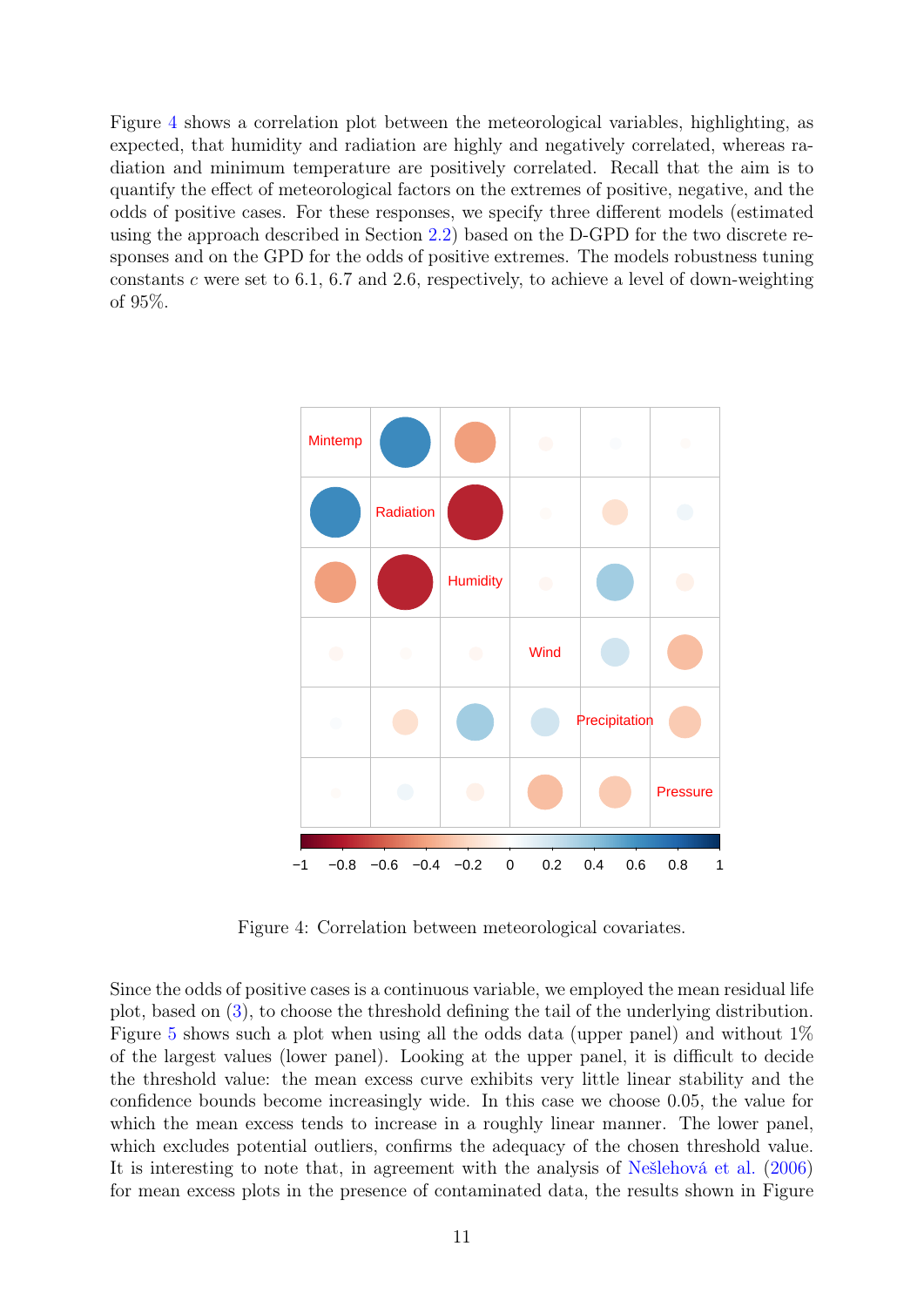[5](#page-11-0) support the presence of contamination due to outlying observations. More precisely, the different nature of the largest values makes the mean excess curve of the upper panel difficult to interpret.



<span id="page-11-0"></span>Figure 5: Mean residual life plots for the odds of positive cases.

Forward variable selection (based on the RAIC defined in Equation [\(8\)](#page-8-0)) was performed for the three models. We checked for linear and non-linear covariate effects; as mentioned in Section [2.2,](#page-6-0) linear specifications were found to be adequate for the modelling purposes of our dataset.

For all responses, a constant model was selected for the shape parameter  $\xi$ . This is not surprising, first, because this parameter is difficult to estimate [\(Hosking and Wallis,](#page-27-15) [1987\)](#page-27-15), and, second, because it concerns the tail behavior of the underlying process, a characteristic that is not likely to vary with meteorological factors. The estimated shape parameters related to the two discrete variables (positive and negative) are close to zero, meaning an underlying light tail that in fact many common discrete distributions, including geometric, Poisson and negative binomial distributions have [\(Hitz et al.,](#page-27-4) [2017\)](#page-27-4). The estimated shape parameter for the odds of positive has a negative sign, which makes sense as one can expect this odd to be bounded above. As for the scale parameter  $\sigma$ , we found significant and linear effects for some meteorological variables. Below we present the results for each response variable.

#### Number of positive cases

In this case, the final fitted D-GPD model is based on the following equations and estimates:

$$
\sqrt{\hat{\xi}} = \hat{\alpha}_0,
$$

with  $\hat{\alpha}_0 = -1.974e-06$  (and standard error of 3.719e-01) and

 $\log(\hat{\sigma}) = \hat{\beta}_0 + \hat{\beta}_1$ MintempL3  $+$   $\hat{\beta}_2$ RadiationL3  $+$   $\hat{\beta}_3$ PrecipitationL3.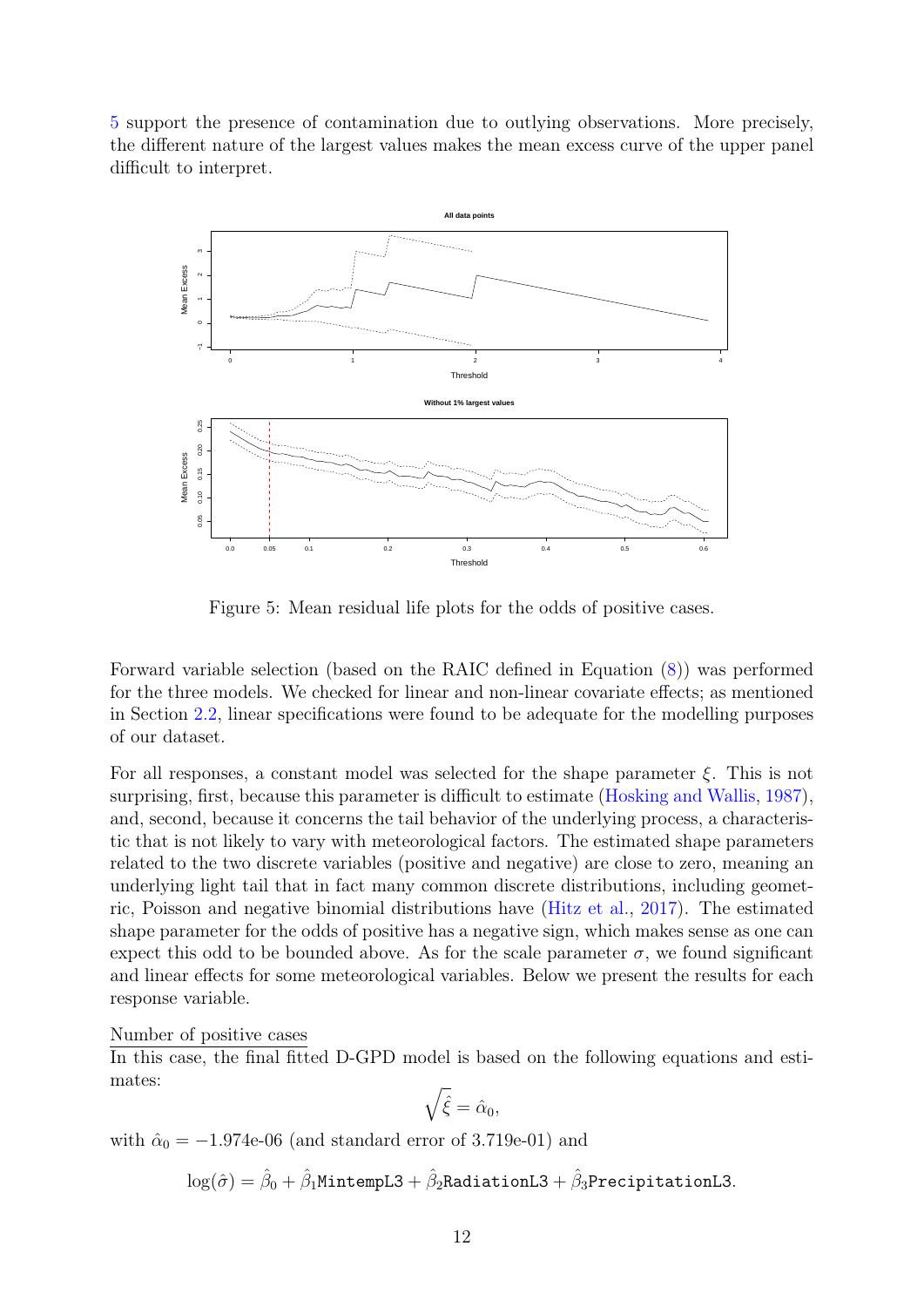The estimated coefficients are reported in Table [2](#page-12-0) and their effects graphically shown in Figure [S1](#page-1-1) in Supplementary Section [C.](#page-15-0)

| Table 2: Estimated coefficients for the final D-GPD model fitted to positive cases.              |          |            |                 |       |         |
|--------------------------------------------------------------------------------------------------|----------|------------|-----------------|-------|---------|
| $\log(\hat{\sigma})$                                                                             | Estimate | Std. Error | Z-value P-value |       | Signif  |
| Intercept                                                                                        | 2.037    | 0.138      | 14.79           | 0.000 | $***$   |
| MintempL3                                                                                        | $-0.054$ | 0.021      | $-2.54$         | 0.011 | $^\ast$ |
| RadiationL3                                                                                      | $-0.005$ | 0.001      | $-3.62$         | 0.000 | ***     |
| PrecipitationL3                                                                                  | $-0.009$ | 0.004      | $-2.11$         | 0.035 | $\ast$  |
| Signif codoe $0 \leq p$ value $\leq 1e^{-3} + 1e^{-3} + 1$ value $\leq 0.01 + 1e^{-3} + 1e^{-3}$ |          |            |                 |       |         |

<span id="page-12-0"></span>Table 2: Estimated coefficients for the final D-GPD model fitted to positive cases.

Signif. codes:  $0 < p$ -value  $1e^{-3}$ : \*\*\*, p-value  $0.01$ : \*\*, p-value  $0.05$ : \*

The resulting estimated value for  $\xi$  is very close to zero, implying a probability mass function that may belong to the discrete maximum domain of attraction with  $\xi = 0$  [\(Hitz](#page-27-4) [et al.,](#page-27-4) [2017\)](#page-27-4). The equation for the scale parameter  $\sigma$  explains both the variable's variance and mean. For the latter, for GPD and therefore also for D-GPD, recall that the mean excess depends on the scale parameter as shown in Equation [\(3\)](#page-5-1). A broad interpretation of the results is that the warmer and nicer the weather, the lower the number of extreme positive cases, variability and mean. Interestingly, radiation seems to better explain the response than humidity does, which is the factor ommonly used to explain flu spread [\(Lowen and Steel,](#page-27-3) [2014\)](#page-27-3). As highlighted by Figure [4,](#page-10-0) radiation and precipitation provide complementary proxies of humidity.

#### Number of negative test results

The final fitted D-GPD model is based on the following equations and estimates:

$$
\sqrt{\hat{\xi}} = \hat{\alpha}_0,
$$

with  $\hat{\alpha}_0 = 4.505e^{-0.5}$  (1.142e-01) and

$$
\log(\hat{\sigma}) = \hat{\beta}_0 + \hat{\beta}_1 \texttt{RadiationL3} + \hat{\beta}_2 \texttt{PrecriptionL3}.
$$

The estimated coefficients are reported in Table [3](#page-12-1) and their effects shown in Figure [S2](#page-2-0) in Supplementary Section [C.](#page-15-0)

Table 3: Estimated coefficients for the final D-GPD model fitted to negative cases.

<span id="page-12-1"></span>

| $\log(\hat{\sigma})$ |          | Estimate Std. Error Z- value P-value |         |       | Signif |
|----------------------|----------|--------------------------------------|---------|-------|--------|
| Intercept            | 2.483    | 0.151                                | 16.43   | 0.000 | ***    |
| RadiationL3          | $-0.003$ | 0.001                                | $-2.15$ | 0.031 |        |
| PrecipitationL3      | $-0.010$ | $\,0.005\,$                          | $-2.01$ | 0.045 |        |

Signif. codes:  $0 < p$ -value  $1e^{-3}$ : \*\*\*, p-value  $0.01$ : \*\*, p-value  $0.05$ : \*

As compared to the previous model, minimum temperature does not seem to explain the variability and mean of the number of negative extremes. This may be due to the fact that cold weather activates the virus which in turn leads to more positive cases. Both the effects of radiation and precipitation are less important than those found when modelling positive cases. This may be explained by the fact that better meteorological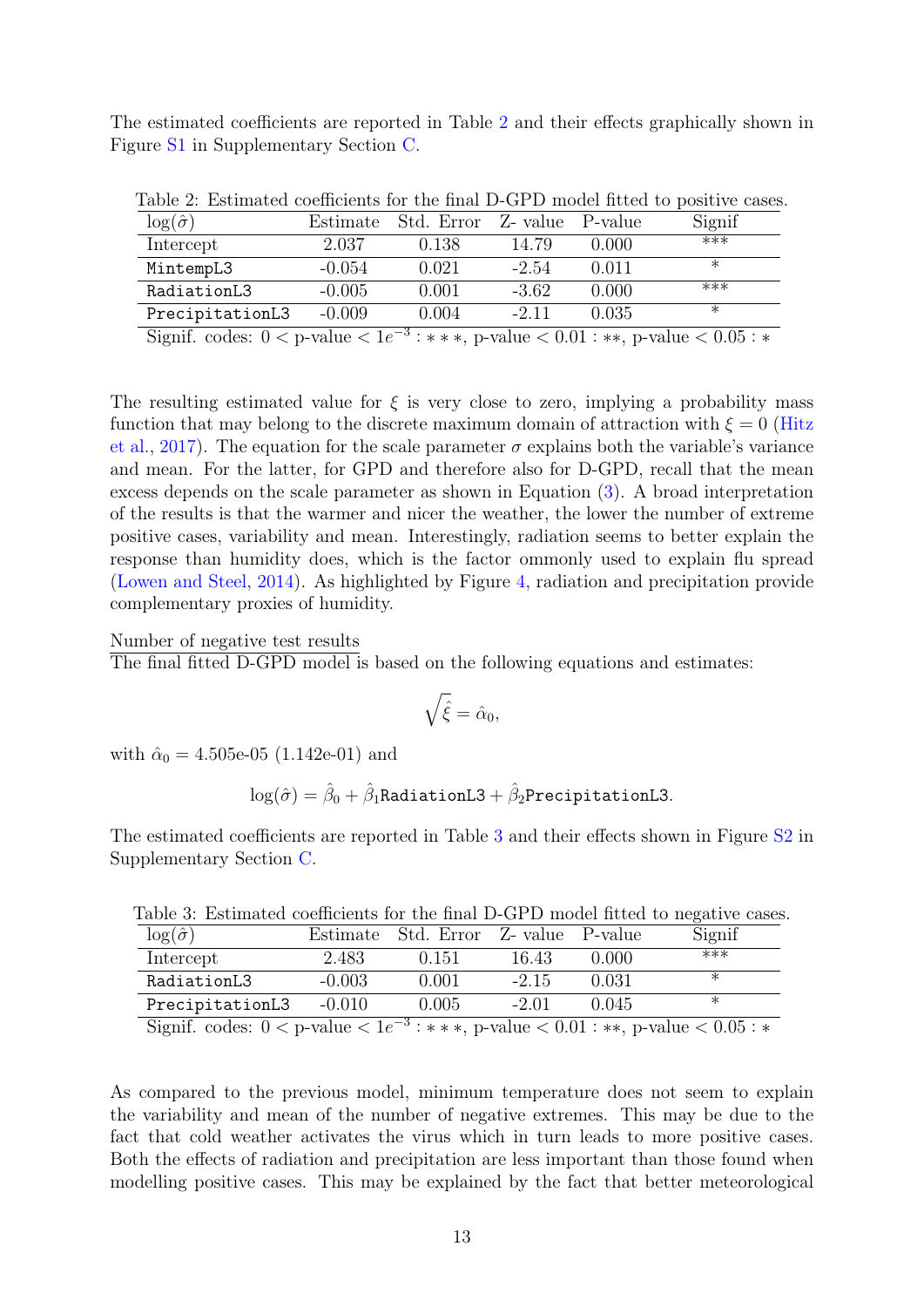conditions (warmer months and sun) simply decrease the number of test cases. For positive cases, favorable meteorological conditions also decrease the probability of catching the flu during the autumn/winter time. In other words, the evidence suggests that radiation and precipitation, which commonly affect the positive and negative cases, mostly influence the total number of tests that are carried out. During warmer months, summer or when the weather is good during winter time, individuals tend not to go the hospital. The analysis suggests that minimum temperature influences only the spread of flu.

#### Odds of positive cases

The final fitted GPD model is based on the following equations and estimates:

$$
\log(\hat{\xi} + 0.5) = \hat{\alpha}_0,
$$

with  $\hat{\alpha}_0 = -3.293(0.671)$  and

$$
\log(\hat{\sigma}) = \hat{\beta}_0 + \hat{\beta}_1 \texttt{MintempL3}.
$$

The estimated coefficient for MintempL3 is reported in Table [4](#page-13-0) and its effect displayed in Figure [S3](#page-3-0) in Supplementary Section [C.](#page-15-0)

Table 4: Estimated coefficients for the final GPD model fitted to the odds positive cases.

<span id="page-13-0"></span>

| $\log(\hat{\sigma})$ |        | Estimate Std. Error Z-value P-value |          |       | Signif                                                                                   |
|----------------------|--------|-------------------------------------|----------|-------|------------------------------------------------------------------------------------------|
| Intercept            | -1.272 | 0.051                               | $-25.03$ | 0.000 | $***$                                                                                    |
| $MintempL3$ $-0.098$ |        | 0.009                               | $-11.17$ | 0.000 | $***$                                                                                    |
|                      |        |                                     |          |       | Signify endow $0 \le p$ value $\le 1e^{-3}$ is the product $0.01$ into product $0.05$ in |

Signif. codes:  $0 < p$ -value  $1e^{-3}$ : \*\*\*, p-value  $0.01$ : \*\*, p-value  $0.05$ : \*

In this case the resulting estimated value of  $\xi$  is negative, implying that the underlying distribution is bounded above, that is, the ratio cannot reach extremely large values. Unsurprisingly the extremes of the odds positive do not depend on meteorological factors other than those explaining positive and negative extreme cases. However, this was not obvious because the threshold choice for the odds positive was not given by the threshold for the positive and negative cases. In this model, only minimum temperature influences the response. All in all, among the different meteorological factors observed, humidity, wind and pressure do not exhibit an effect as compared to radiation, precipitation and minimum temperature; the latter being more responsible for the epidemiological aspect of the analysis.

#### 3.1 Hospital congestion

From a risk management point of view, a quantity of high interest is the CaRe defined in Equation [\(4\)](#page-5-0) for GPD, and in Equation[\(6\)](#page-6-2) for D-GPD. These values constitute important risk measures for the hospital. Intervals are also crucial as they provide information about the estimates' uncertainty.

For the positive cases, the  $p\%$ -CaRe corresponds to the regime of congestion. Figures [6,](#page-15-0) [7](#page-16-0) and [8](#page-17-0) show some p%-CaRe estimated curves and respective intervals obtained via posterior simulation, based on different values of the meteorological factors. For instance,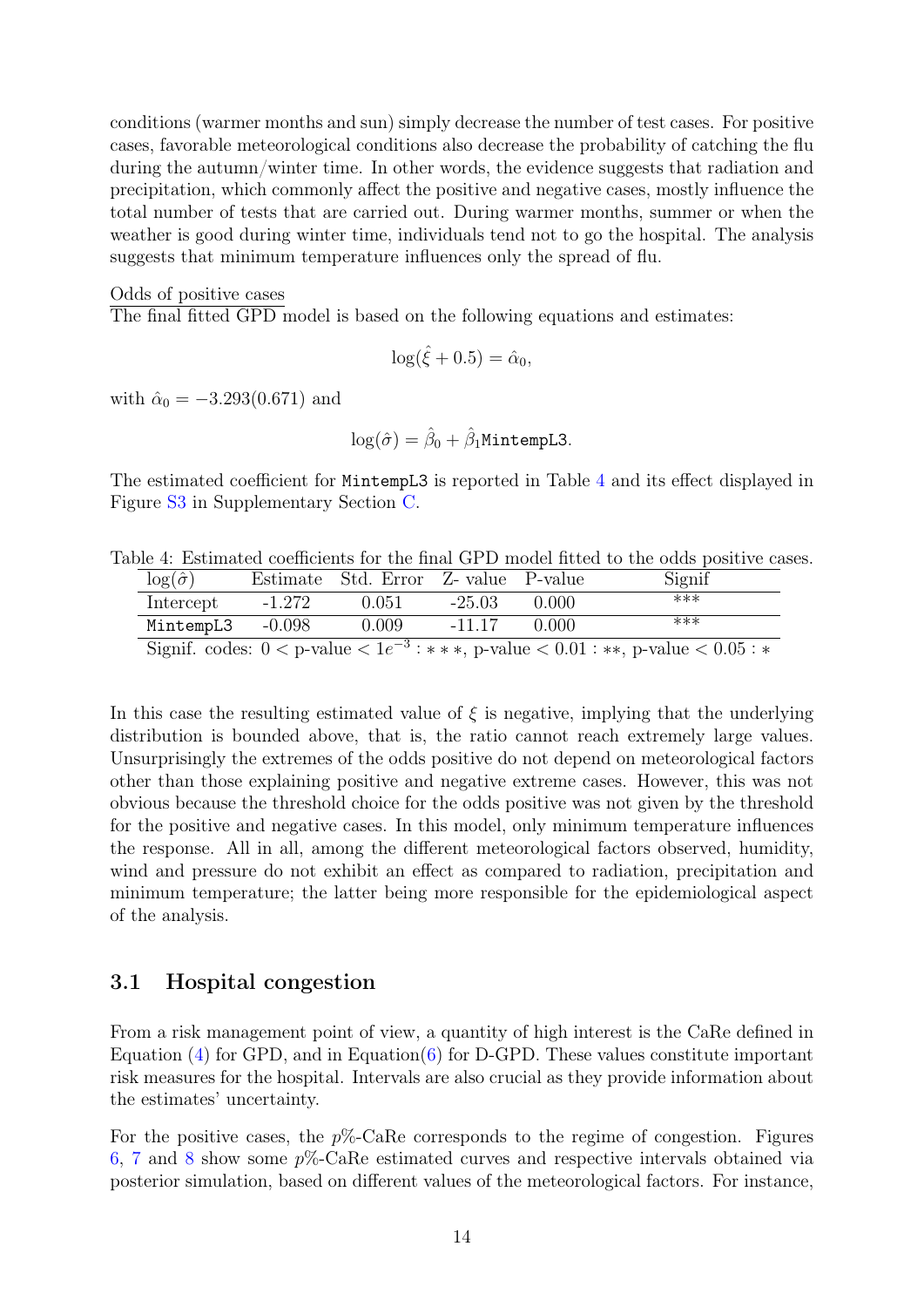the bottom panel of Figure [6](#page-15-0) corresponds to the 0.86%-CaRe, that is the number of positive cases that can be exceeded one time over a time horizon of 7 days. This point estimate decreases from 18, for a minimum temperature of -10 degC, to 11, for 0 degC. For a horizon of 7 days, the bottom left panel of Figure [7](#page-16-0) shows that the number of positive cases that can be exceeded once a week decreases from 16, in the case of no sun, to 3, when radiation is at its highest value. This evidence should, however, be interpreted bearing in mind the widths of the intervals which are large.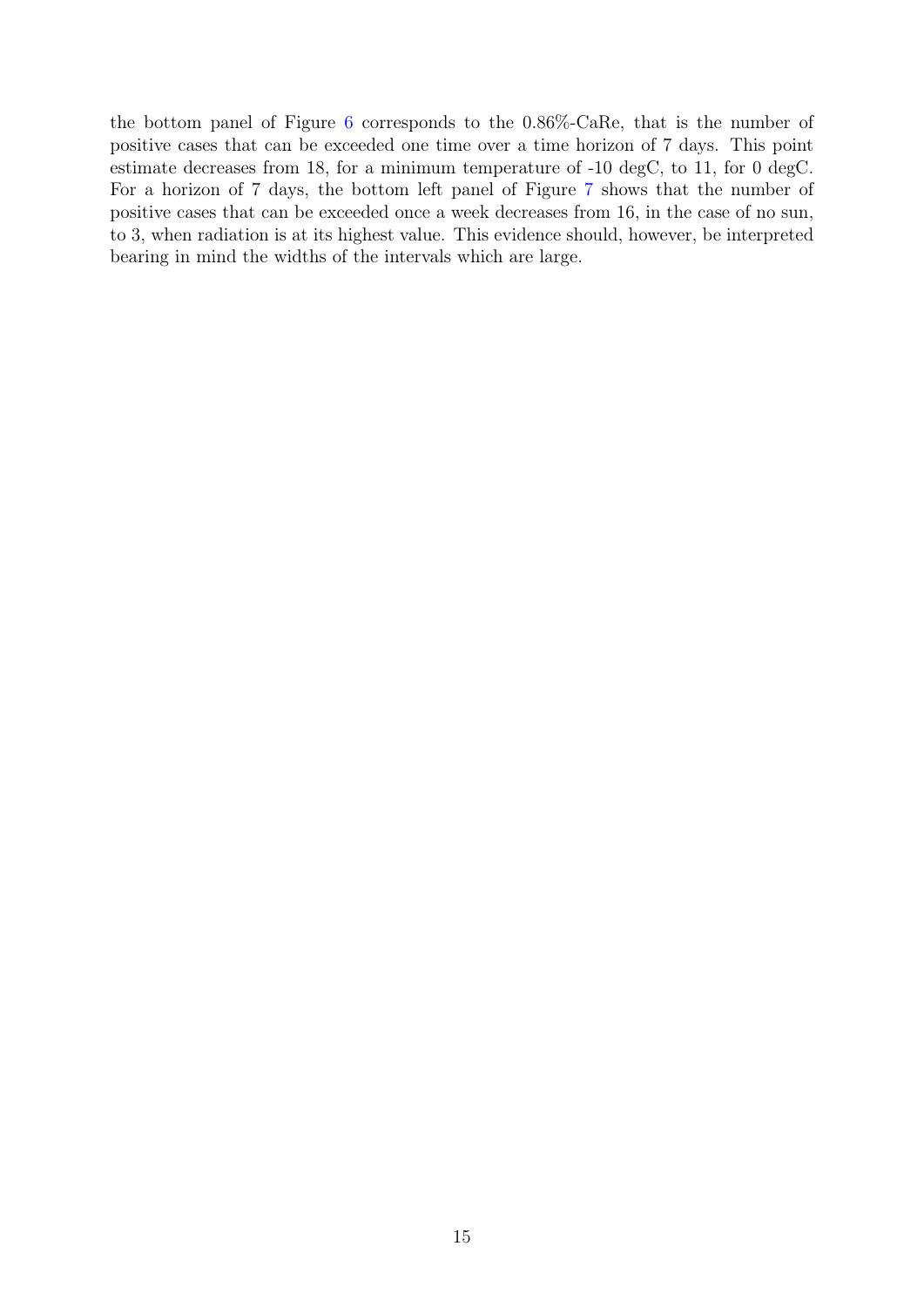

<span id="page-15-0"></span>Figure 6: Positive cases: estimated CaRe for  $h = 30, 14, 7$  days (panels from top to bottom, respectively) with respect to lagged minimum temperature. The bars correspond to 95% intervals. The other covariates are fixed to their mean values.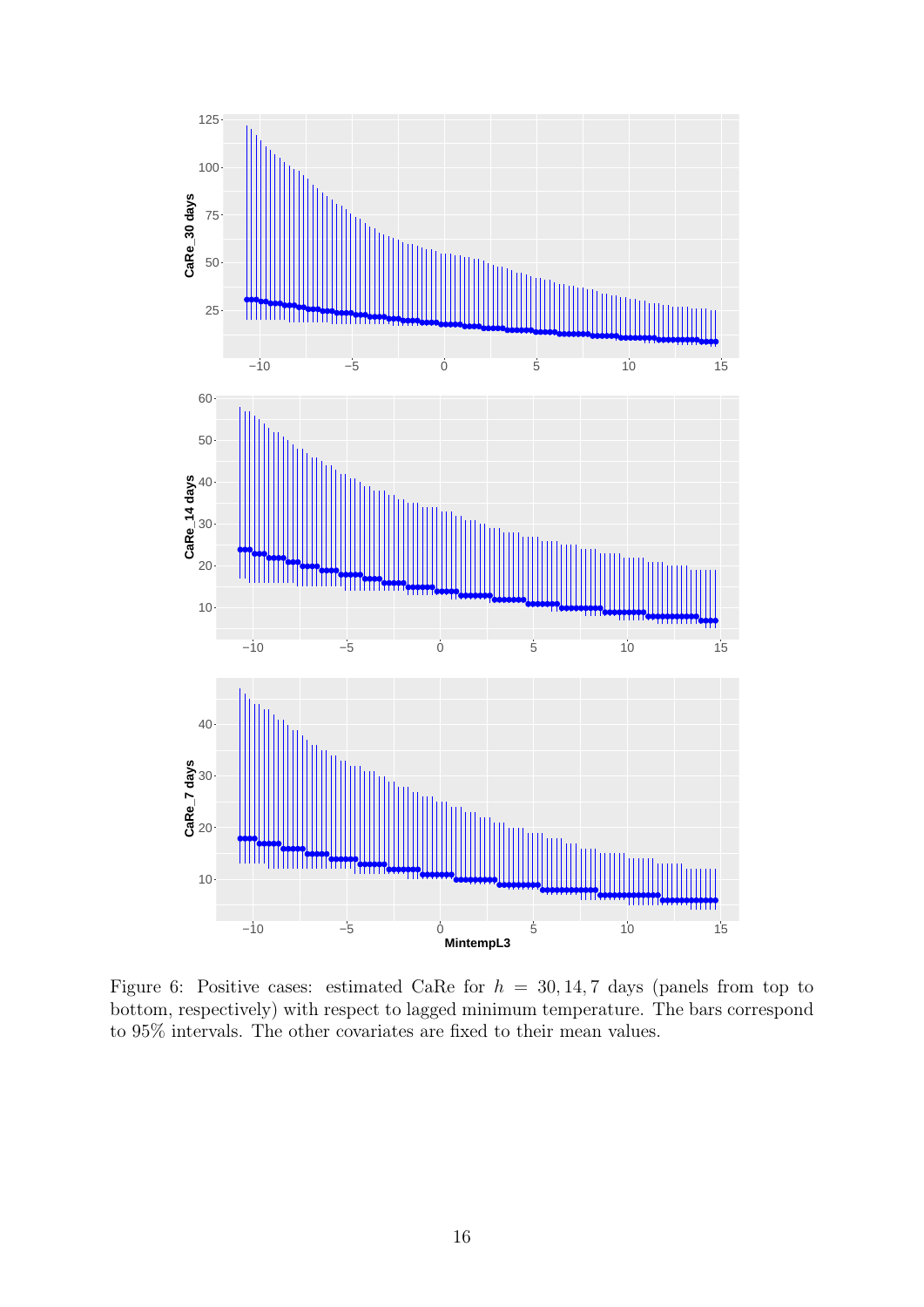

<span id="page-16-0"></span>Figure 7: Positive cases: estimated CaRe for  $h = 30, 14, 7$  days (panels from top to bottom) with respect to lagged radiation. The bars correspond to 95% intervals. The other covariates are fixed to their mean values.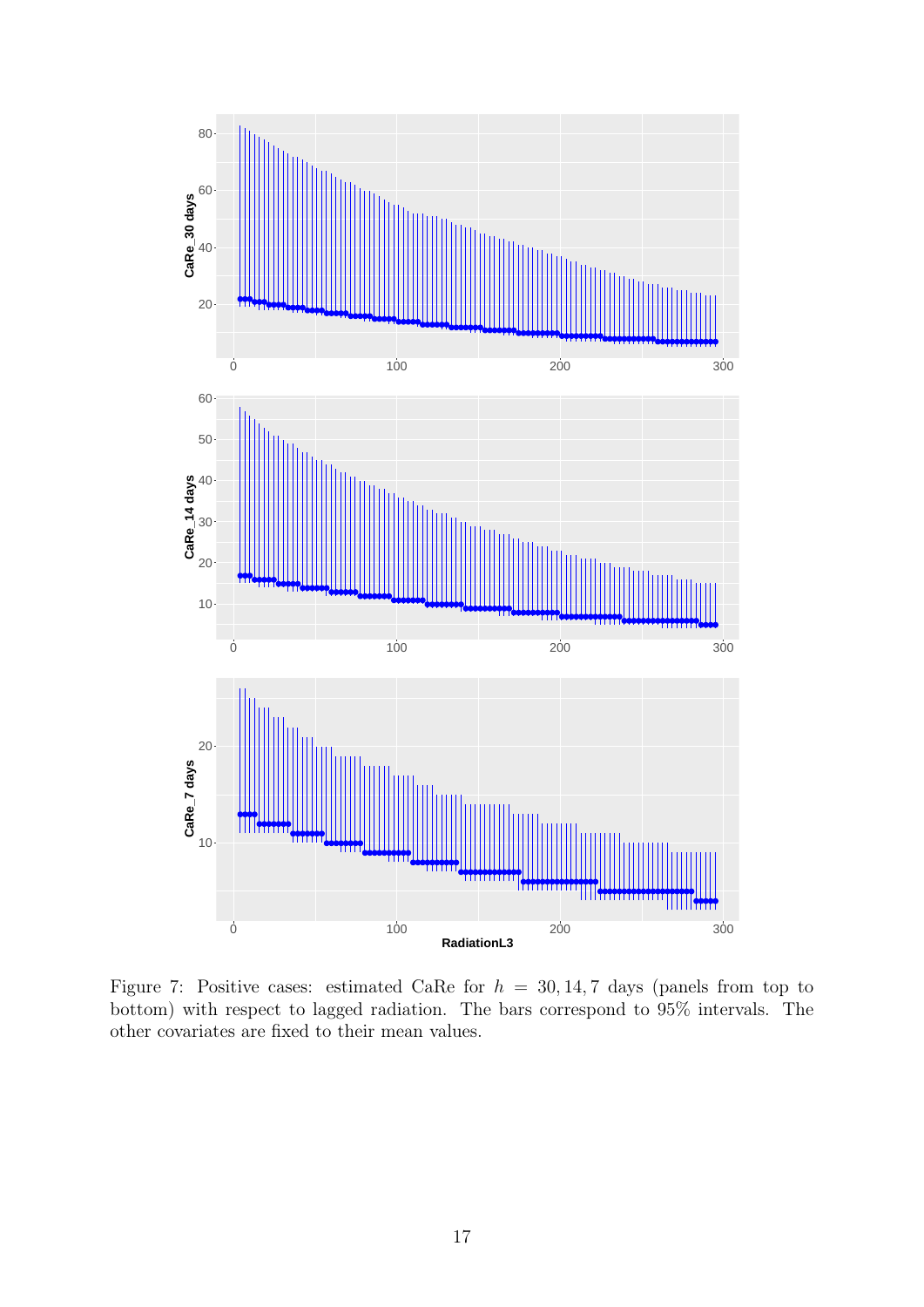

<span id="page-17-0"></span>Figure 8: Positive cases: estimated CaRe for  $h = 30, 14, 7$  days (panels from top to bottom) with respect to lagged precipitation. The bars correspond to 95% intervals. The other covariates are fixed to their mean values.

Supplementary Figures [S4](#page-10-0) and [S5](#page-11-0) show the CaRe estimated values with their simulated intervals as a function of meteorological predictors, for different time horizons for negative cases. These values convey information on the risk of inefficiency in the flu testing process, revealed by a very high number of negative cases. The risk of inefficiency considerably decreases both in sunny and raining periods. The top panel of Figure [S5](#page-11-0) shows the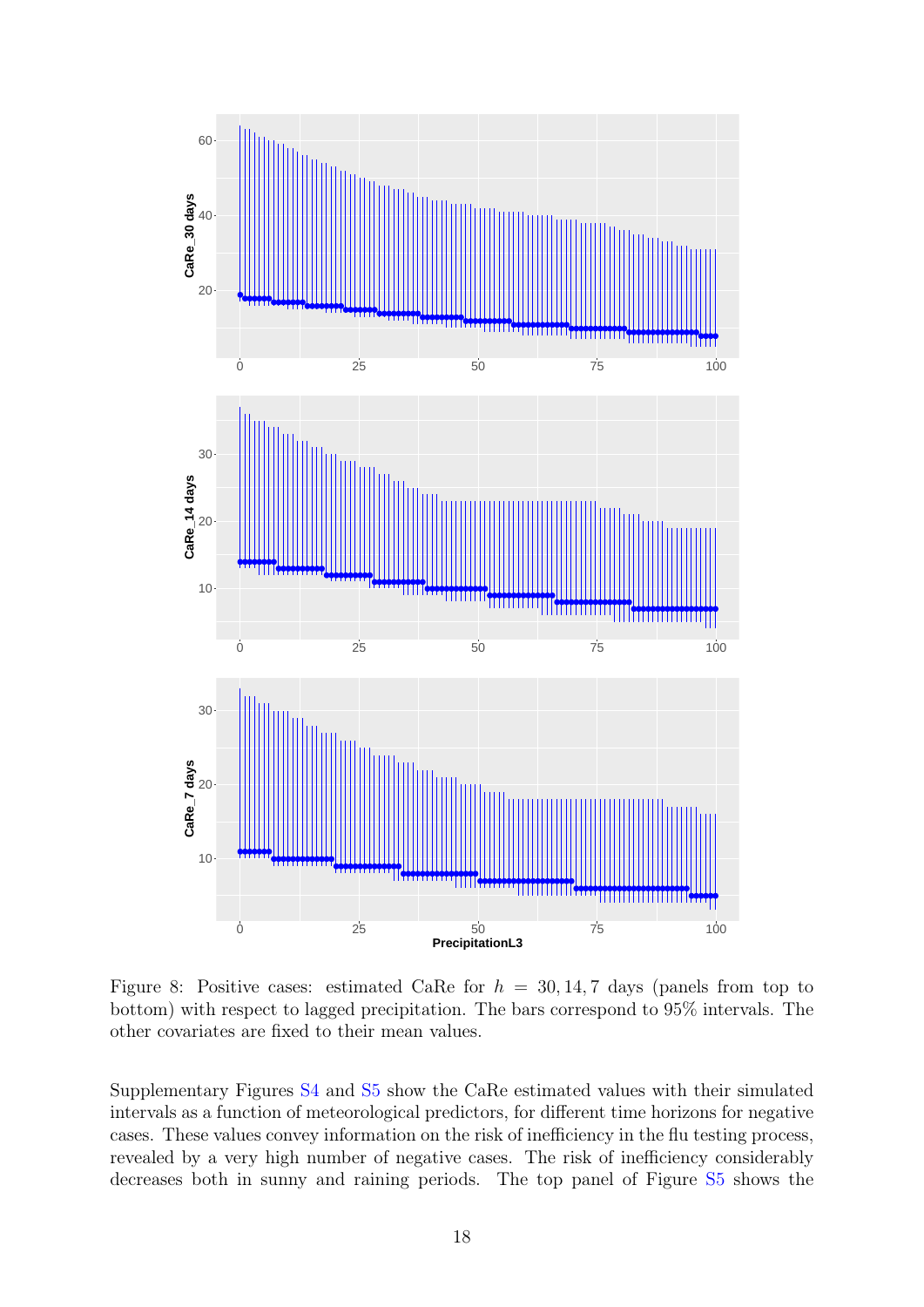estimated number of negative cases that can be exceeded once a month in terms of amount of precipitation. For a 30-day horizon, CaRe goes from 50, in the scenario of no rain, to 30 when it rains.

Large estimated  $p\%$ -CaRe values for the odds positives, as shown in Figure [S6](#page-15-0) with their simulated intervals, correspond to the epidemic regime. Note that the intervals are thinner as compared to those obtained for the discrete responses, but the values themselves are smaller (between 0 and 1).

### 3.2 Outliers detection

The hospital flu testing process depends on managerial and/or decision making instances and may lead to outlying records; our robust methodology is capable of detecting these abnormal values. Figures [9,](#page-19-0) [10](#page-19-1) and [11](#page-20-1) show the robustness weight  $w = \rho_c'$  (see Section [2.2\)](#page-6-0) for each observation. These are obtained as a by product of the parameter estimation process. The size of the circles is proportional to  $(1 - w)$ . These weights can be used to identify outliers: the lower the weight, the more likely the observation is to be outlying. We identify the points with the smallest weights, accompanied by their date of occurrence, from the figures. The observations with the smallest weights are not systematically those with large observed values, and, conversely, the largest observations are not systematically considered outliers. This can be seen in particular for the odds of positive cases.

Dates such as  $03/01/2017$  and  $02/01/2018$  (which are after the Christmas break) are typically regarded as special days in the flu recording process. Days in February 2019 such as 24/02/2019 and 26/02/2019 in Figure [9](#page-19-0) relate to positive cases and correspond to school holidays. At school, children are super-spreaders. This is not the case during holidays when children are with their families. This and the fact that people are less tested during holidays contribute to a significant slow-down of the flu epidemic.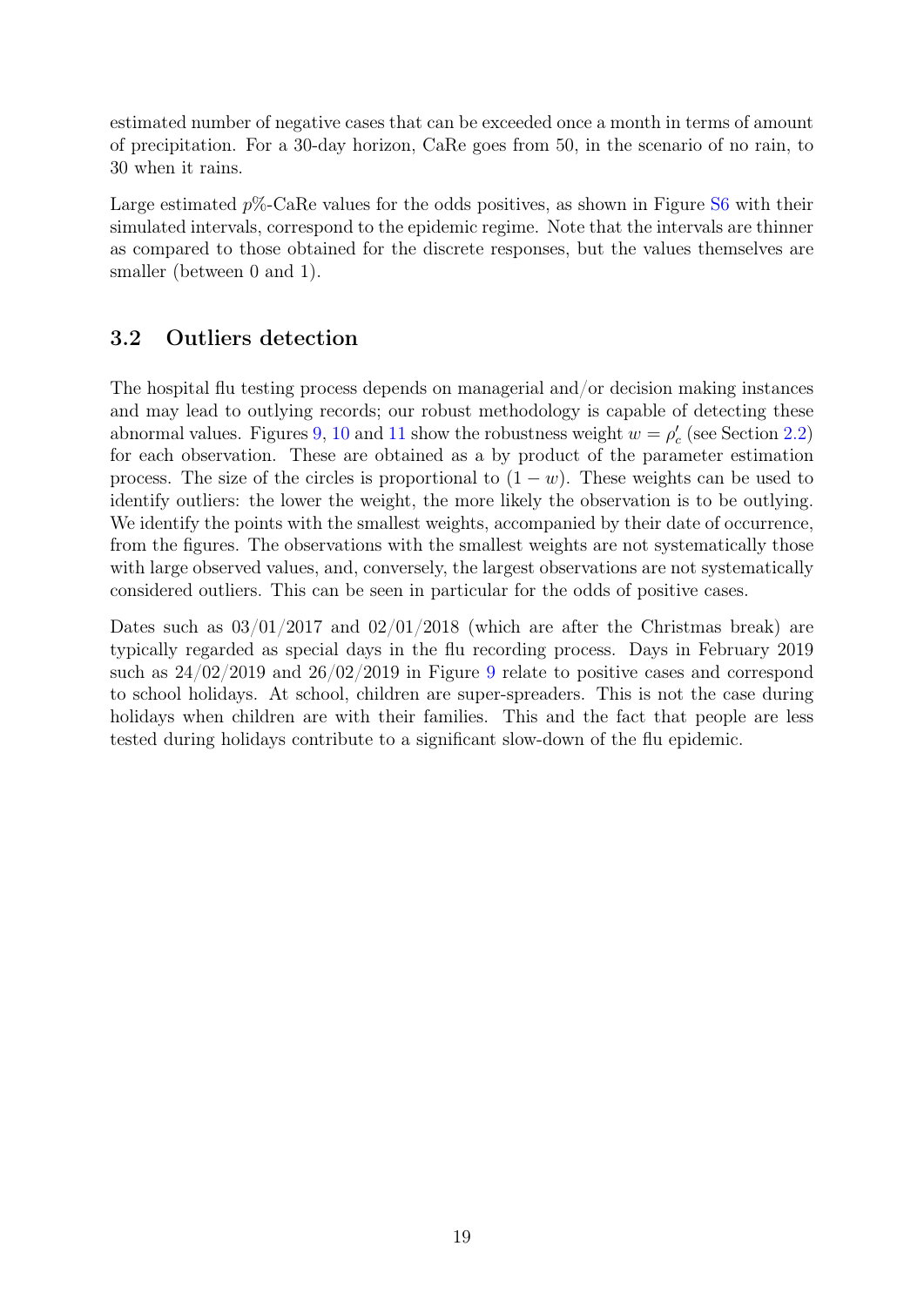

<span id="page-19-0"></span>Figure 9: Robustness weights from the model fitted to positive cases.



<span id="page-19-1"></span>Figure 10: Robustness weights from the model fitted to negative cases.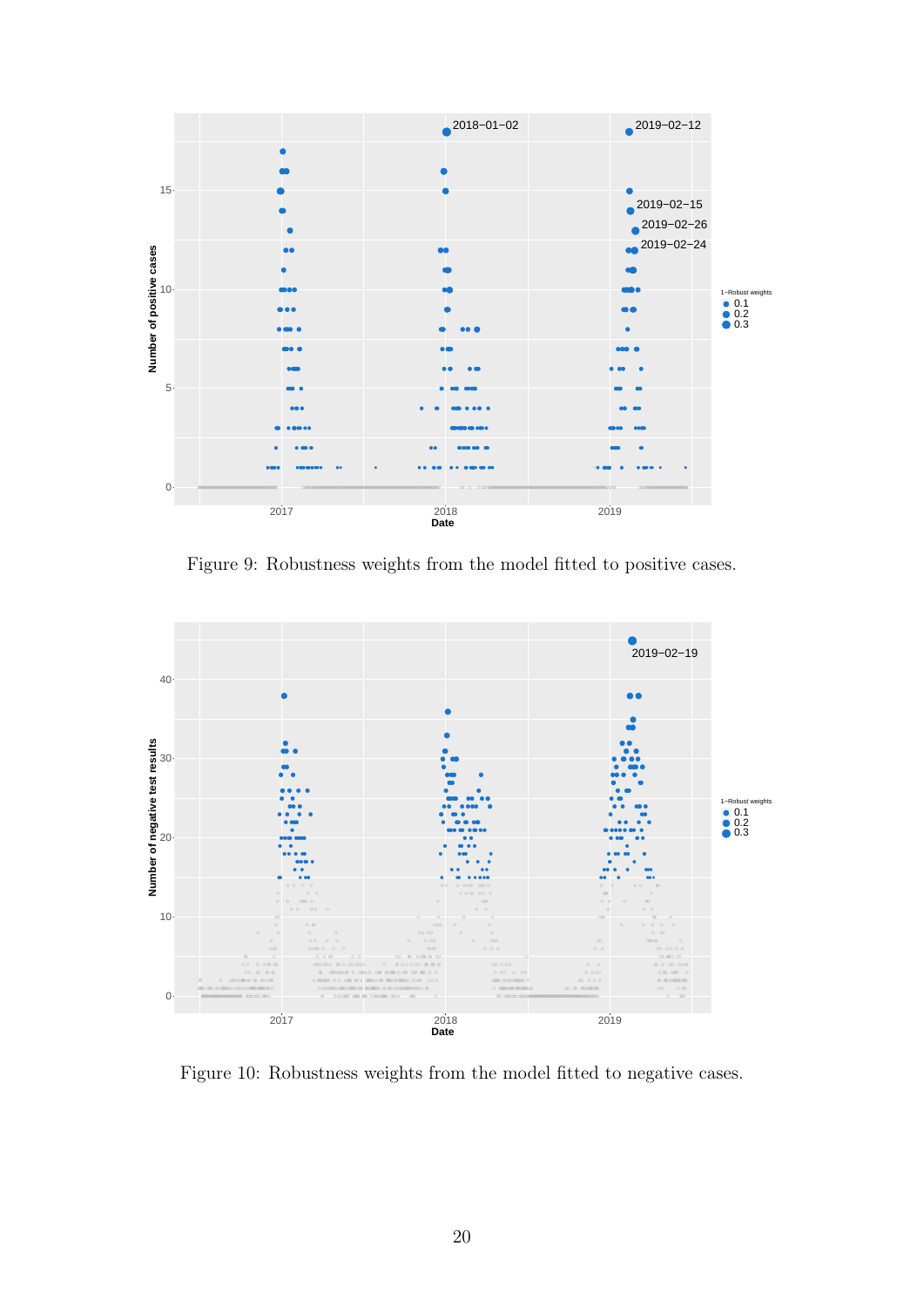

<span id="page-20-1"></span>Figure 11: Robustness weights from the model fitted to odds of positive cases. The star (\*) at the top of the graph indicates that an observation (odds  $= 3.95$  on  $08/11/2017$  and robustness weight  $= 0.93$  has not been represented.

## <span id="page-20-0"></span>4 Simulation Study

To assess the empirical properties of our proposal in finite samples, we designed a simulation study inspired by our data analysis in Section [3.](#page-9-0) We will look at the quality of the estimated parameters and CaRe obtained using the proposed approach, both under the assumed (D-GPD or GPD) model and under contamination (i.e., in the presence of observations that deviate from the assumed model).

#### 4.1 D-GPD

For D-GPD responses, we generated "clean" datasets from the model

<span id="page-20-2"></span>
$$
\sqrt{\xi} = \alpha_0 \quad \text{and} \quad \log(\sigma) = \beta_0 + \beta_1 \mathbf{x}_1 + \beta_2 \mathbf{x}_2 + \beta_3 \mathbf{x}_3,\tag{9}
$$

where the covariates distributions were chosen to mimic the behavior of MintempL3, RadiationL3 and PrecipitationL3 in the application. More precisely, we simulated the covariates as follows:  $x_1 \sim \mathcal{N}(2.3, 14), x_2 \sim \Gamma(1.55, 0.02)$  and  $x_3 \sim$  lognormal(0.71, 3.12). These were kept fixed throughout the simulation replicates. The parameters, inspired by our case study, were set to  $\alpha = 0.01$  (hence  $\xi = 10^{-4}$ ), and  $\boldsymbol{\beta} = (2, -0.05, -0.005, -0.01)^T$ . Contaminated datasets were obtained by randomly setting 5% of the response values to the maximum value observed in the sample. Again, this was inspired by the empirical application.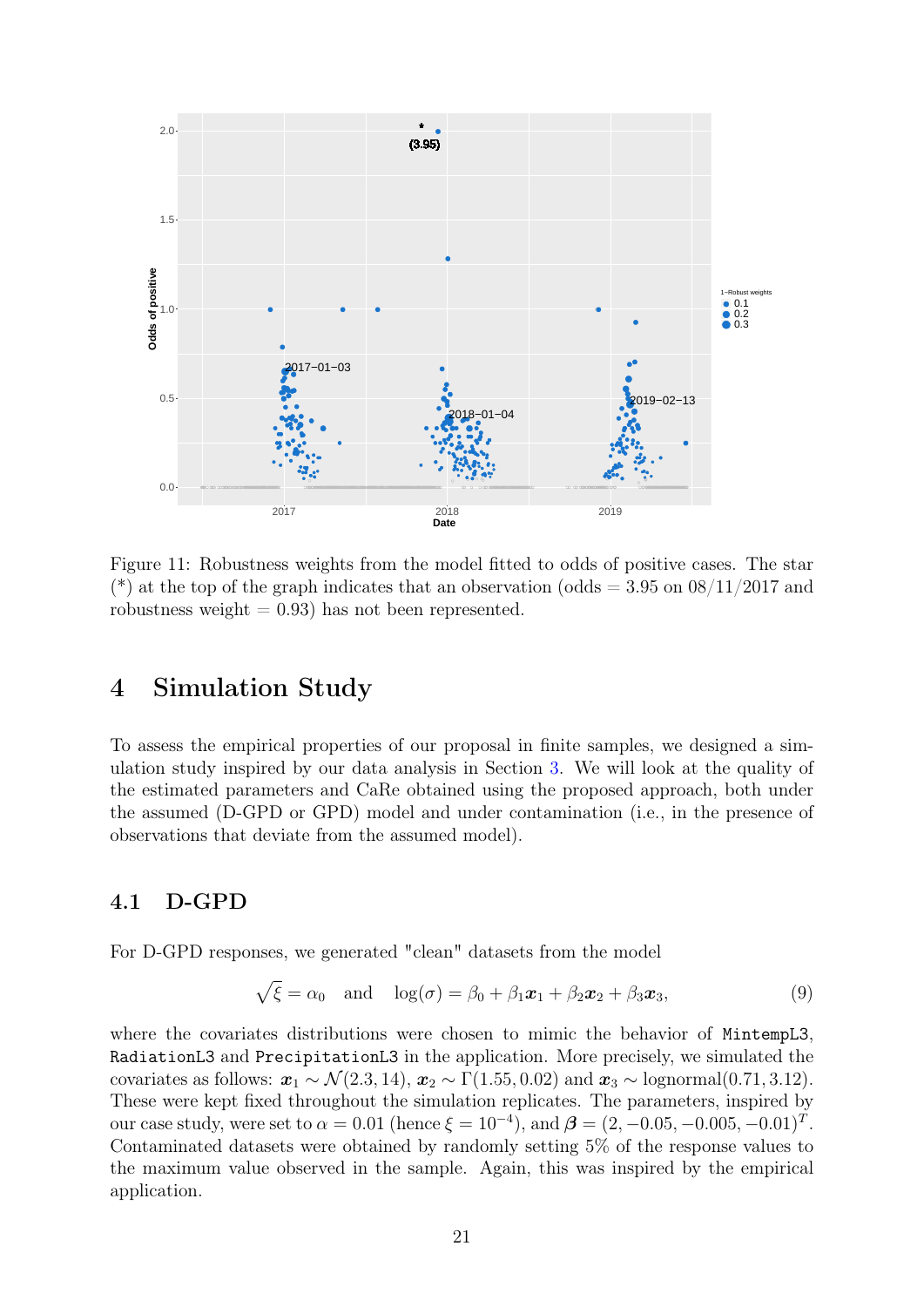The sample size was set to  $n = 250$  (hence consistent with our application) and the number of replications to 500. We fitted models based on the robust and classical maximum likelihood estimators. For the robust approach, we chose  $c = 5.8$  to achieve a downweighting of 0.95.



<span id="page-21-0"></span>Figure 12: Boxplots of the centered parameter estimates for model [\(9\)](#page-20-2). In each panel, the left boxplots refer to the clean data setting, and the right ones to the contaminated data setting.

Figure [12](#page-21-0) shows the centered estimated parameter estimates for model [\(9\)](#page-20-2). By looking at the left boxplots of each panel, corresponding to the clean data setting, we see that both boxplots are centered around zero suggesting unbiased estimation of the model parameters. We also see that the variability of the robust estimator's estimates are slightly larger than the variability of those obtained using its classical counterpart; this is expected because of the loss of efficiency of the robust estimator with respect to maximum likelihood. The story is different when looking at the right boxplots of each panel, corresponding to the contaminated data. All in all, the robust estimator performs much better than the classical one. For all the components of  $\beta$ , except  $\beta_2$ , the robust estimator shows no bias. This is not the case for the classical estimator, which is influenced by the outliers, sometimes heavily, notably for  $\beta_0$  and  $\beta_3$ . Surprisingly, the robust estimator shows some bias for  $\beta_2$ , but its magnitude is small. Also note that contamination affects the variability of the classical estimator, which is larger than that of the robust estimator for all the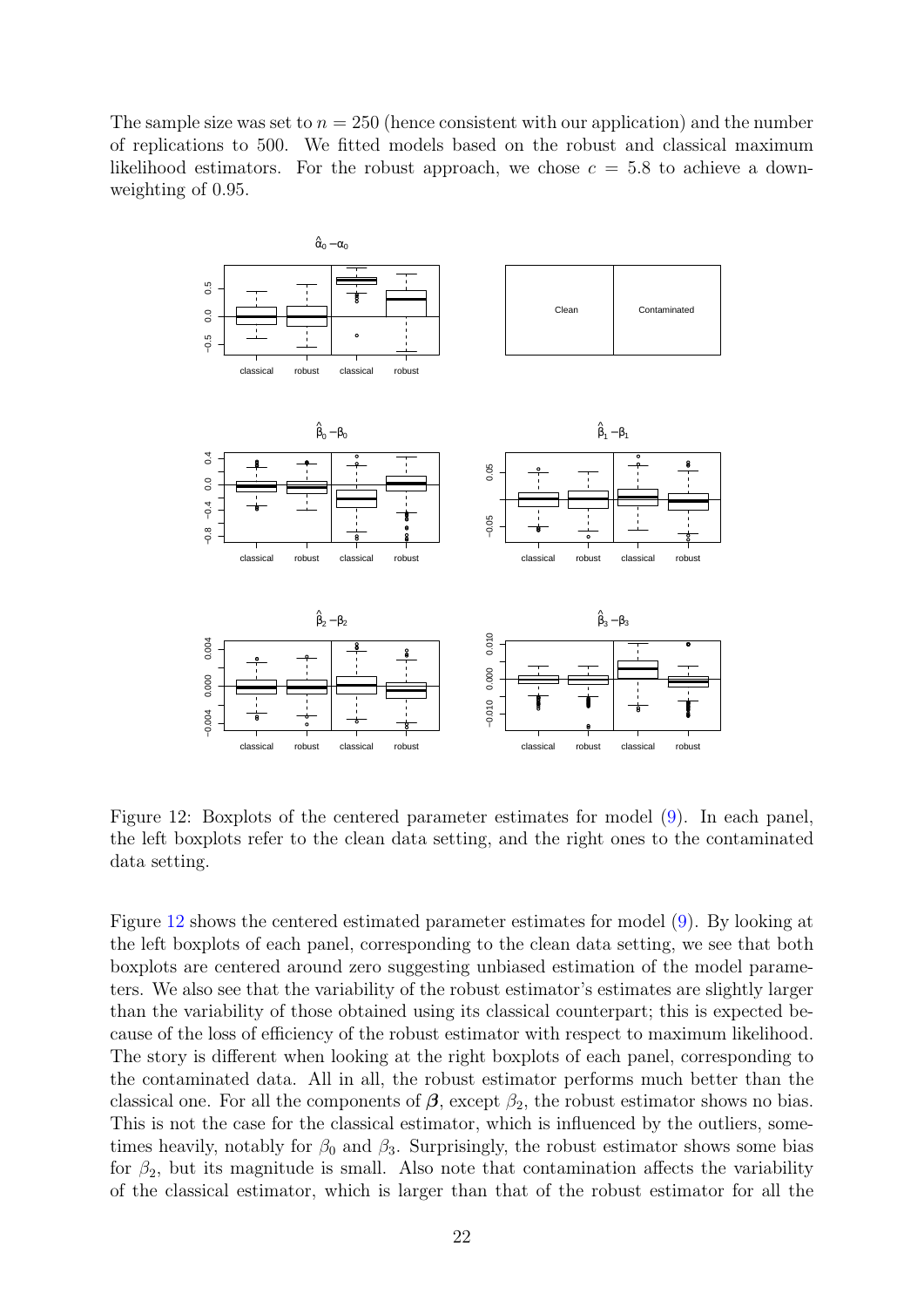components of  $\beta$ . The estimation of  $\alpha_0$  under contamination seems more difficult. Both estimators show bias, even though that bias is much smaller for the robust estimator. It is worth recalling that a robust estimator guarantees that the bias under contamination does not explode, but it does not guarantee that it will vanish. Had we increased the amount of contamination or its strength, we would have expected the bias of the classical estimator to explode, but not that of the robust approach.



<span id="page-22-0"></span>Figure 13: CaRe estimates for  $h = 7$  for four values of  $x_1$ : its minimum value (first row), its average (second row), its third quartile (third row) and its maximum (fourth row). The other covariates are fixed at their mean values. The true population value is identified by a darker bar. The first two columns correspond to the clean data setting, whereas the last two columns correspond to the contaminated data setting.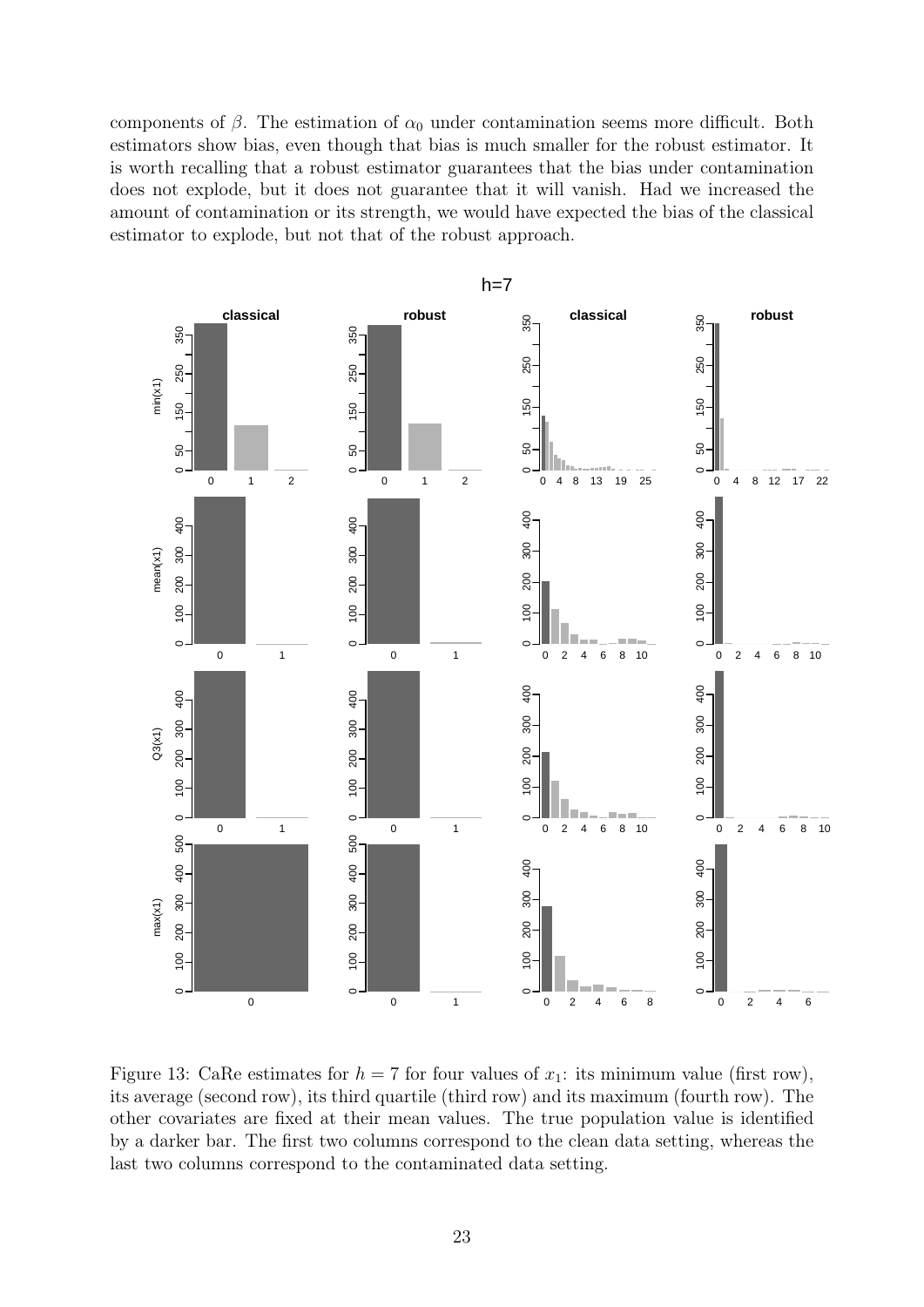Figure [13](#page-22-0) reports the estimated CaRe for  $h = 7$  as a function of  $x_1$ , with  $x_2$  and  $x_3$ fixed at their mean values. CaRe is a discrete positive value (with relatively few different values in our simulation setting) and we depict it using barplots (histograms) for four representative values across the range of  $x_1$ : its minimum (first row), its average (second row), its third quartile (third row) and its maximum (fourth row). In each panel, the true population value is identified by the dark bar. The comparison of the first two columns confirms that the robust and classical estimators perform equally well and their estimates either match the population value or are just off by one unit. Looking at the results under contamination and comparing the last two columns of the figure, we observed that the robust estimator performs much better than the classical one in that it identifies the true population value more often (roughly  $95\%$  of the times, except for  $min(x_1)$  where this is about 80%). In contrast, the classical CaRe estimator shows large variability and misses the population target quite often. The quality of the CaRe estimates is not uniform across the range of  $x_1$ , with lower values of the covariate being more challenging.

We provide in the supplementary material similar figures for all the other combinations of horizons  $h$  and covariates; the conclusions do not change. Moreover, as expected, we observe that the performance of both estimators worsen as h increases, and that the CaRe seems to be difficult to estimate for low values of  $x_3$ .

To sum up, our simulation study demonstrates that our distributional regression approach is effective in estimating models with D-GPD responses, and that the robust version of the estimator can successfully cope with contaminated data.

#### 4.2 GPD

In this case, we generated data using the model

<span id="page-23-0"></span>
$$
\log(\xi + 0.5) = \alpha_0 \quad \text{and} \quad \log(\sigma) = \beta_0 + \beta_1 \boldsymbol{x}_1,\tag{10}
$$

where  $x_1 \sim \mathcal{N}(2.3, 14)$ , which reproduces what we see in our application for MintempL3. We consider  $\alpha = -2$  (hence  $\xi = -0.36$ ) and  $\beta = (-1.3, -0.1)^T$ . Contaminated datasets were obtained by randomly setting 5% of the response values to the maximum value observed in the sample. The sample size was set to  $n = 250$  and the number of replications to 500. Here as well, we fitted models based on the robust and classical maximum likelihood estimators, and for the robust approach, we chose  $c = 2.3$  to achieve a downweighting of 0.95.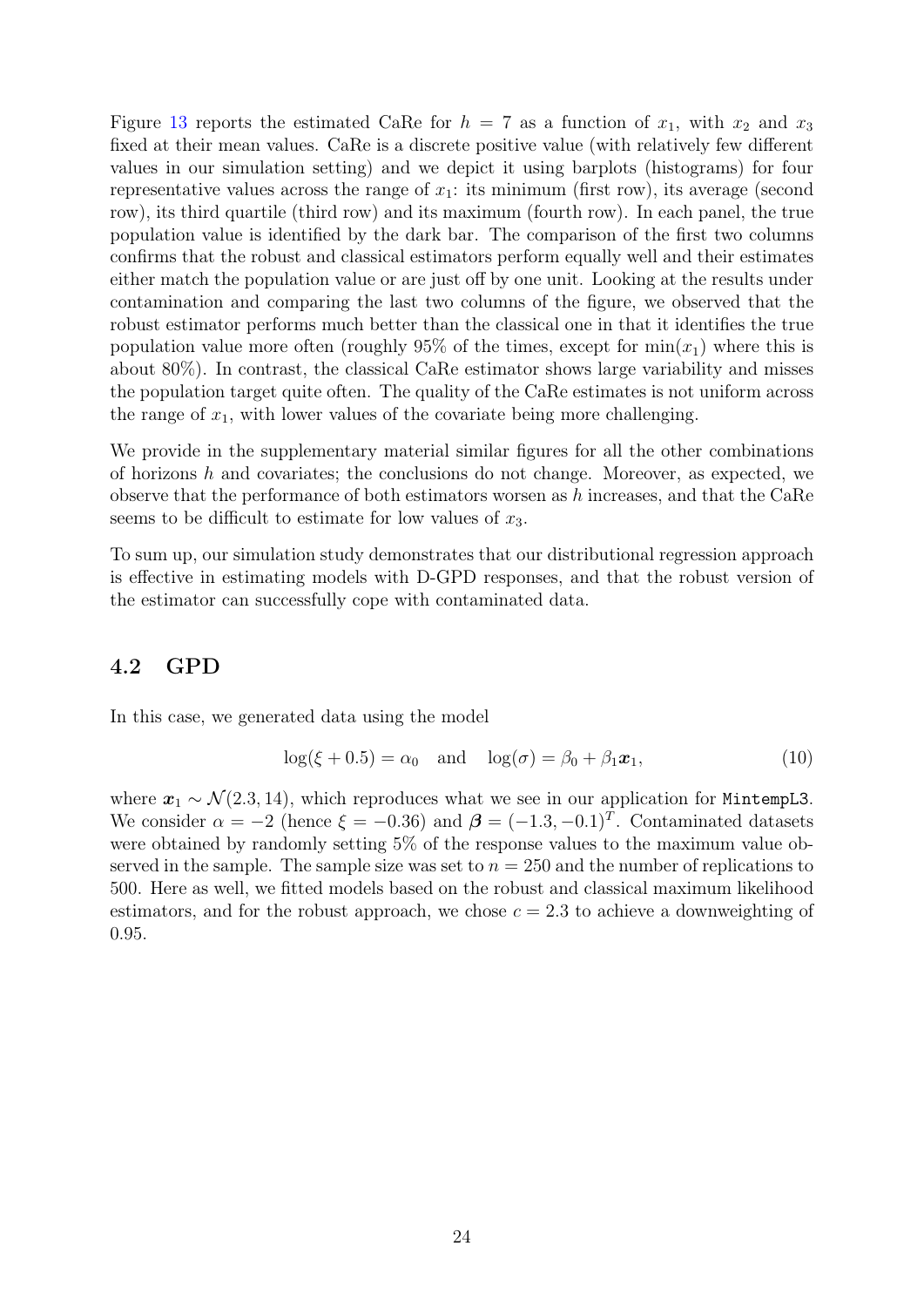

Figure 14: Boxplots of the centered parameter estimates of model [\(10\)](#page-23-0). In each panel, the left boxplots are for the clean data setting, and the right boxplots for the contaminated data setting.

The analysis of the boxplots of the centered parameter estimates for model [\(10\)](#page-23-0) conveys the same conclusions as for the case of D-GPD: the robust estimator performs as well as its classical counterpart when using clean data, and outperforms the classical estimator under contamination. Furthermore, it is known that the GPD is difficult to fit and our findings suggest that our robust approach has a stabilizing property even for clean data where it corrects what seems to be a finite sample bias of the maximum likelihood estimator when estimating  $\alpha_0$ . It has been previously observed in the literature that robust estimators converge faster than their classical counterparts to their asymptotic distribution.

Figure [15](#page-25-0) shows functional boxplots [\(Sun and Genton,](#page-27-16) [2011\)](#page-27-16) for the CaRe estimates as a function of  $x_1$ . The solid red line is the median curve and the envelope represents the 50% deepest, or most central, curves, much like the interquartile range in a regular boxplot. The black dashed line is the true population CaRe. The first two rows of the panels refer to the clean data setting, whereas the last two rows to the contaminated data setting.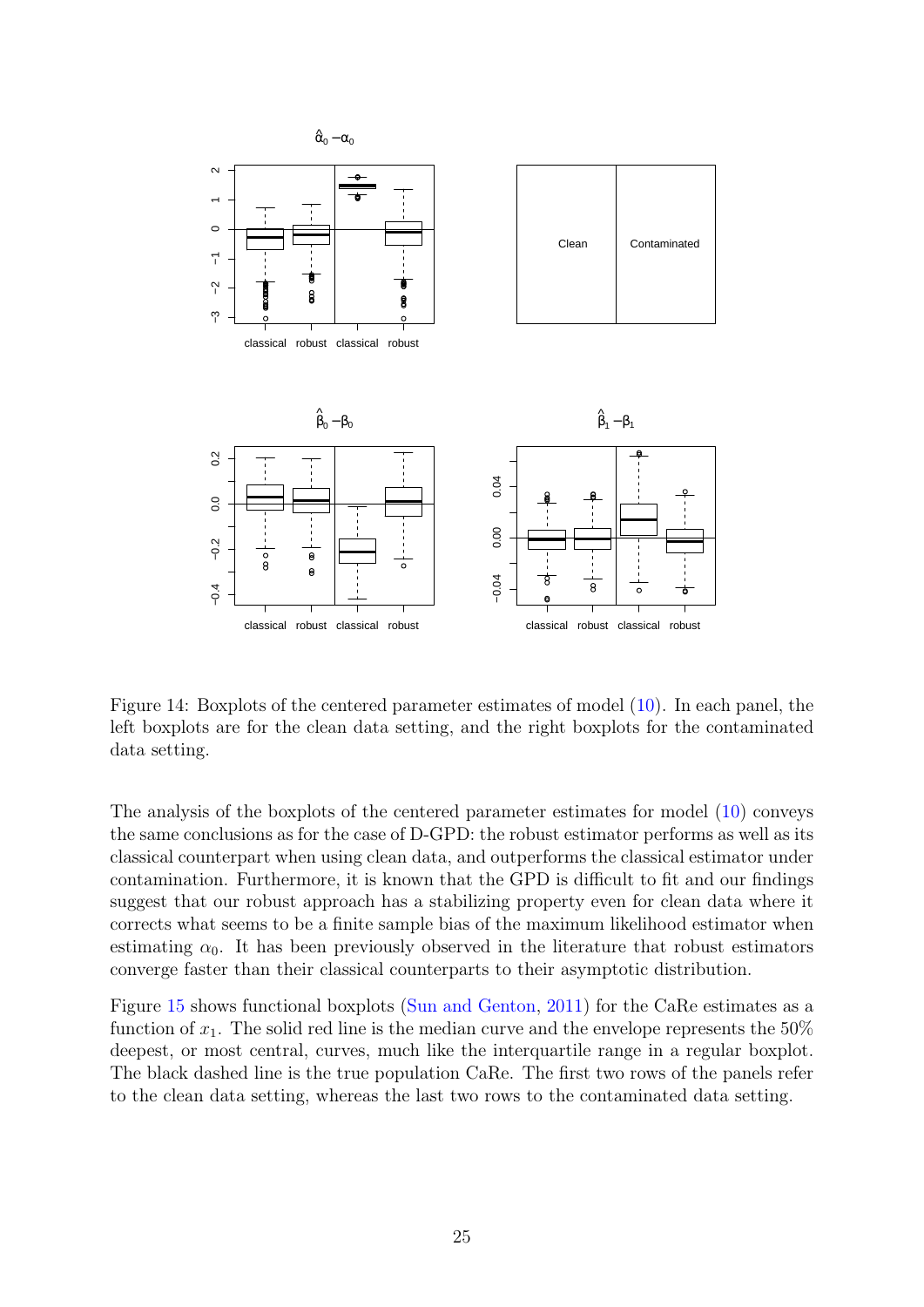

<span id="page-25-0"></span>Figure 15: Functional boxplots of CaRe estimates as a function of  $x_1$  for  $h = 30$  (first column),  $h = 14$  (second column) and  $h = 7$  (third column). The solid red line is the median curve and the envelope represents the 50% deepest, or most central, observations. The black dashed line is the true population CaRe. The first two rows of panels are for the clean data setting, the last two rows are for the contaminated data setting.

From the two top rows, we observe that for clean data both the classical and robust estimates are aligned with the population values. When the data are contaminated (third and fourth rows of panels) the classical estimator completely misses the target by overestimating the CaRe, whereas the robust estimator continues to perform well. The wider pink envelopes also suggest that the classical estimator has larger variability than the robust one under contamination. The unsatisfactory behavior of the classical estimator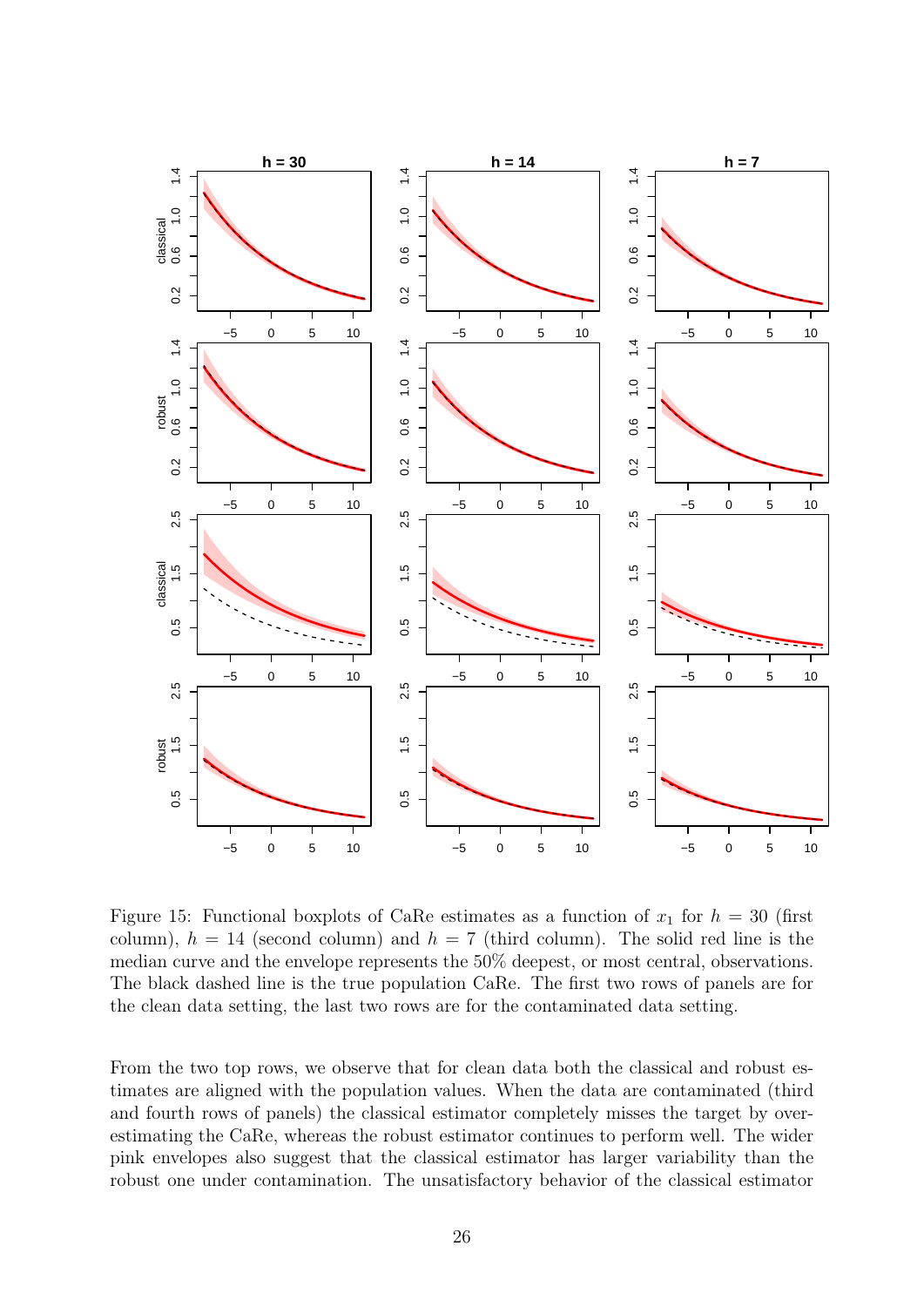worsens with an increasing h, as one would expect.

In summary, once again, we observe that our distributional regression approach works well in estimating models with GPD responses, with the robust version being rather stable under contamination.

### <span id="page-26-2"></span>5 Conclusion

Seasonal epidemics may lead to hospitals congestion. In this paper, we use extreme value theory to study the occurrence of large numbers of flu cases in a hospital. To this end, we developed and implemented in GJRM a robust regression-type methodology that allows for non-identically distributed discrete and continuous extremes, and that deals with outlying data. The response variables of interest (the positive and negative cases together with the odds of positives) are statistically explained by meteorological variables. Although the models selected for this case study are based on parametric covariate effects, our software implementation allows for very general non-parametric functional forms, which would most likely be required for larger datasets.

Taking the point of view of the hospital, which needs to manage admission capacities, we introduced the notion of charge-at-risk whose estimation, based on meteorological factors, can serve as a quantitative tool to alert the hospital and allow time to prepare for a possible congestion. The introduced approach could be applied to several types of seasonal virus data such as those deriving from the new virus SARS-CoV-2.

## Acknowledgments

The simulations were performed at the University of Geneva using the Baobab cluster. The research was partially funded by the Swiss National Science Foundation SNF (first and third authors).

## References

- <span id="page-26-1"></span>Aeberhard, W.H., Cantoni, E., Marra, G., Radice, R., 2019. Robust fitting for generalized additive models for location, scale and shape. arXiv:1911.05125 .
- <span id="page-26-3"></span>Balkema, A.A., de Haan, L., 1974. Residual life time at great age. The Annals of Probability , 792–804.
- <span id="page-26-4"></span>Chavez-Demoulin, V., Davison, A.C., 2005. Generalized additive modelling of sample extremes. Journal of the Royal Statistical Society: Series C (Applied Statistics) 54, 207–222.
- <span id="page-26-0"></span>Davis, R.E., Rossier, C.E., Enfield, K.B., 2012. The impact of weather on influenza and pneumonia mortality in new york city, 1975-2002: A retrospective study. Plos one doi:[10.1371/journal.pone.0034091](http://dx.doi.org/10.1371/journal.pone.0034091).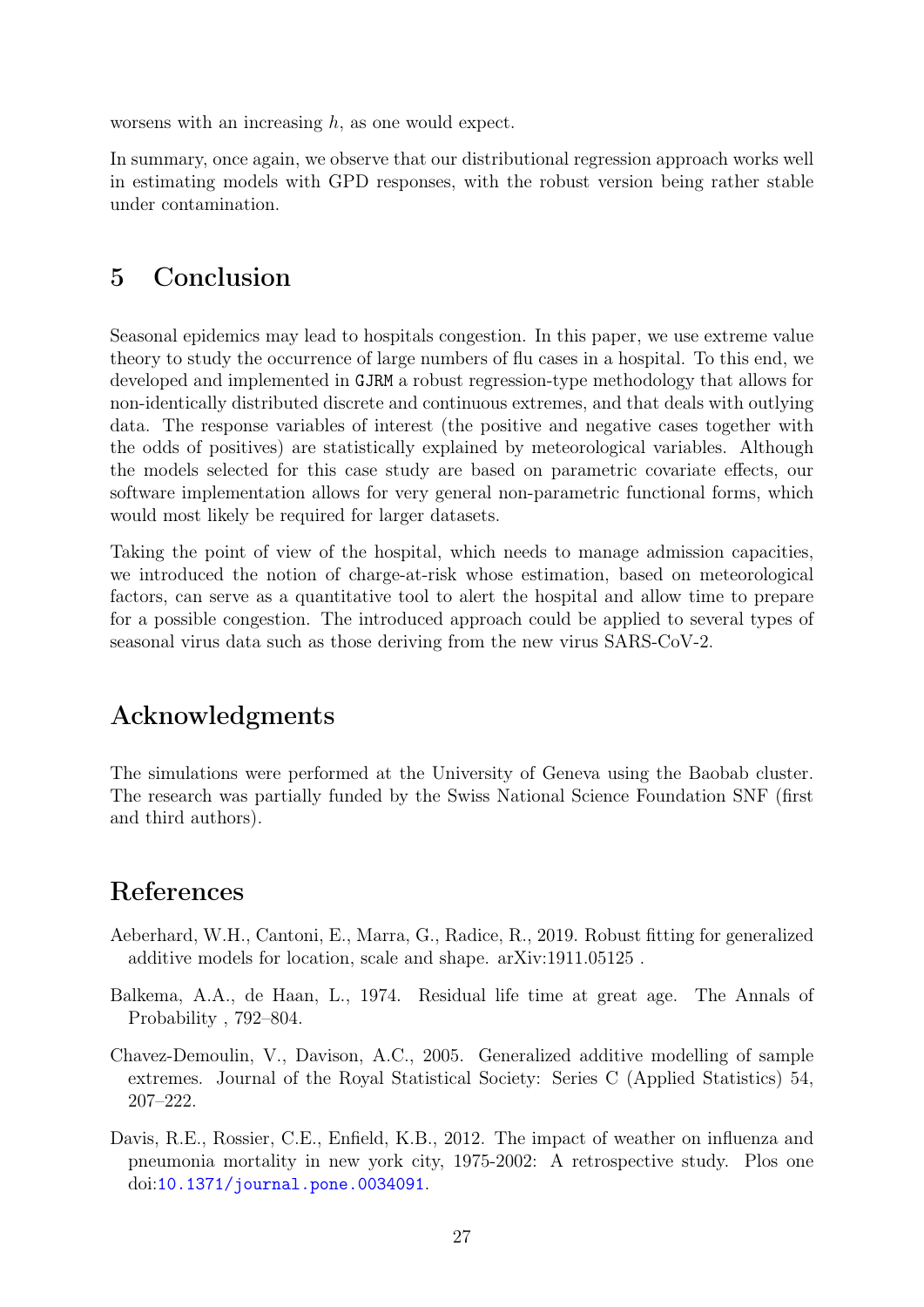- <span id="page-27-7"></span>Davison, A.C., Smith, R.L., 1990. Models for exceedances over high thresholds (with discussion). Journal of the Royal Statistical Society. Series B 52, 393–442.
- <span id="page-27-13"></span>Dell'Aquila, R., Embrechts, P., 2006. Extremes and robustness: a contradiction? Fin Mkts Portfolio Mgmt 20, 103–118.
- <span id="page-27-11"></span>Dupuis, D., Field, C., 1998. Robust estimation of extremes. Canadian Journal of Statistics 26, 199–215.
- <span id="page-27-12"></span>Dupuis, D., Victoria-Feser, M.P., 2006. A robust prediction error criterion for pareto modeling of upper tails. Canadian Journal of Statistics 34, 639–358.
- <span id="page-27-9"></span>Eguchi, S., Kano, Y., 2001. Robustifing Maximum Likelihood Estimation by Psidivergence. Research Memorandum 802. Institute of Statistical Mathematics (ISM). Tokyo, Japan.
- <span id="page-27-2"></span>Firestone, S.M., Cogger, N., Ward, M.P., Toribio, J.A.L.M.L., Moloney, B.J., Dhand, N.K., 2012. The influence of meteorology on the spread of influenza: Survival analysis of an equine influenza  $(a/h3n8)$  outbreak. Plos one doi:[10.1371/journal.pone.0035284](http://dx.doi.org/10.1371/journal.pone.0035284).
- <span id="page-27-8"></span>Hastie, T.J., Tibshirani, R.J., 1990. Generalized Additive Models. Chapman & Hall/CRC, New York, NY.
- <span id="page-27-4"></span>Hitz, A., Davis, R., Samorodnitsky, G., 2017. Discrete extremes. https://arxiv.org/pdf/1707.05033.pdf .
- <span id="page-27-15"></span>Hosking, J., Wallis, J., 1987. Parameter and quantile estimation for the generalized pareto distribution. Technometrics 29, 339–349.
- <span id="page-27-3"></span>Lowen, A.C., Steel, J., 2014. Roles of humidity and temperature in shaping influenza seasonality. J Virol. 88, 7692–7695. doi:[10.1128/JVI.03544-13](http://dx.doi.org/10.1128/JVI.03544-13).
- <span id="page-27-10"></span>Marra, G., Radice, R., 2019. Copula link-based additive models for right-censored event time data. Journal of the American Statistical Association, in press .
- <span id="page-27-6"></span>Marra, G., Radice, R., 2020. GJRM: Generalised Joint Regression Modelling. URL: <http://CRAN.R-project.org/package=GRJM>. r package version 0.2-2.
- <span id="page-27-14"></span>Nešlehová, J., Embrechts, P., Chavez-Demoulin, V., 2006. Infinite-mean models and the lda for operational risk. Journal of Operational Risk 1, 3–25.
- <span id="page-27-5"></span>Rigby, R.A., Stasinopoulos, D.M., 2005. Generalized additive models for location, scale and shape (with discussion). Applied Statistics 54, 507–554.
- <span id="page-27-0"></span>Roussel, M., Pontier, D., Cohen, J.M., Lina, B., Fouchet, D., 2016. Quantifying the role of weather on seasonal influenza. BMC Public Health 16.
- <span id="page-27-16"></span>Sun, Y., Genton, M.G., 2011. Functional boxplots. Journal of Computational and Graphical Statistics 20, 316–334.
- <span id="page-27-1"></span>Towers, S., Chowell, G., Hameed, R., Jastrebski, M., Khan, M., Meeks, J., Mubayi, A., Harris, G., 2013. Climate change and influenza: the likelihood of early and severe influenza seasons following warmer than average winters. PLoS Currents doi:[10.1371/](http://dx.doi.org/10.1371/currents.flu.3679b56a3a5313dc7c043fb944c6f138) [currents.flu.3679b56a3a5313dc7c043fb944c6f138](http://dx.doi.org/10.1371/currents.flu.3679b56a3a5313dc7c043fb944c6f138).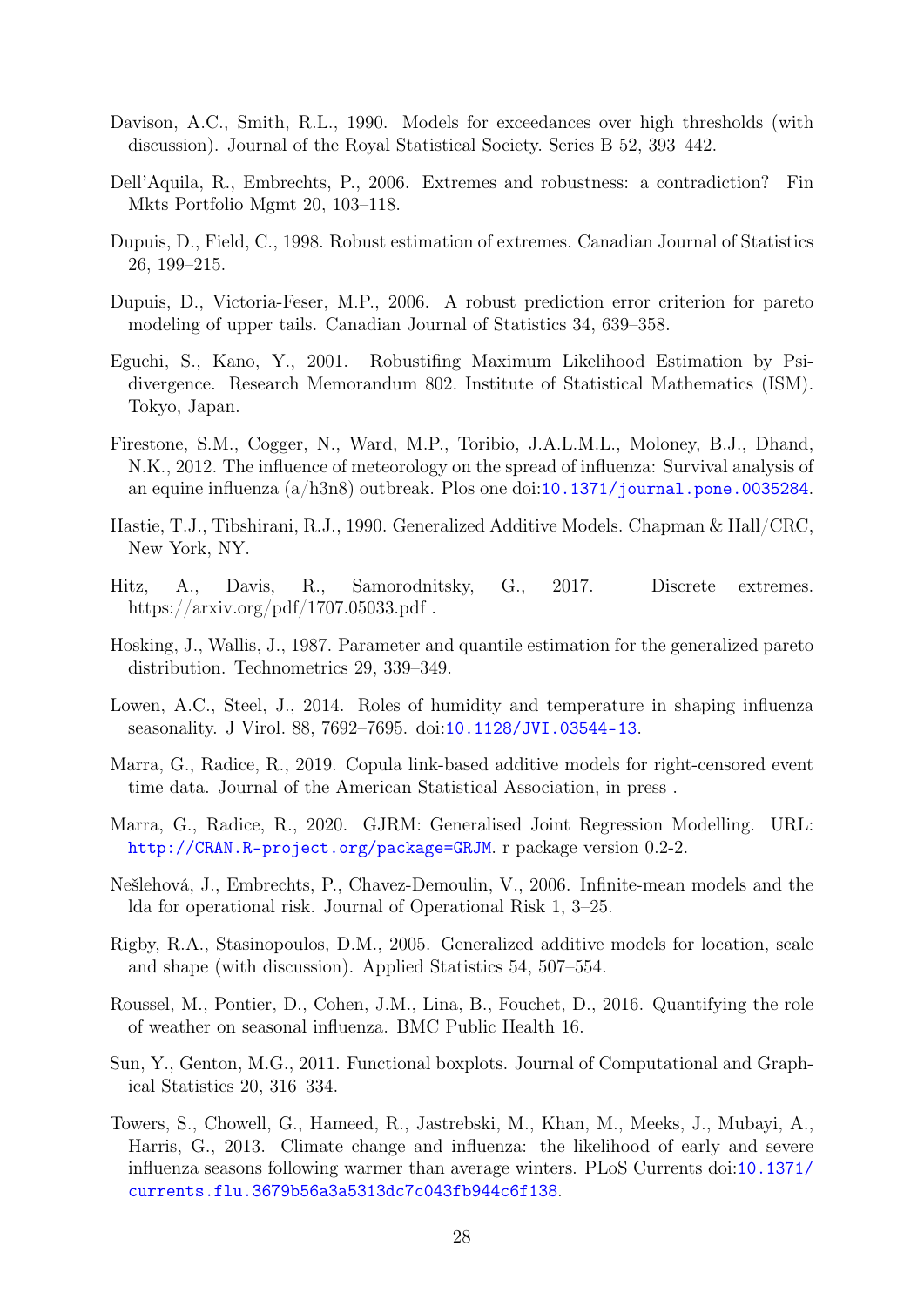- <span id="page-28-0"></span>Wood, S.N., 2017. Generalized Additive Models: An Introduction with R. 2 ed., Chapman and Hall/CRC, Boca Raton, FL.
- <span id="page-28-1"></span>Yee, T.W., Stephenson, A.G., 2007. Vector generalized linear and additive extreme value models. Extremes 9, 1–19.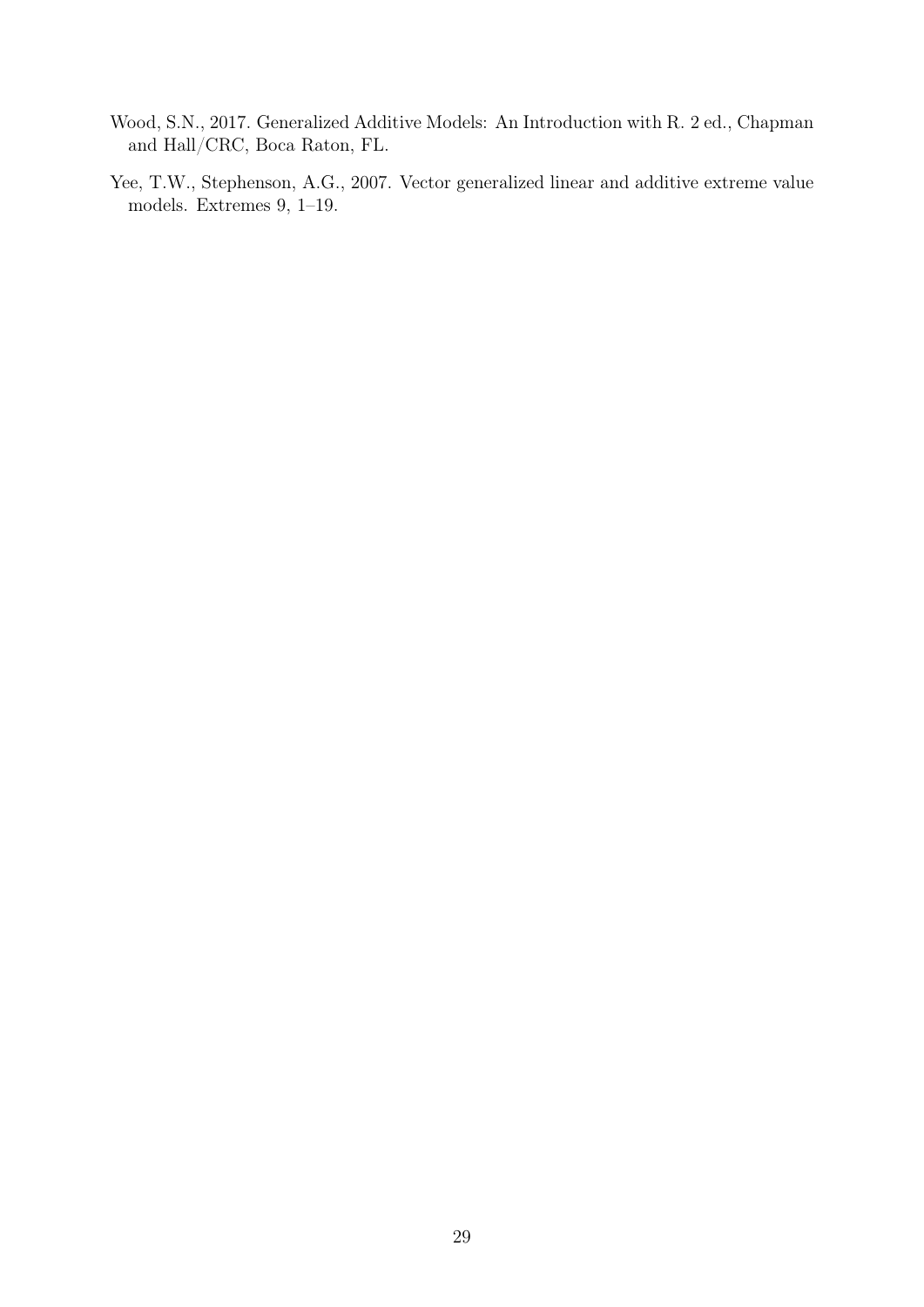### Supplementary Materials for

Modelling the Extremes of Seasonal Viruses and Hospital Congestion: The Example of Flu in a Swiss Hospital

## by Setareh Ranjbar, Eva Cantoni, Valérie Chavez-Demoulin, Giampiero Marra, Rosalba Radice, Katia Jaton-Ogay

## <span id="page-29-0"></span>A Analytical Derivatives

This section provides the analytical score and Hessian components of the model's loglikelihood, for the GPD and D-GPD distributions. We also report the expectations and variances for the two distributions, and for the D-GPD we explain how variates are simulated.

### A.1 GPD

If Y follows a GPD distribution with shape parameter  $\xi$  and scale parameter  $\sigma$ , then its cumulative distribution function is  $F_{(\sigma,\xi)}(y) = 1 - G_{(\sigma,\xi)}(y)$  (with  $G_{(\sigma,\xi)}(y)$  given in [\(2\)](#page-4-3)) which is defined for  $\sigma > 0$  and for  $\{y : y > 0 \text{ and } 1 + \frac{\xi y}{\sigma} > 0\}.$ 

Then the probability density function is

$$
g_{(\sigma,\xi)}(y) = \frac{1}{\sigma} \left( 1 + \frac{\xi y}{\sigma} \right)^{(-1/\xi - 1)}
$$

.

The expectation of Y is  $E(Y) = \frac{\sigma}{1-\xi}$  and the variance is  $Var(Y) = \frac{\sigma^2}{(1+\xi)^2}$  $\frac{\sigma^2}{(1+\xi)^2(1-2\xi)}$ .

Having observed  $y = \{y_1, y_2, \dots, y_n\}$  as independent realizations of Y the log-likelihood is

$$
l(\mathbf{y}; \xi, \sigma) = \log \left( \prod_{i=1}^n g_{(\sigma, \xi)}(y_i) \right) = -n \log(\sigma) - (1 + 1/\xi) \sum_{i=1}^n \log \left( 1 + \frac{\xi y_i}{\sigma} \right).
$$

The first and second derivatives with respect to  $\xi$  and  $\sigma$  are

$$
l_{\xi} = \frac{1}{\xi^2} \sum_{i=1}^n \log \left( 1 + \frac{\xi y_i}{\sigma} \right) - (1 + 1/\xi) \sum_{i=1}^n \frac{y_i/\sigma}{\left( 1 + \frac{\xi y_i}{\sigma} \right)},
$$
  

$$
l_{\sigma} = -\frac{n}{\sigma} + (1 + 1/\xi) \sum_{i=1}^n \frac{\frac{\xi y_i}{\sigma^2}}{\left( 1 + \frac{\xi y_i}{\sigma} \right)} = \sum_{i=1}^n \frac{y_i - \sigma}{\sigma(\sigma + \xi y_i)},
$$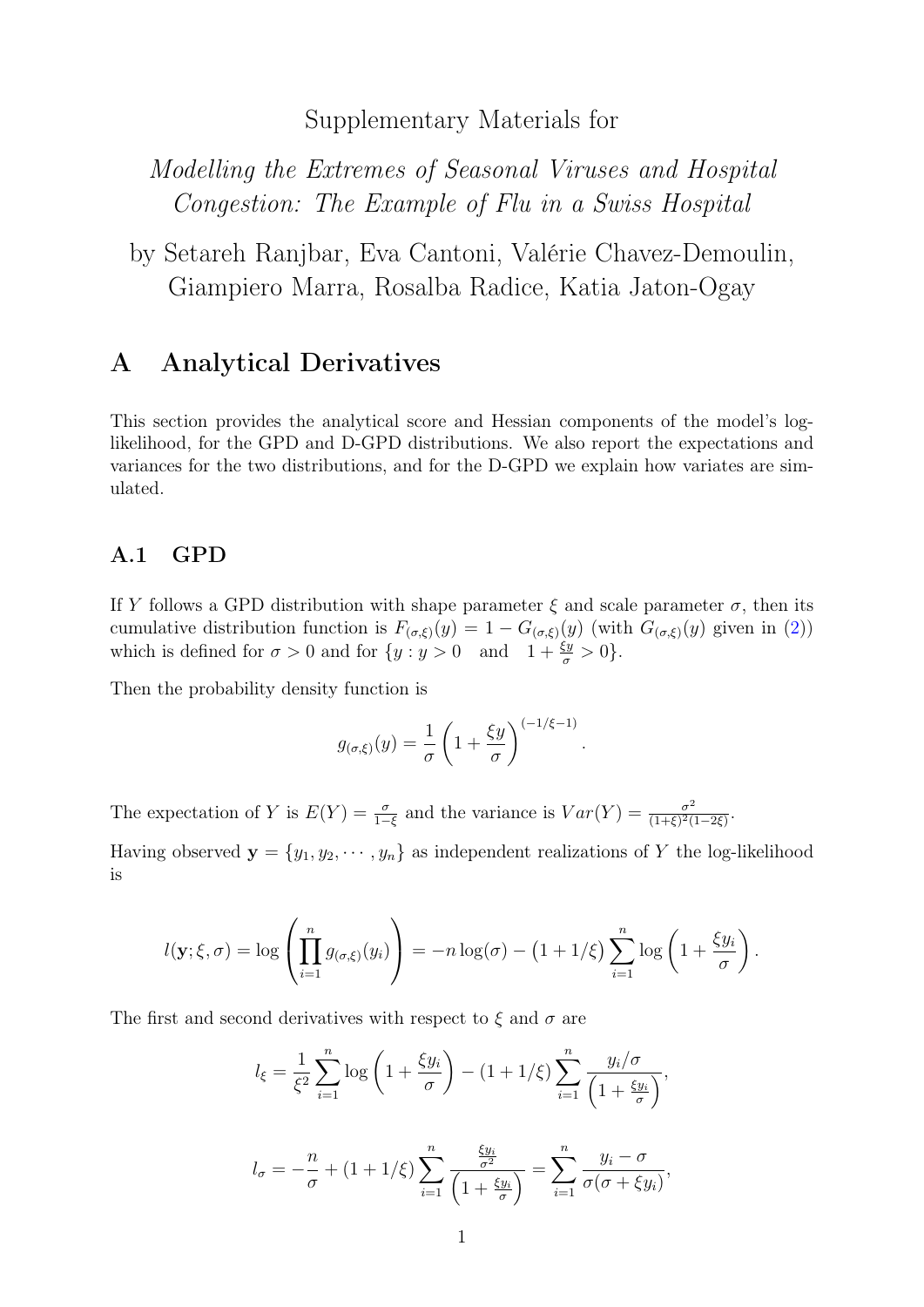$$
l_{\xi\xi} = \frac{-2}{\xi^3} \sum_{i=1}^n \log \left( 1 + \frac{\xi y_i}{\sigma} \right) + \frac{2}{\xi^2} \sum_{i=1}^n \frac{y_i}{\sigma} \frac{1}{\left( 1 + \frac{\xi y_i}{\sigma} \right)} + (1 + 1/\xi) \sum_{i=1}^n \left( \frac{y_i}{\sigma} \right)^2 \frac{1}{\left( 1 + \frac{\xi y_i}{\sigma} \right)^2},
$$
  

$$
l_{\sigma\sigma} = \frac{n}{\sigma^2} + (1 + 1/\xi) \sum_{i=1}^n \frac{\frac{-2\xi y_i}{\sigma^3} - \frac{\xi y_i^2}{\sigma^4}}{\left( 1 + \frac{\xi y_i}{\sigma} \right)^2} = \sum_{i=1}^n \frac{\sigma^2 - \xi y_i^2 - 2\sigma y_i}{\sigma^2 (\sigma + \xi y_i)^2},
$$
  

$$
l_{\sigma\xi} = -\frac{1}{\xi} \sum_{i=1}^n \frac{y_i/\sigma^2}{\left( 1 + \frac{\xi y_i}{\sigma} \right)} + (1 + 1/\xi) \sum_{i=1}^n \left( 1 + \frac{\xi y_i}{\sigma} \right)^{-2} = \sum_{i=1}^n \frac{y_i (y_i - \sigma)}{\sigma (\sigma + \xi y_i)^2}.
$$

### A.2 D-GDP

If Y follows a D-GPD distribution with shape parameter  $\xi$  and scale parameter  $\sigma$  then the probability mass function of  $Y = r$ , where  $r \in N_0 = \{0, 1, 2, ...\}$  is, using Equation [\(5\)](#page-6-1),

$$
DG_{(\sigma,\xi)}(r)=\left(1+\frac{\xi r}{\sigma}\right)^{(-1/\xi)}-\left(1+\frac{\xi(1+r)}{\sigma}\right)^{(-1/\xi)},
$$

which is defined for  $\sigma > 0$  and for  $\{r : 1 + \frac{\xi r}{\sigma} > 0$  and  $1 + \frac{\xi(r+1)}{\sigma} > 0\}.$ 

The mean and variance have to be calculated numerically. Specifically,

$$
E(Y) = \sum_{r=1}^{\infty} \left( 1 + \frac{\xi r}{\sigma} \right)_+^{-1/\xi}, \xi > 0
$$

and

$$
Var(Y) = E(Y^{2}) - [E(Y)]^{2} = \sum_{r=1}^{\infty} (2r - 1) \left( 1 + \frac{\xi r}{\sigma} \right)_{+}^{-1/\xi} - \left[ \sum_{r=1}^{\infty} \left( 1 + \frac{\xi r}{\sigma} \right)_{+}^{-1/\xi} \right]^{2}.
$$

Having observed  $y = \{y_1, y_2, \dots, y_n\}$  as independent realizations of Y, the log-likelihood is

$$
l(\mathbf{y}; \xi, \sigma) = \sum_{i=1}^{n} \log(p_i),
$$

where

$$
p_i = \left(1 + \frac{\xi y_i}{\sigma}\right)^{(-1/\xi)} - \left(1 + \frac{\xi(1 + y_i)}{\sigma}\right)^{(-1/\xi)}.
$$

The first and second derivatives with respect to  $\xi$  and  $\sigma$  are

$$
l_{\xi} = \frac{\partial l}{\partial \xi} = \sum_{i=1}^{n} \frac{\frac{\partial p_{i}}{\partial \xi}}{p_{i}},
$$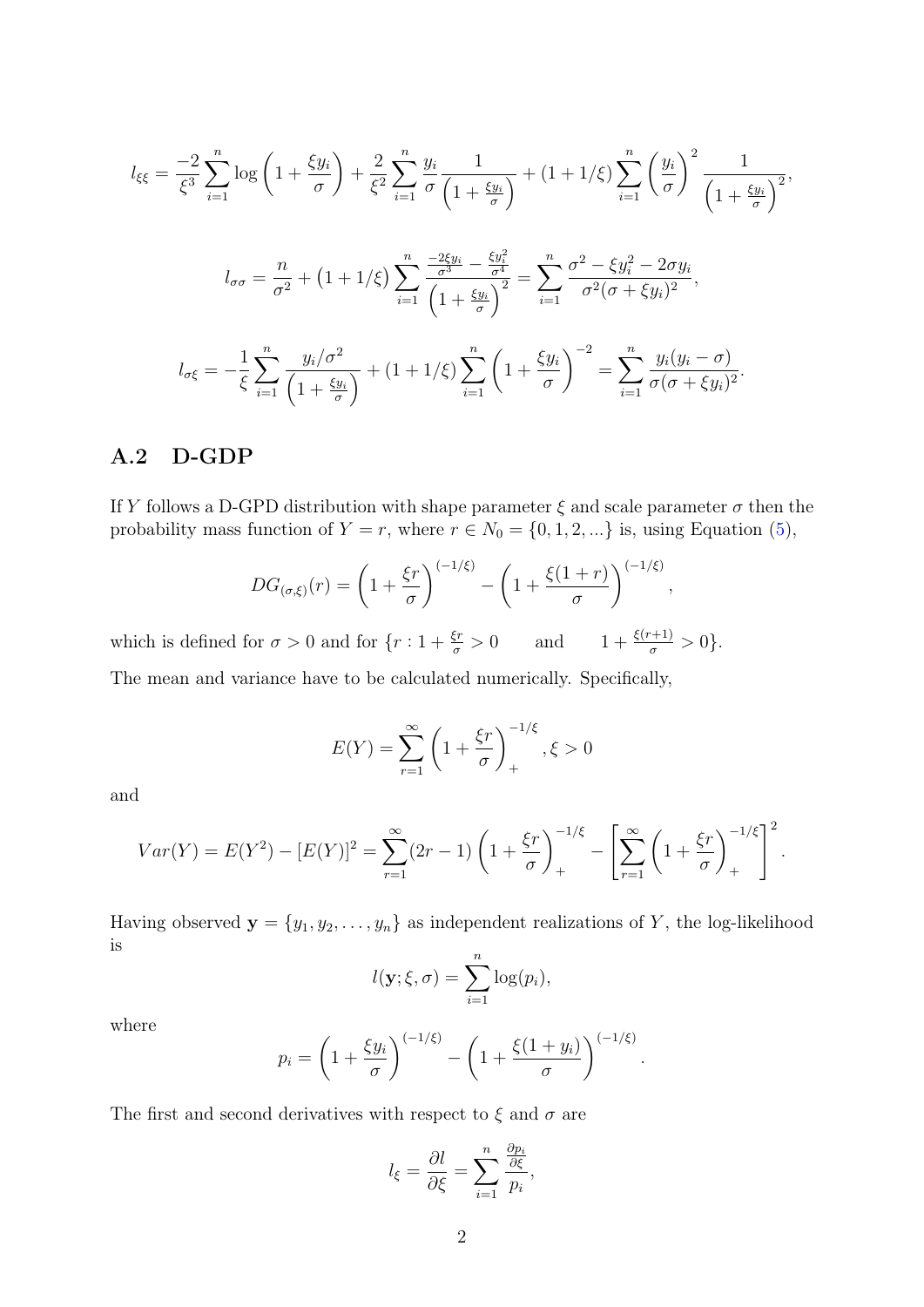$$
l_{\sigma} = \frac{\partial l}{\partial \sigma} = \sum_{i=1}^{n} \frac{\frac{\partial p_{i}}{\partial \sigma}}{p_{i}},
$$

$$
l_{\xi\xi} = \frac{\partial^{2} l}{\partial \xi^{2}} = \sum_{i=1}^{n} \frac{\frac{\partial^{2} p_{i}}{\partial \xi^{2}} p_{i} - \left(\frac{\partial p_{i}}{\partial \xi}\right)^{2}}{p_{i}^{2}},
$$

$$
l_{\sigma\sigma} = \frac{\partial^{2} l}{\partial \sigma^{2}} = \sum_{i=1}^{n} \frac{\frac{\partial^{2} p_{i}}{\partial \sigma^{2}} \cdot p_{i} - \left(\frac{\partial p_{i}}{\partial \sigma}\right)^{2}}{p_{i}^{2}},
$$

$$
l_{\sigma\xi} = \frac{\partial^{2} l}{\partial \sigma \partial \xi} = \sum_{i=1}^{n} \frac{\frac{\partial^{2} p_{i}}{\partial \sigma \partial \xi} p_{i} - \left(\frac{\partial p_{i}}{\partial \sigma}\right) \left(\frac{\partial p_{i}}{\partial \xi}\right)}{p_{i}^{2}},
$$

the elements of which are

$$
\frac{\partial p_i}{\partial \xi} = \left(1 + \frac{\xi y_i}{\sigma}\right)^{-1/\xi} \left[-\frac{y_i}{\sigma \xi (1 + \frac{\xi y_i}{\sigma})} + \frac{\log(1 + \frac{\xi y_i}{\sigma})}{\xi^2}\right] - \left(1 + \frac{\xi (y_i + 1)}{\sigma}\right)^{-1/\xi} \left[-\frac{(y_i + 1)}{\sigma \xi (1 + \frac{\xi (y_i + 1)}{\sigma})} + \frac{\log(1 + \frac{\xi (y_i + 1)}{\sigma})}{\xi^2}\right],
$$

$$
\frac{\partial p_i}{\partial \sigma} = \frac{y_i}{\sigma^2} \left( 1 + \frac{\xi y_i}{\sigma} \right)^{-1/\xi - 1} - \frac{(y_i + 1)}{\sigma^2} \left( 1 + \frac{\xi (y_i + 1)}{\sigma} \right)^{-1/\xi - 1},
$$

$$
\frac{\partial^2 p_i}{\partial \xi^2} = \left( \frac{\log \left( \frac{(y_i+1)\xi}{\sigma} + 1 \right)}{\xi^2} - \frac{y_i + 1}{\sigma \xi \left( \frac{(y_i+1)\xi}{\sigma} + 1 \right)} \right)^2 \left( \frac{(y_i+1)\xi}{\sigma} + 1 \right)^{\frac{-1}{\xi}}
$$
\n
$$
+ \left( -\frac{2 \log \left( \frac{(y_i+1)\xi}{\sigma} + 1 \right)}{\xi^3} + \frac{2 (y_i+1)}{\sigma \xi^2 \left( \frac{(y_i+1)\xi}{\sigma} + 1 \right)} + \frac{(y_i+1)^2}{\sigma^2 \xi \left( \frac{(y_i+1)\xi}{\sigma} + 1 \right)^2} \right) \left( \frac{(y_i+1)\xi}{\sigma} + 1 \right)^{\frac{-1}{\xi}}
$$
\n
$$
+ \left( \frac{\log \left( \frac{y_i \xi}{\sigma} + 1 \right)}{\xi^2} - \frac{y_i}{\sigma \xi \left( \frac{y_i \xi}{\sigma} + 1 \right)} \right)^2 \left( \frac{y_i \xi}{\sigma} + 1 \right)^{\frac{-1}{\xi}}
$$
\n
$$
+ \left( -\frac{2 \log \left( \frac{y_i \xi}{\sigma} + 1 \right)}{\xi^3} + \frac{2 y_i}{\sigma \xi^2 \left( \frac{y_i \xi}{\sigma} + 1 \right)} + \frac{y_i^2}{\sigma^2 \xi \left( \frac{y_i \xi}{\sigma} + 1 \right)^2} \right) \left( \frac{y_i \xi}{\sigma} + 1 \right)^{\frac{-1}{\xi}},
$$

$$
\frac{\partial^2 p_i}{\partial \sigma^2} = \frac{y_i^2}{\sigma^4} (1 + \xi) \left( 1 + \frac{\xi y_i}{\sigma} \right)^{(-1/\xi - 2)} - \frac{2y_i}{\sigma^3} \left( 1 + \frac{\xi y_i}{\sigma} \right)^{-1/\xi - 1} - \frac{(y_i + 1)^2}{\sigma^4} (1 + \xi) \left( 1 + \frac{\xi (y_i + 1)}{\sigma} \right)^{(-1/\xi - 2)} + \frac{2(y_i + 1)}{\sigma^3} \left( 1 + \frac{\xi (y_i + 1)}{\sigma} \right)^{-1/\xi - 1},
$$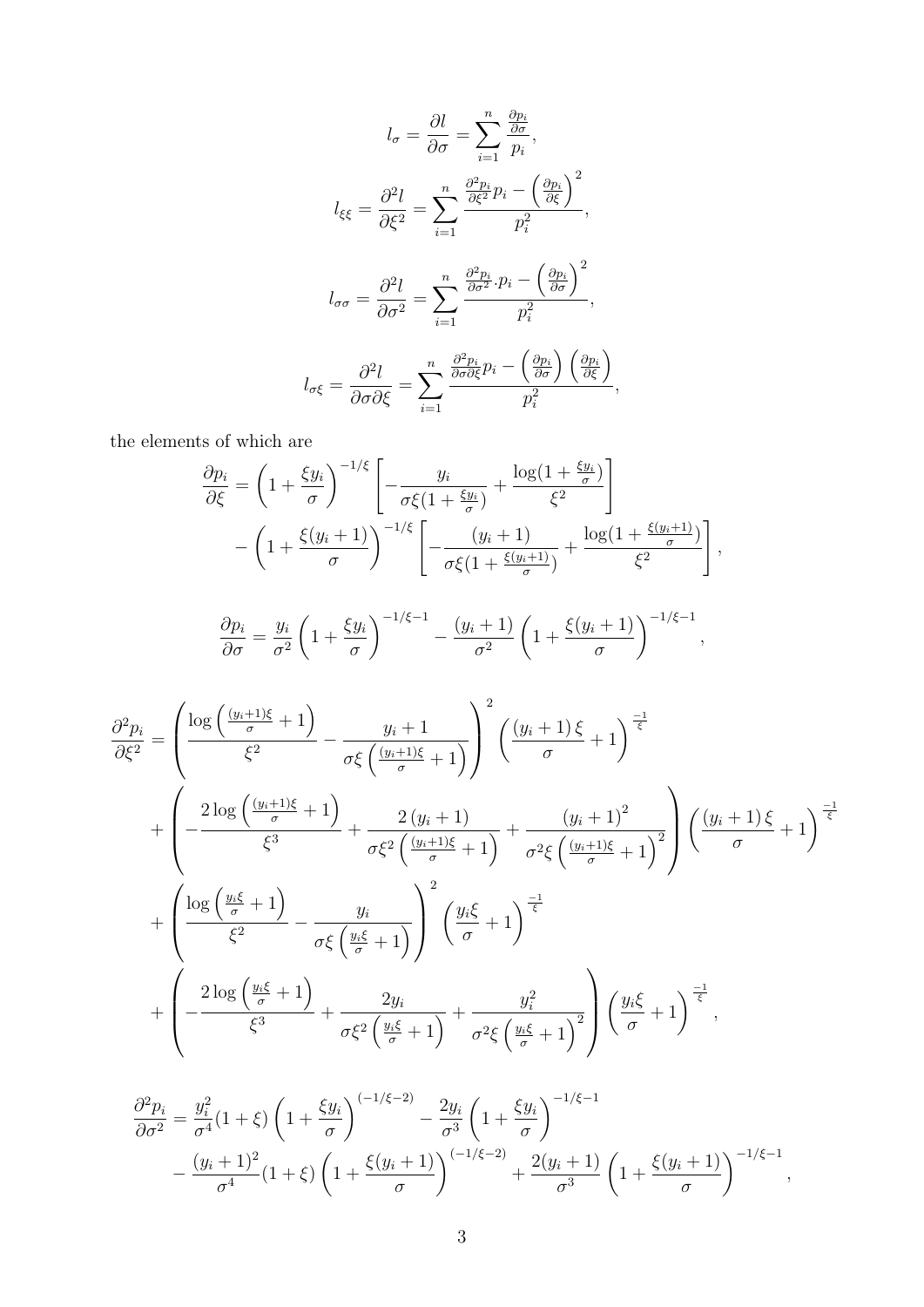$$
\frac{\partial^2 p_i}{\partial \sigma \partial \xi} = \frac{y_i}{\sigma^2} \left( 1 + \frac{\xi y_i}{\sigma} \right)^{(-1/\xi - 1)} \left[ (-1/\xi - 1) \left( \frac{y_i}{\sigma} \right) \left( 1 + \frac{\xi y_i}{\sigma} \right)^{-1} + \log \left( 1 + \frac{\xi y_i}{\sigma} \right) \left( \frac{1}{\xi^2} \right) \right]
$$

$$
+ \frac{-(y_i - 1)}{\sigma^2} \left( 1 + \frac{\xi (y_i - 1)}{\sigma} \right)^{(-1/\xi - 1)} \left[ (-1/\xi - 1) \left( \frac{(y_i - 1)}{\sigma} \right) \left( 1 + \frac{\xi (y_i - 1)}{\sigma} \right)^{-1} + \log \left( 1 + \frac{\xi (y_i - 1)}{\sigma} \right) \left( \frac{1}{\xi^2} \right) \right].
$$

## <span id="page-32-0"></span>B R code

In this section, we illustrate the usage of the GJRM package [\(Marra and Radice,](#page-27-6) [2020\)](#page-27-6) to fit the extreme value models introduced in this article. The examples below are based on artificial data sets.

```
library(GJRM)
```

```
n.size <- 250
x1 \leftarrow \text{norm}(n.size)x2 \le- rnorm(n.size)x3 <- rnorm(n.size)
XX \leq - \text{data}.frame(x1 = x1, x2 = x2, x3 = x3)Xmat <- model.matrix( \tilde{x} x1 + x2 + x3)
##############################################################################
# D-GPD (discrete case)
##############################################################################
set.seed(239)
# Simulate Data
###############################################################3
DGPD.alpha <- 0.01
DGPD.beta \leq c(1, -0.5, -0.5, -0.1)DGPD.eta1 <- matrix(rep(DGPD.alpha,n.size), ncol = 1)
DGPD.eta2 <- Xmat%*%DGPD.beta
yy <- r.resp(margin = "DGPII", n.size, eta1 = DGPD.eta1, eta2 = DGPD.eta2)
DGPD.data <- data.frame(y = yy, X = XX)
form. DGPD <- list(y \degree 1, \degree x1 + x2 + x3)
# Classical fit
############################################################
DGPD.classical <- gamlss(form.DGPD, margin = "DGPII", data = DGPD.data)
```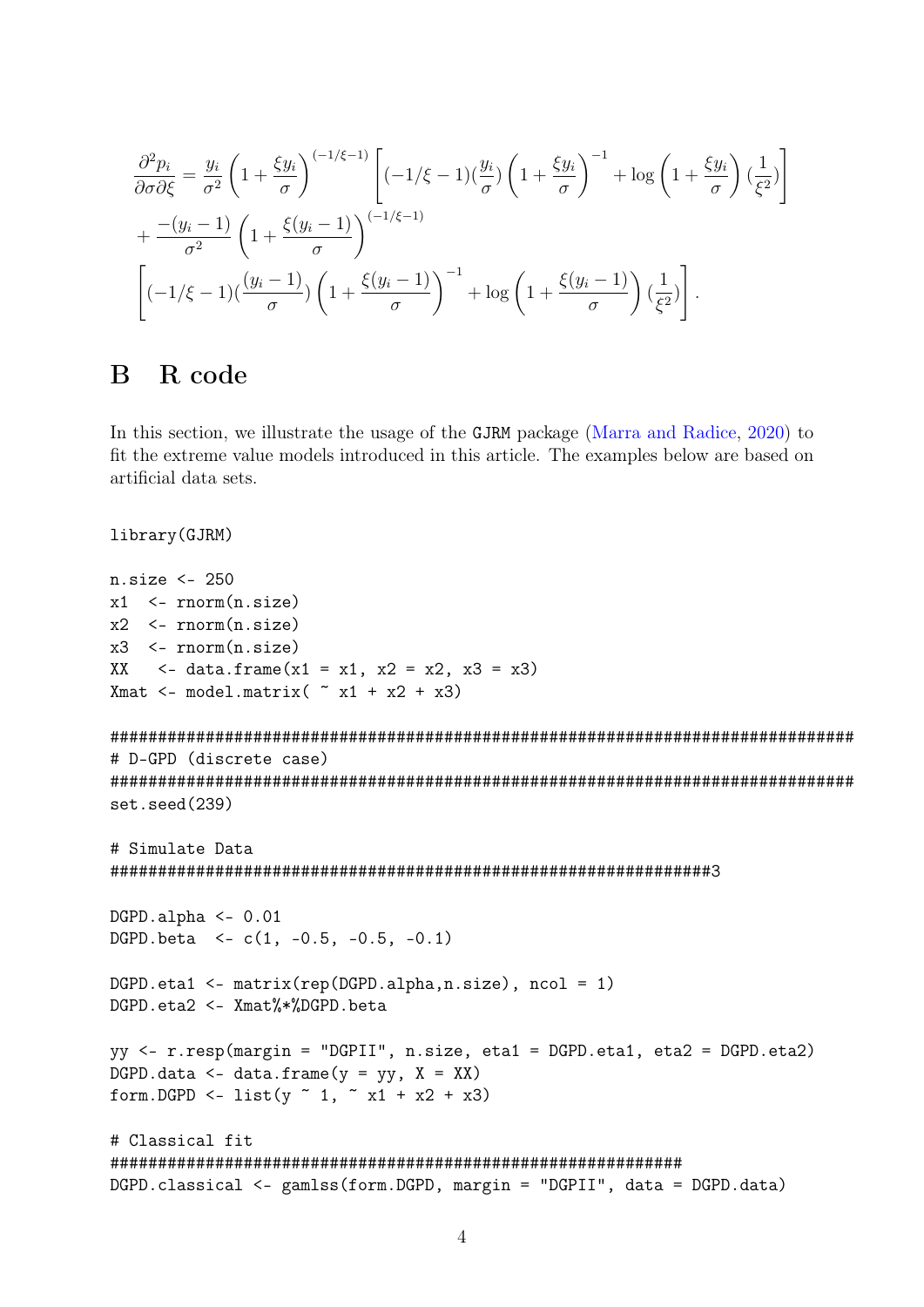```
conv.check(DGPD.classical)
post.check(DGPD.classical)
summary(DGPD.classical)
plot(DGPD.classical, eq = 2, all.terms = TRUE, pages = 1)
DGPD.AIC <- AIC(DGPD.classical)
# CaRe (and CIs) computation as a function of x3 (grid on its range)
# (The other covariates are fixed to their mean values)
# p = c(0.86, 0.93, 0.97) for horizon h = (7, 14, 30) days
#####################################################################
newx3 <- data.frame(x1 = rep(mean(x1), length=100),
x2 = rep(mean(x2), length = 100), x3 = seq(min(x3), max(x3), length.out = 100)CaRe7.classical <- pred.gp(DGPD.classical, p=0.86, newdata = newx3,
n.sim = 250, prob.lev = 0.05CaRe14.classical <- pred.gp(DGPD.classical, p = 0.93, newdata = newx3,
n.sim = 250, prob.lev = 0.05CaRe30.classical <- pred.gp(DGPD.classical, p = 0.97, newdata = newx3,
n.sim = 250, prob.lev = 0.05# point estimates
CaRe7.classical$qp # threshold u to be added, if necessary
# Interval estimates
CaRe7.classical$CIqp
# Robust fit
#######################################################
DGPD.rob.rc <- 5.7
DGPD.robust <- gamlss(form.DGPD, margin = "DGPII", robust = TRUE,
rc = DGPD.rob.rc, data = DGPD.data)conv.check(DGPD.robust)
# check tuning constant, m1 should be around, e.g., 0.95
# If not, refit with another rc value
rob.const(DGPD.robust)$m1
summary(DGPD.robust)
plot(DGPD.robust, eq = 2, all.terms = TRUE, pages = 1)
DGPD.rAIC <- rIC(DGPD.robust)$rAIC
# CaRe (and CIs) computation as a function of x3 (grid on its range)
# (The other covariates are fixed to their mean values)
# p = c(0.86, 0.93, 0.97) for horizon h = (7, 14, 30) days
```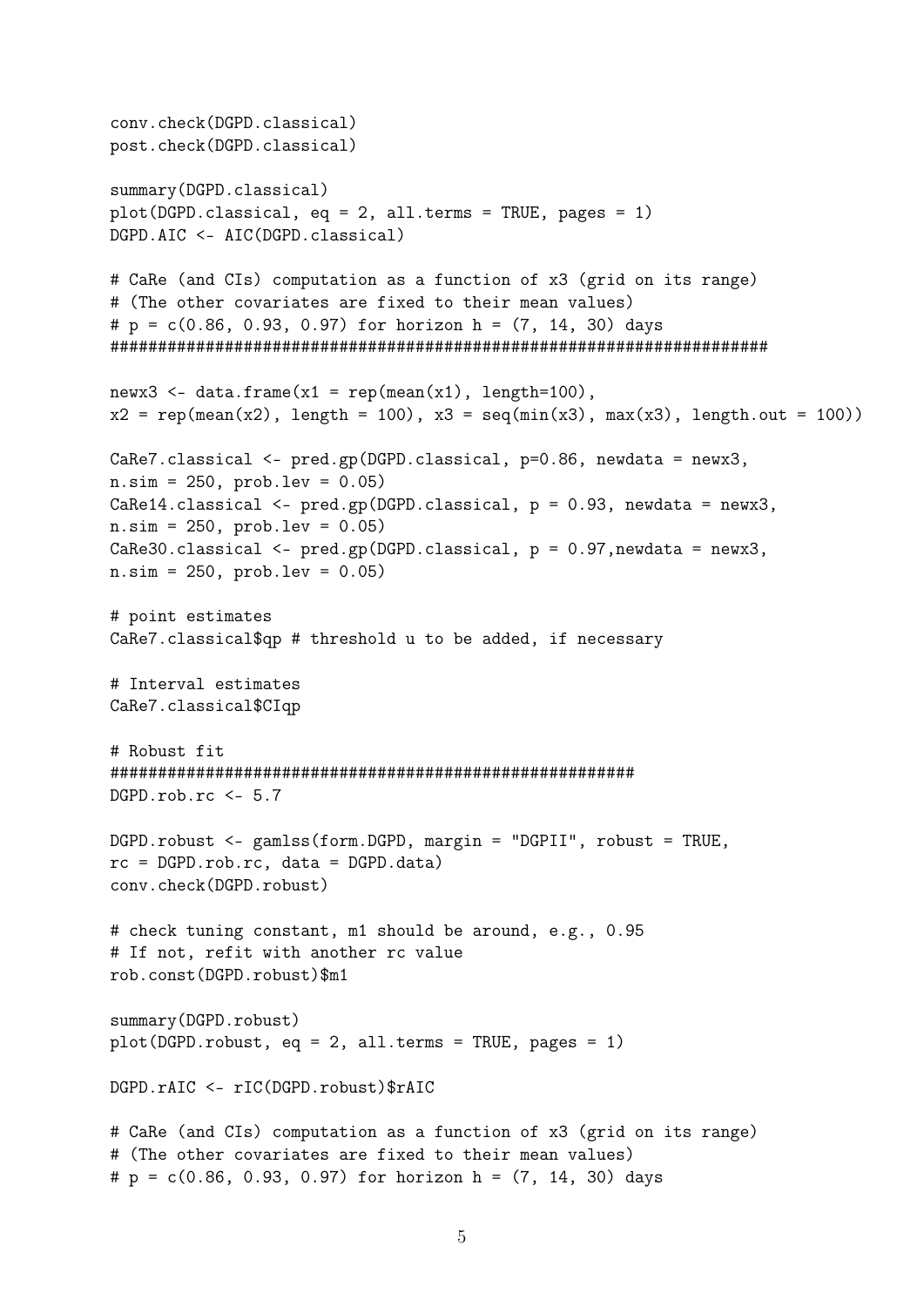```
#####################################################################
DGPD.CaRe7.robust <- pred.gp(DGPD.robust, p = 0.86, newdata = newx3,
n.sim = 250, prob.lev = 0.05DGPD.CaRe14.robust <- pred.gp(DGPD.robust, p = 0.93, newdata = newx3,
n.sim = 250, prob.lev = 0.05DGPD.CaRe30.robust <- pred.gp(DGPD.robust, p = 0.97, newdata = newx3,
n.sim = 250, prob.lev = 0.05# point estimates (h = 7)
DGPD.CaRe7.robust$qp # threshold u to be added, if necessary
# Interval estimates (h = 7)
DGPD.CaRe7.robust$CIqp
###############################################################################
# GPD (continuous case)
###############################################################################
set.seed(2256)
GPD.alpha \le -2GPD.beta \leq c(1, -0.5, -0.5, -0.1)GPD.eta1 <- matrix(rep(GPD.alpha, n.size), ncol = 1)
GPD.eta2 <- Xmat%*%GPD.beta
yy <- r.resp(margin = "GPII", n.size, eta1 = GPD.eta1, eta2 = GPD.eta2)
GPD.data <- data.frame(y = yy, X = XX)
form.GPD <- list(y \degree 1, \degree x1 + x2 + x3)
# Classical fit
############################################################
GPD.classical <- gamlss(form.GPD, margin = "GPII", data = GPD.data)
conv.check(GPD.classical)
post.check(GPD.classical)
summary(GPD.classical)
plot(GPD.classical, eq = 2, all.terms = TRUE, pages = 1)
GPD.AIC <- AIC(GPD.classical)
# CaRe (and CIs) computation as a function of x3 (grid on its range)
# (The other covariates are fixed to their mean values)
# p = c(0.86, 0.93, 0.97) for horizon h = (7, 14, 30) days
#####################################################################
GPD.CaRe7.classical <- pred.gp(GPD.classical, p = 0.86, newdata = newx3,
n.sim = 250, prob.lev = 0.05
```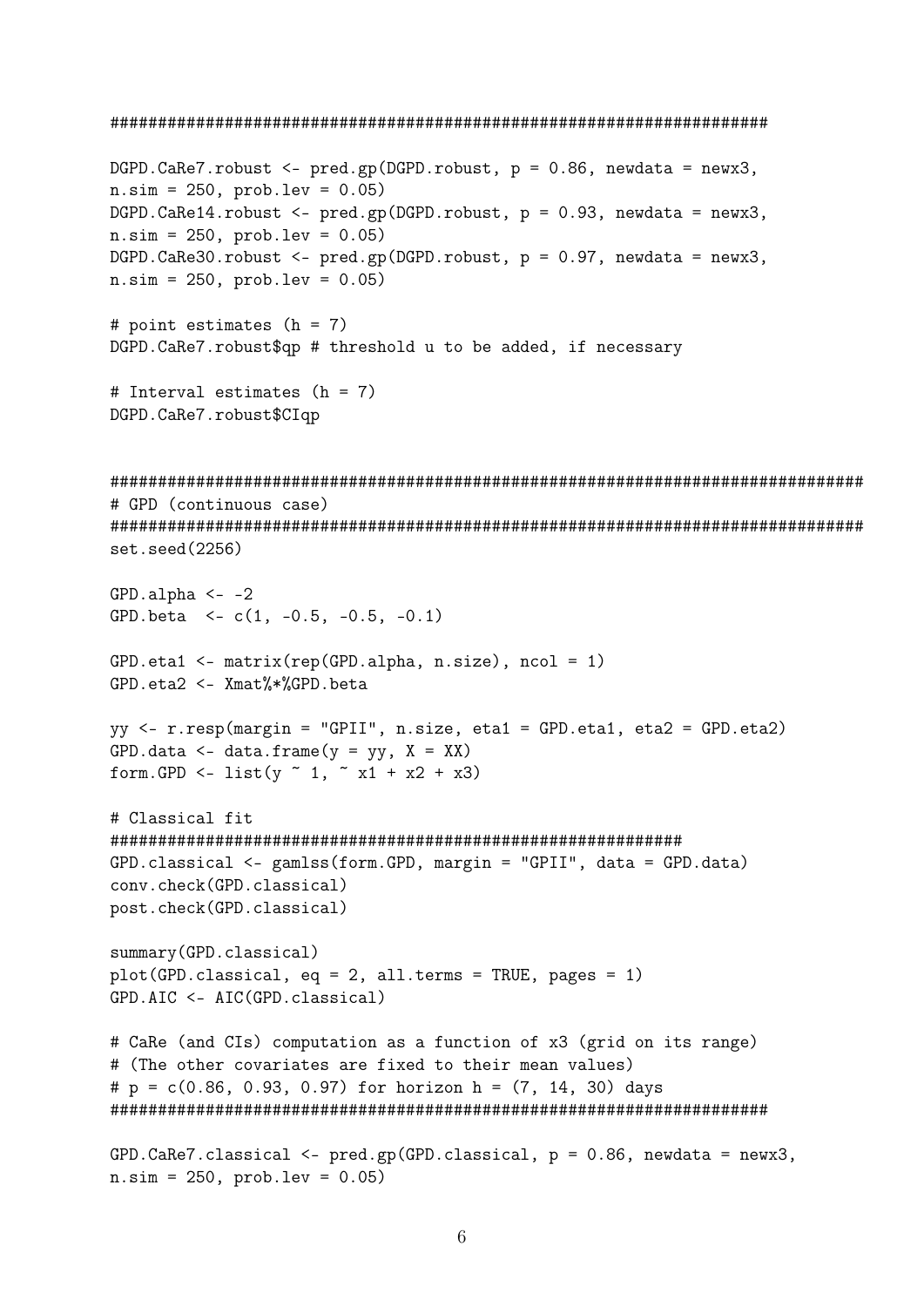```
GPD.CaRe14.classical <- pred.\text{gp}(GPD.classical, p = 0.93, newdata = new3,
n.sim = 250, prob.lev = 0.05GPD.CaRe30.classical <- pred.gp(GPD.classical, p = 0.97, newdata = newx3,
n.sim = 250, prob.lev = 0.05# point estimates
GPD.CaRe7.classical$qp # threshold u to be added, if necessary
# Interval estimates
GPD.CaRe7.classical$CIqp
# Robust fit
#######################################################
# robustness tuning constant
GPD.rob.rc <- 6
# integral bounds
bound \le- rob.int(GPD.classical, rc = GPD.rob.rc, var-range = c(1e-5,1000))1B \leq -\text{bound}[[1]]uB <- ceiling(bound[[2]])
GPD.robust <- gamlss(form.GPD, margin = "GPII", robust = TRUE, rc = GPD.rob.rc,
1B = 1B, uB = uB, data = GPD.data)
conv.check(GPD.robust)
# check tuning constant, m1 should be around, e.g., 0.95
# If not, refit with another rc value
rob.const(GPD.robust)$m1
summary(GPD.robust)
plot(GPD.robust, eq = 2, all.terms = TRUE, pages = 1)GPD.rAIC <- rIC(GPD.robust)$rAIC
# CaRe (and CIs) computation as a function of x3 (grid on its range)
# (The other covariates are fixed to their mean values)
# p = c(0.86, 0.93, 0.97) for horizon h = (7, 14, 30) days
#####################################################################
GPD.CaRe7.robust <- pred.\text{gp}(GPD.robust, p = 0.86, newdata = new3,
n.sim = 250, prob.lev = 0.05GPD.CaRe14.robust \leq pred.gp(GPD.robust, p = 0.93, newdata = newx3,
n.sim = 250, prob.lev = 0.05GPD.CaRe30.robust <- pred.\text{gp}(GPD.robust, p = 0.97, newdata = new3,
n.sim = 250, prob.lev = 0.05
```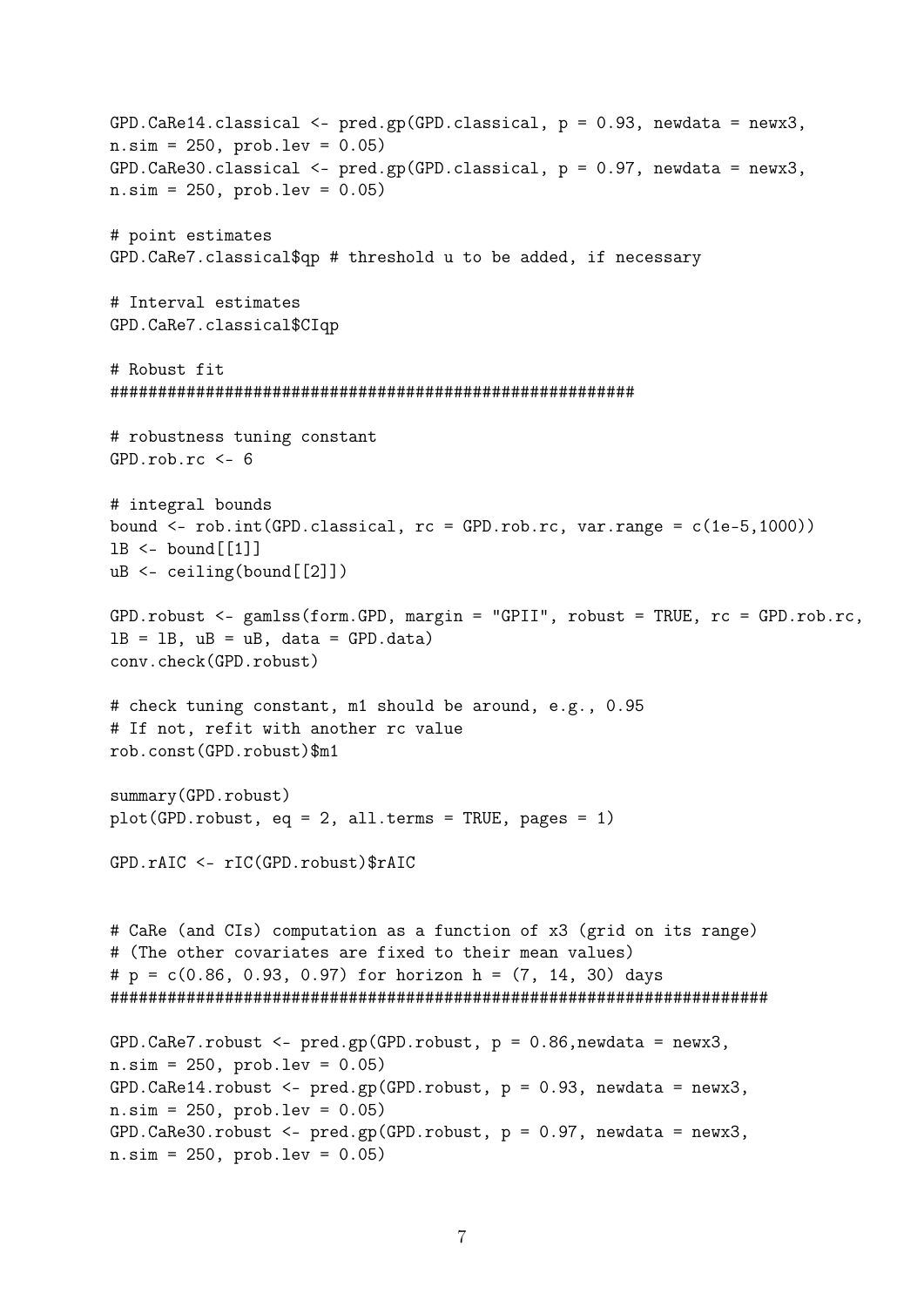```
# Point estimates
GPD.CaRe7.robust$qp # threshold u to be added, if necessary
# Interval estimates
```
GPD.CaRe7.robust\$CIqp # threshold u to be added, if necessary

## C Models graphical results



Figure S1: Covariate effects on the scale parameter  $\sigma$  of the D-GPD for positive cases, and 95% intervals.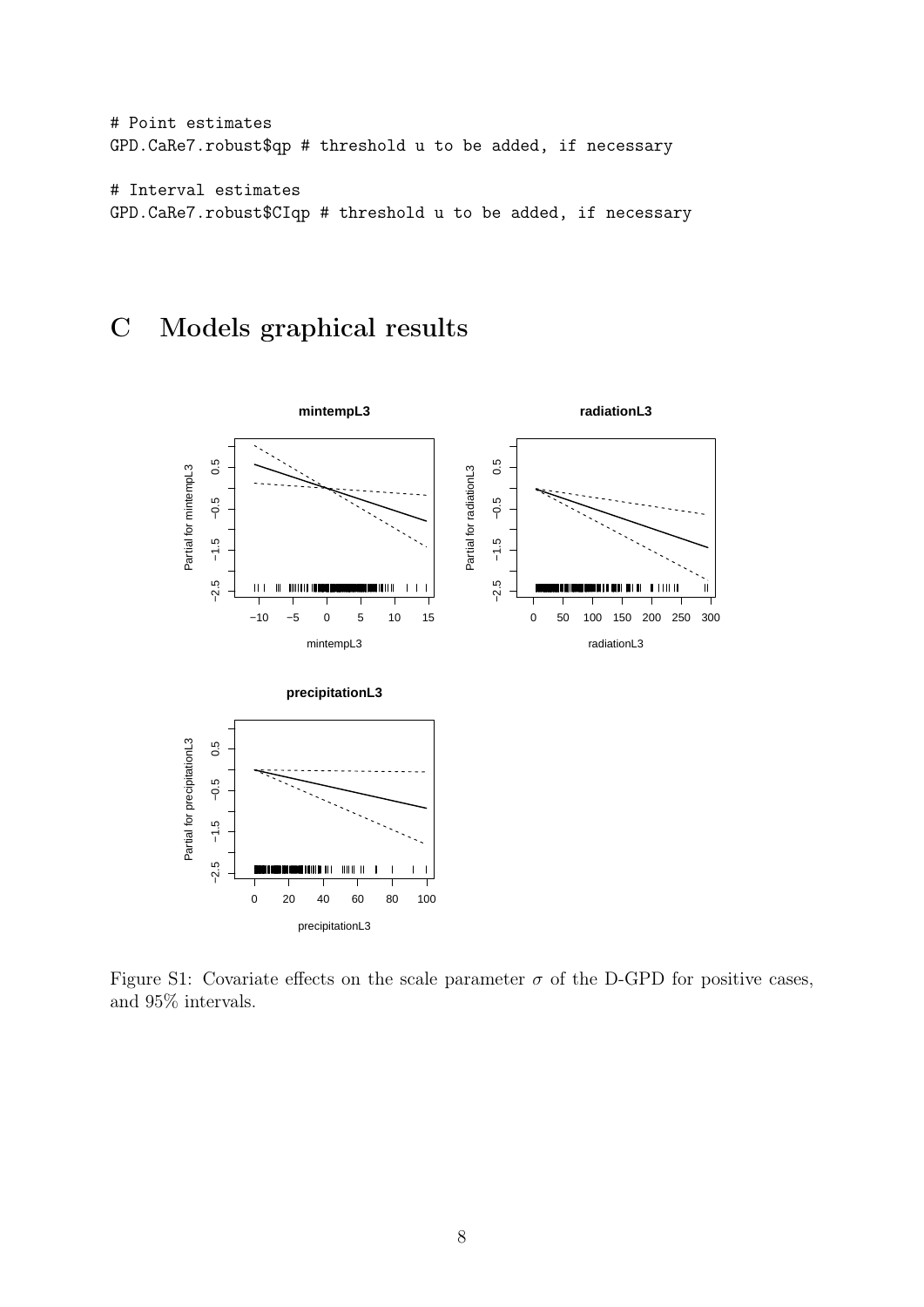

Figure S2: Covariate effects on the scale parameter  $\sigma$  of the D-GPD for negative cases, and 95% intervals.



Figure S3: Covariate effect on the scale parameter  $\sigma$  of the GPD for odds of positive cases, and 95% intervals.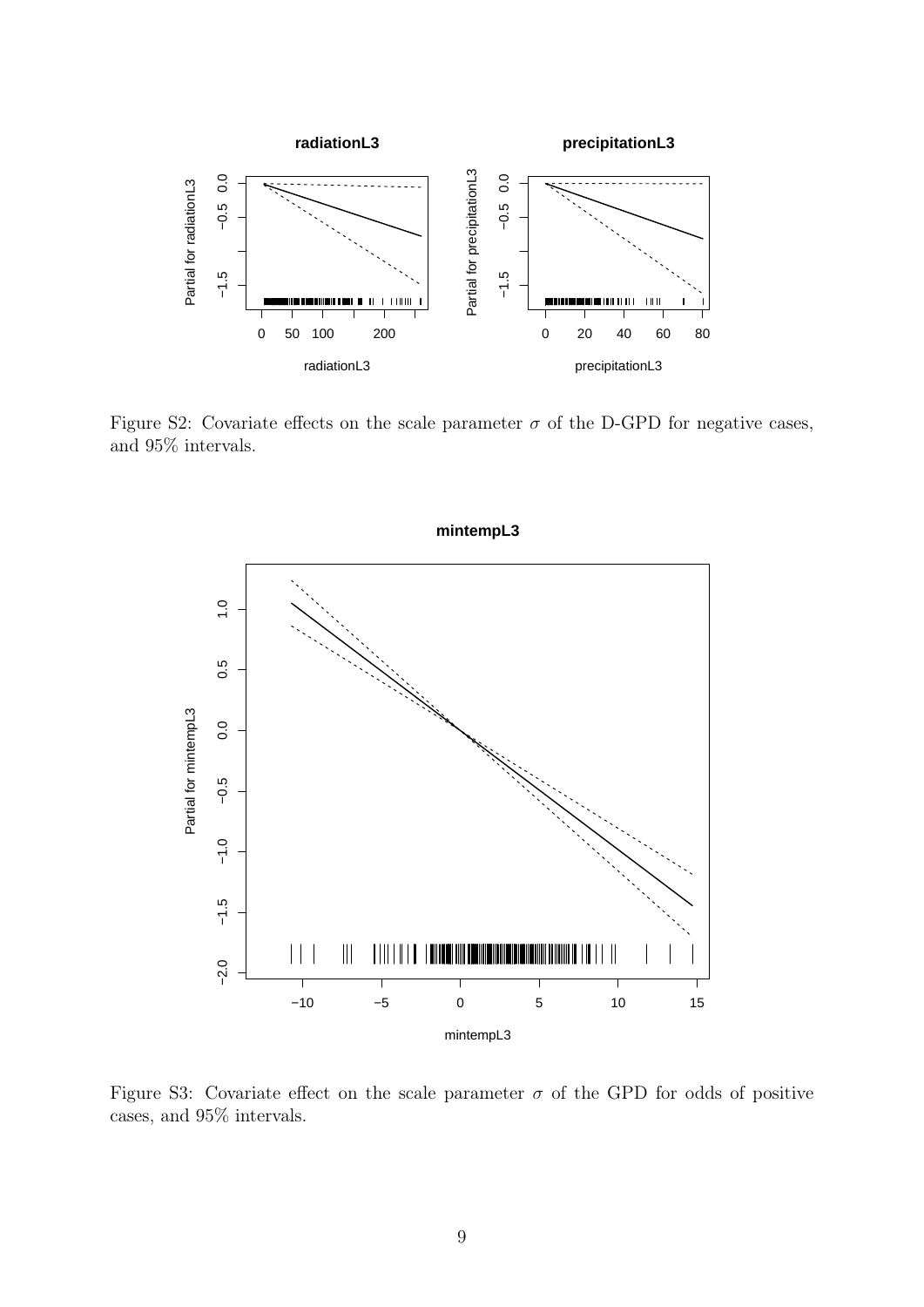

Figure S4: Negative cases: estimated CaRe for  $h = 30, 14, 7$  days (panels from top to bottom) with respect to lagged radiation. The bars correspond to 95% intervals. The other covariates are fixed to their mean values.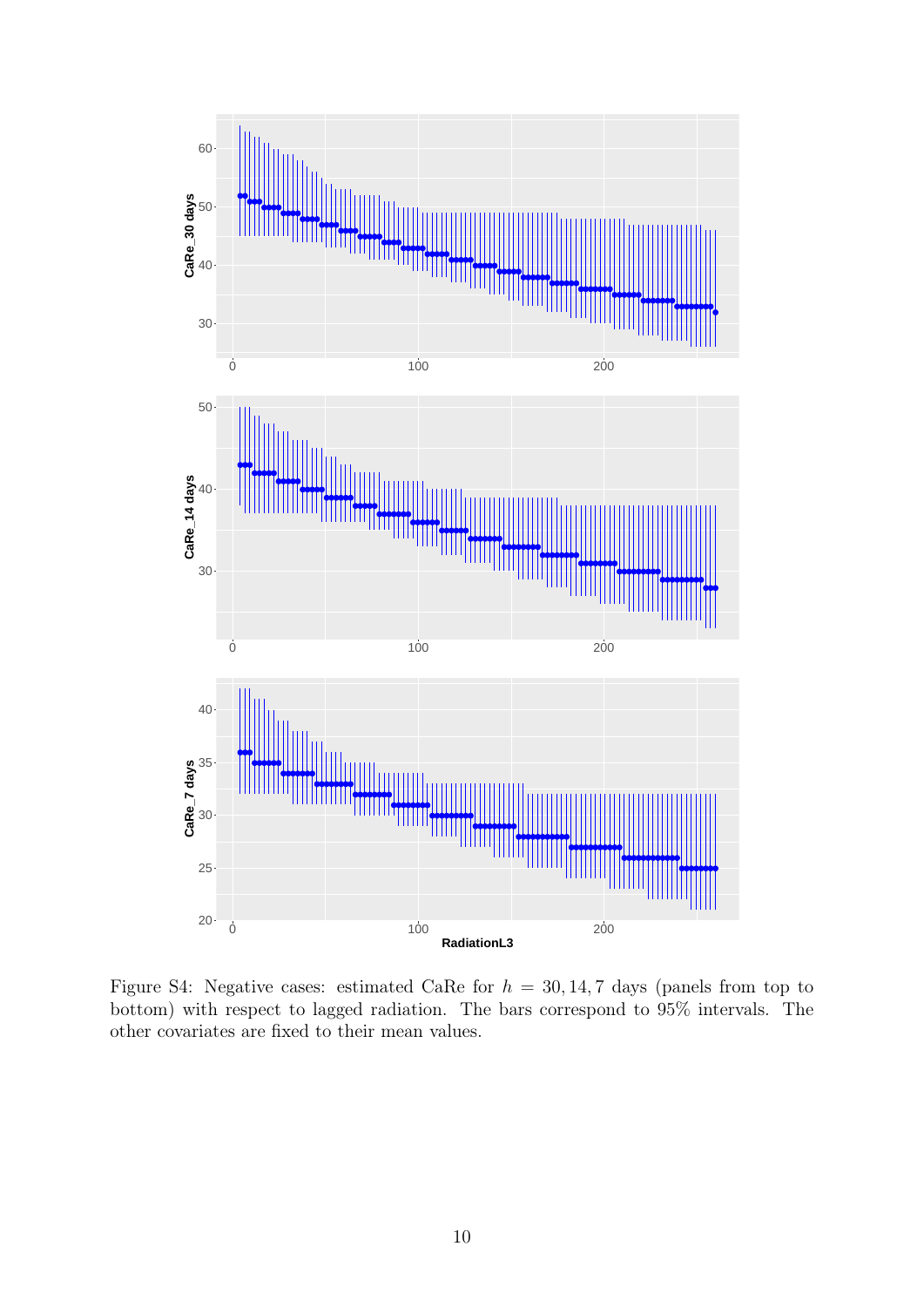

Figure S5: Negative cases: estimated CaRe for  $h = 30, 14, 7$  days (panels from top to bottom) with respect to lagged precipitation. The bars correspond to 95% intervals. The other covariates are fixed to their mean values.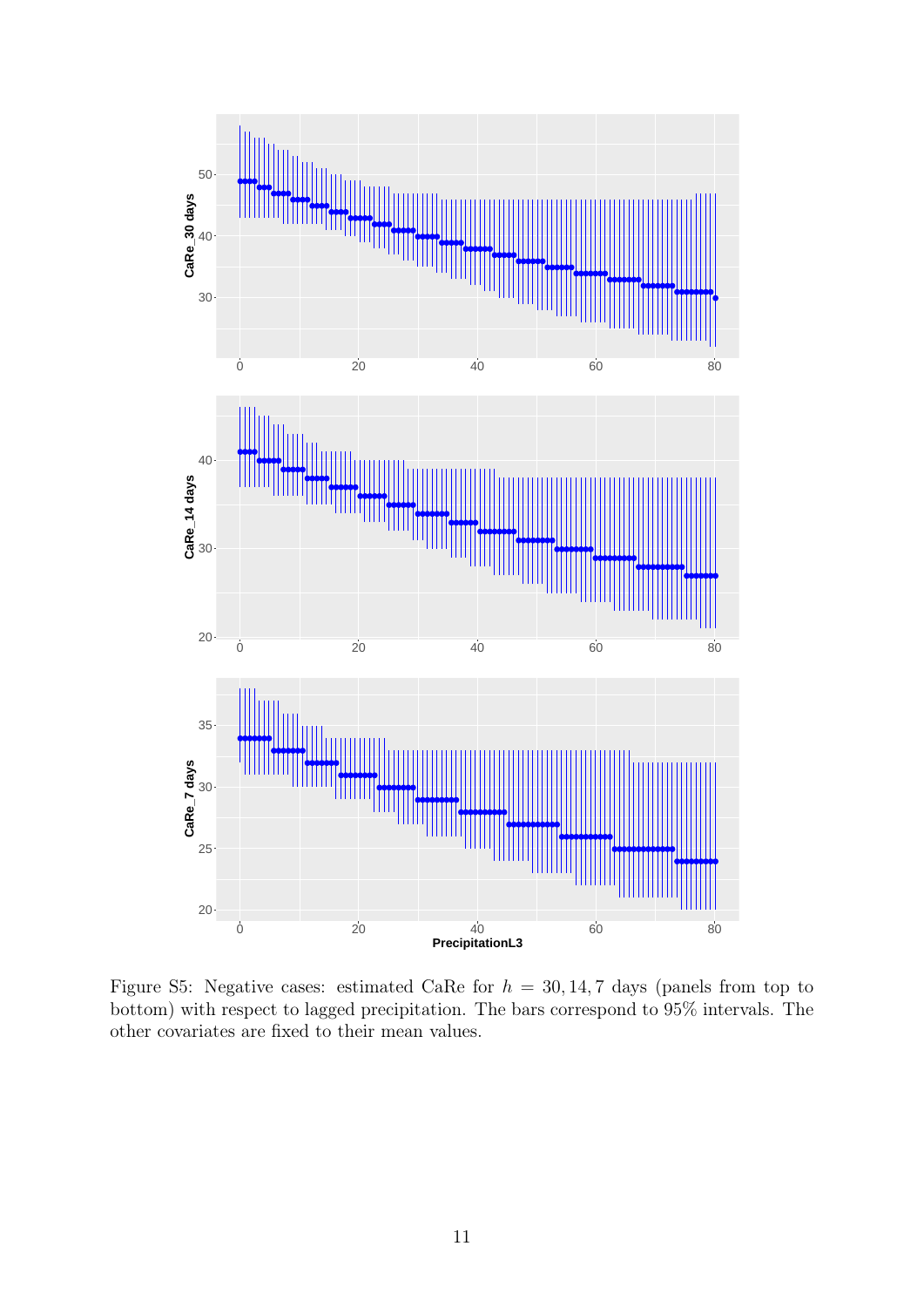

Figure S6: Odds of positive cases: estimated CaRe for  $h = 30, 14, 7$  days (panels from top to bottom) with respect to lagged minimum temperature. The bars correspond to 95% intervals.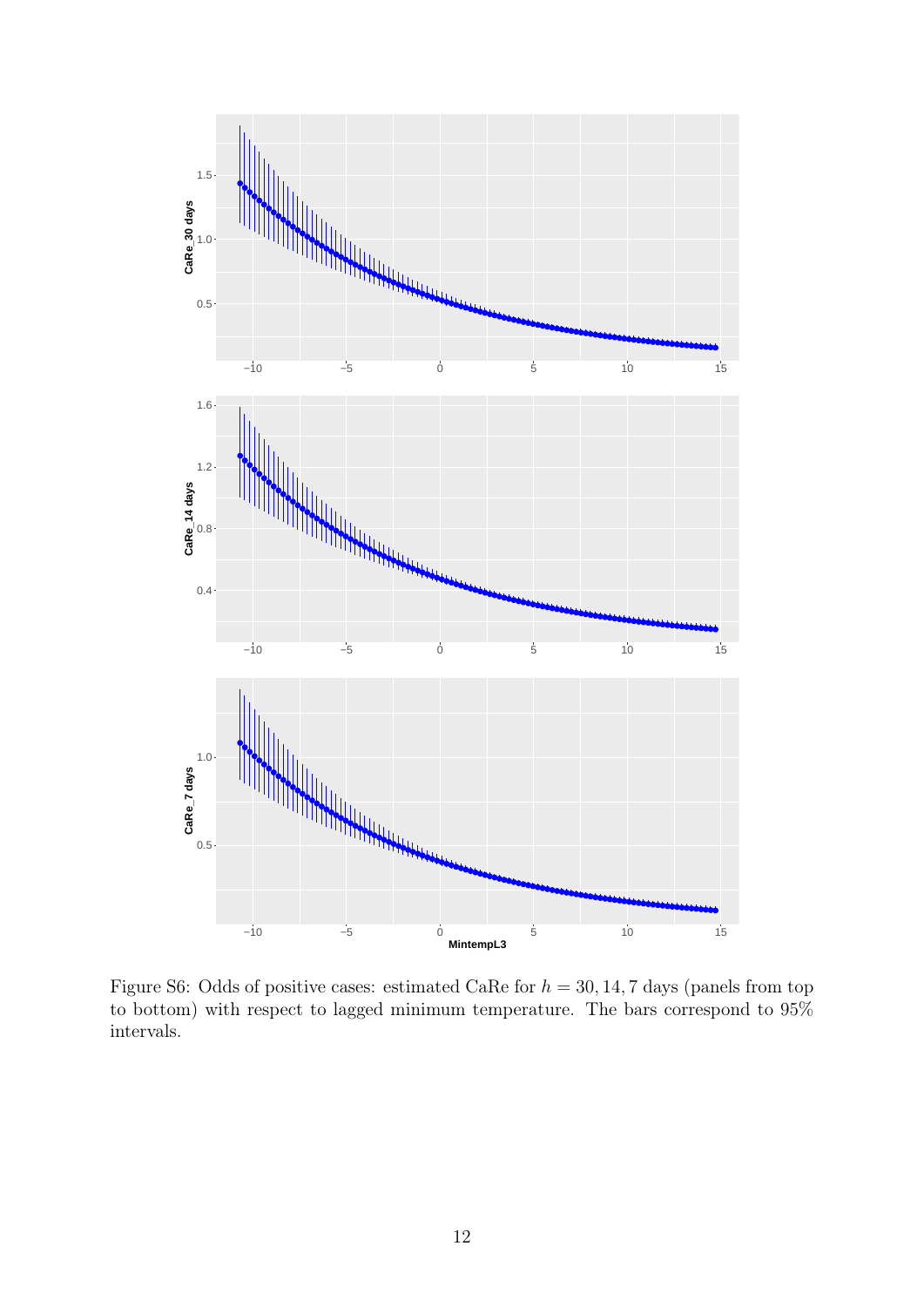



Figure S7: CaRe estimates for  $h = 7$  for four values of  $x_2$ : its minimum value (first row), its average (second row), its third quartile (third row) and its maximum (fourth row). The other covariates are fixed at their mean values. The true population value is identified by a darker bar. The first two columns correspond to the clean data setting, whereas the last two columns correspond to the contaminated data setting.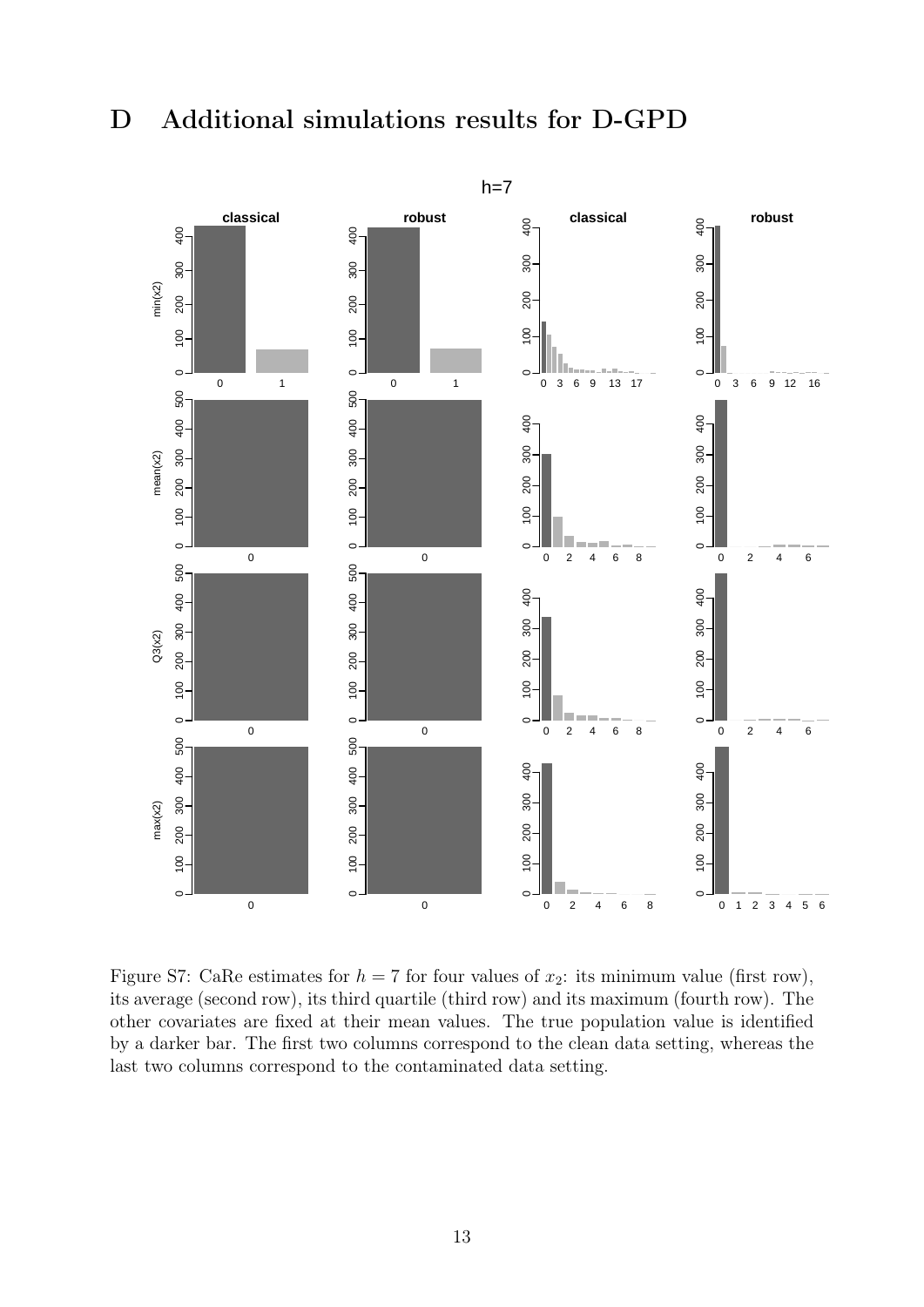

Figure S8: CaRe estimates for  $h = 7$  for four values of  $x_3$ : its minimum value (first row), its average (second row), its third quartile (third row) and its maximum (fourth row). The other covariates are fixed at their mean values. The true population value is identified by a darker bar. The first two columns correspond to the clean data setting, whereas the last two columns correspond to the contaminated data setting.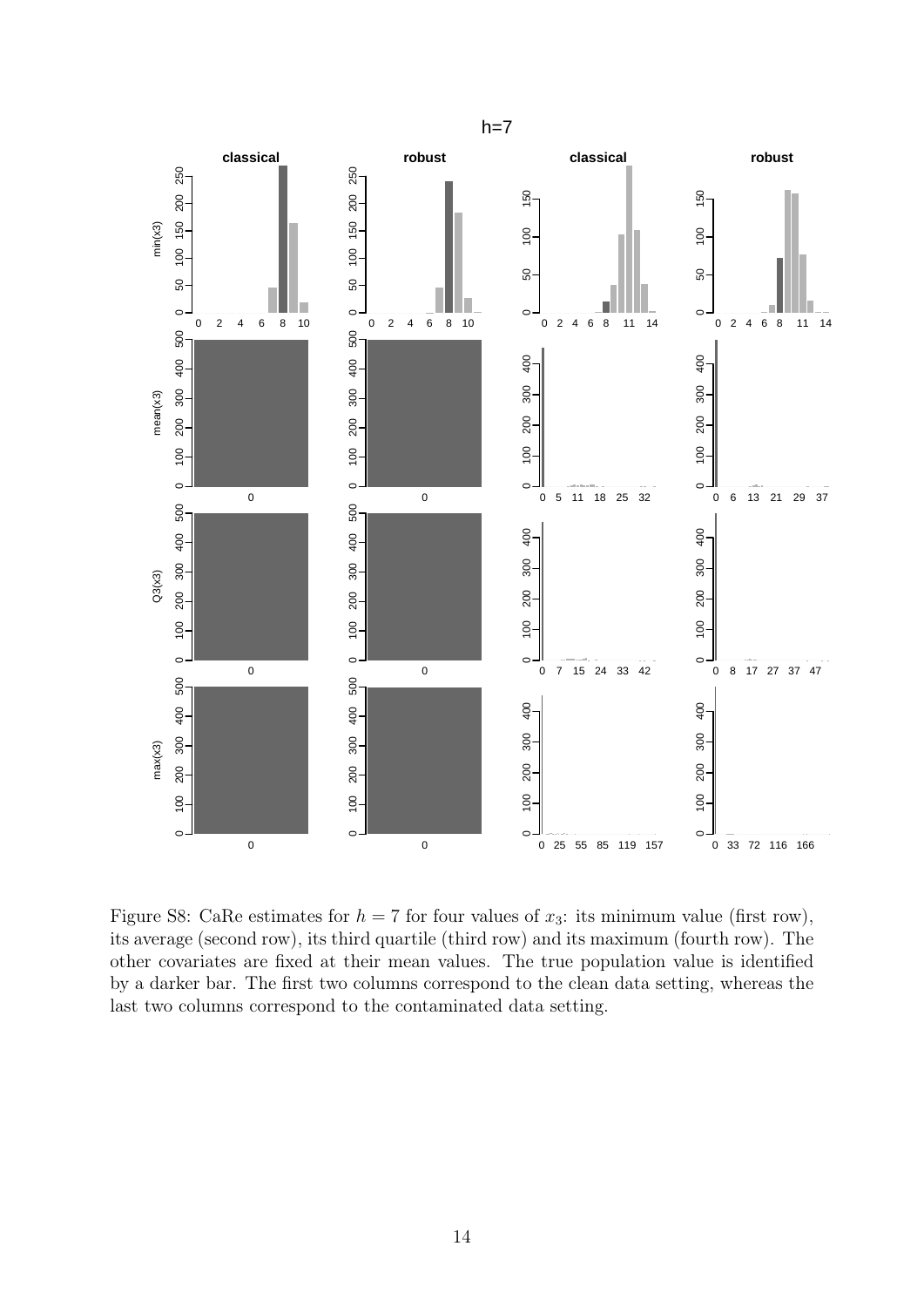

Figure S9: CaRe estimates for  $h = 14$  for four values of  $x_1$ : its minimum value (first row), its average (second row), its third quartile (third row) and its maximum (fourth row). The other covariates are fixed at their mean values. The true population value is identified by a darker bar. The first two columns correspond to the clean data setting, whereas the last two columns correspond to the contaminated data setting.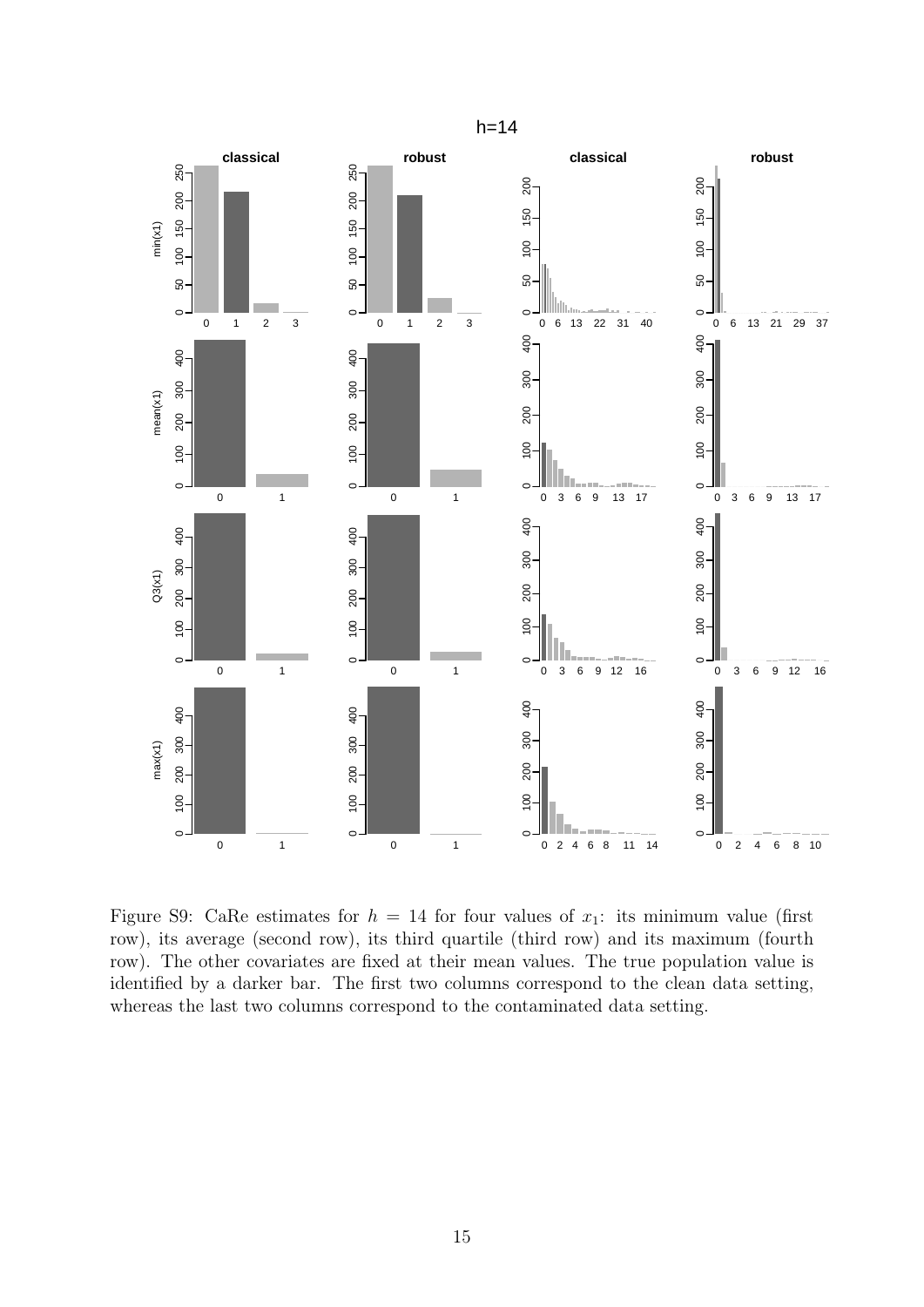

Figure S10: CaRe estimates for  $h = 14$  for four values of  $x_2$ : its minimum value (first row), its average (second row), its third quartile (third row) and its maximum (fourth row). The other covariates are fixed at their mean values. The true population value is identified by a darker bar. The first two columns correspond to the clean data setting, whereas the last two columns correspond to the contaminated data setting.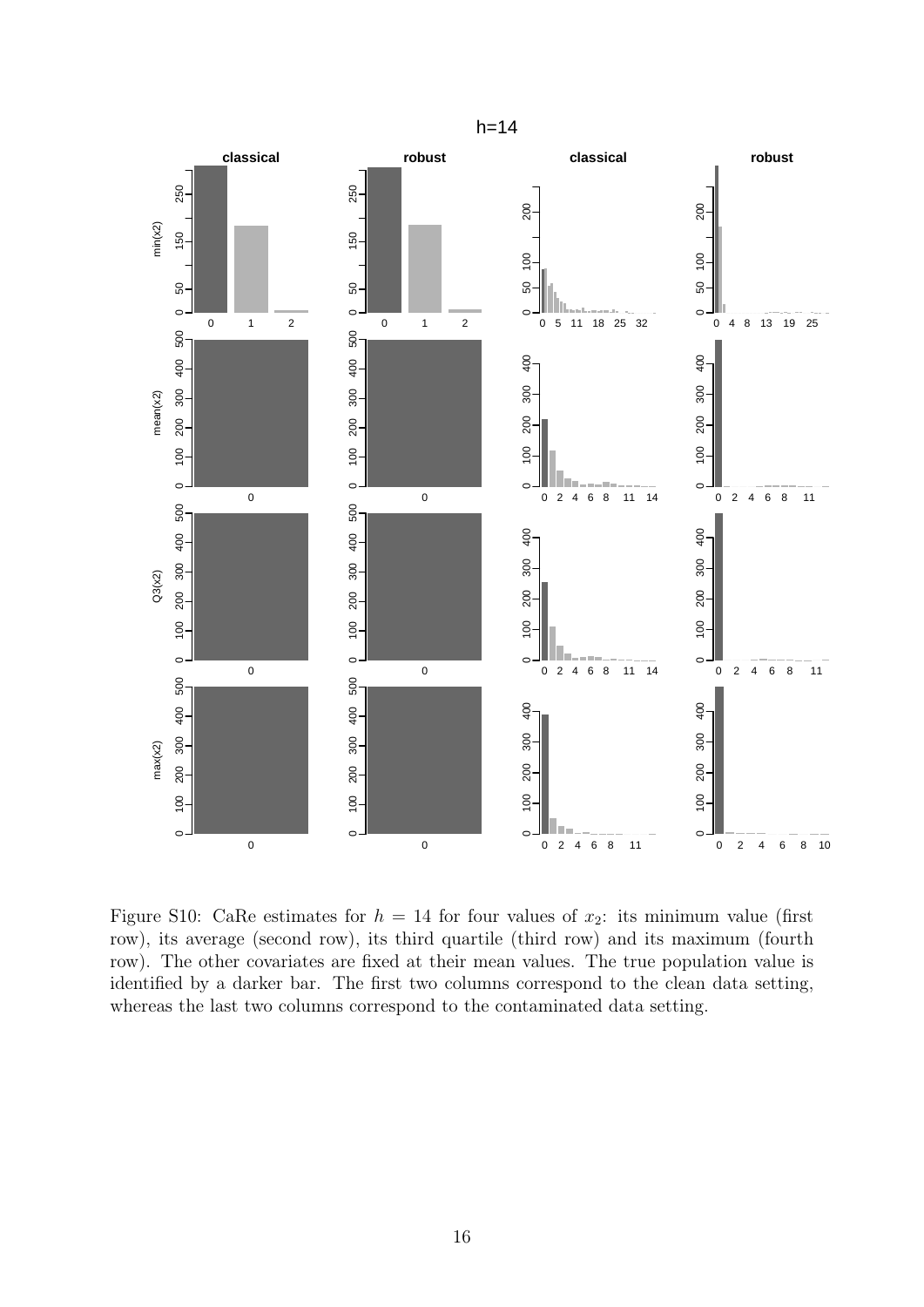

Figure S11: CaRe estimates for  $h = 14$  for four values of  $x_3$ : its minimum value (first row), its average (second row), its third quartile (third row) and its maximum (fourth row). The other covariates are fixed at their mean values. The true population value is identified by a darker bar. The first two columns correspond to the clean data setting, whereas the last two columns correspond to the contaminated data setting.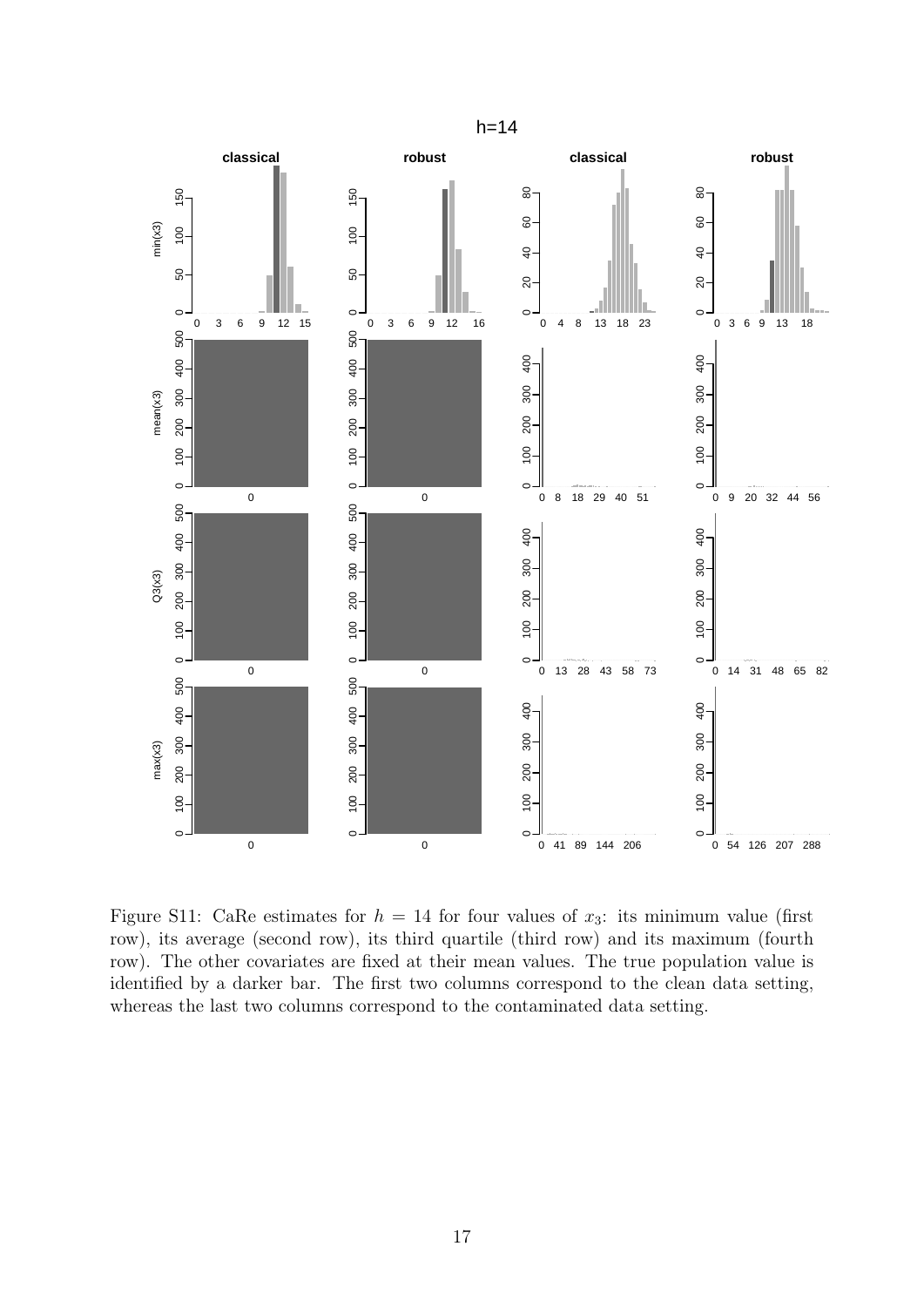

Figure S12: CaRe estimates for  $h = 30$  for four values of  $x_1$ : its minimum value (first row), its average (second row), its third quartile (third row) and its maximum (fourth row). The other covariates are fixed at their mean values. The true population value is identified by a darker bar. The first two columns correspond to the clean data setting, whereas the last two columns correspond to the contaminated data setting.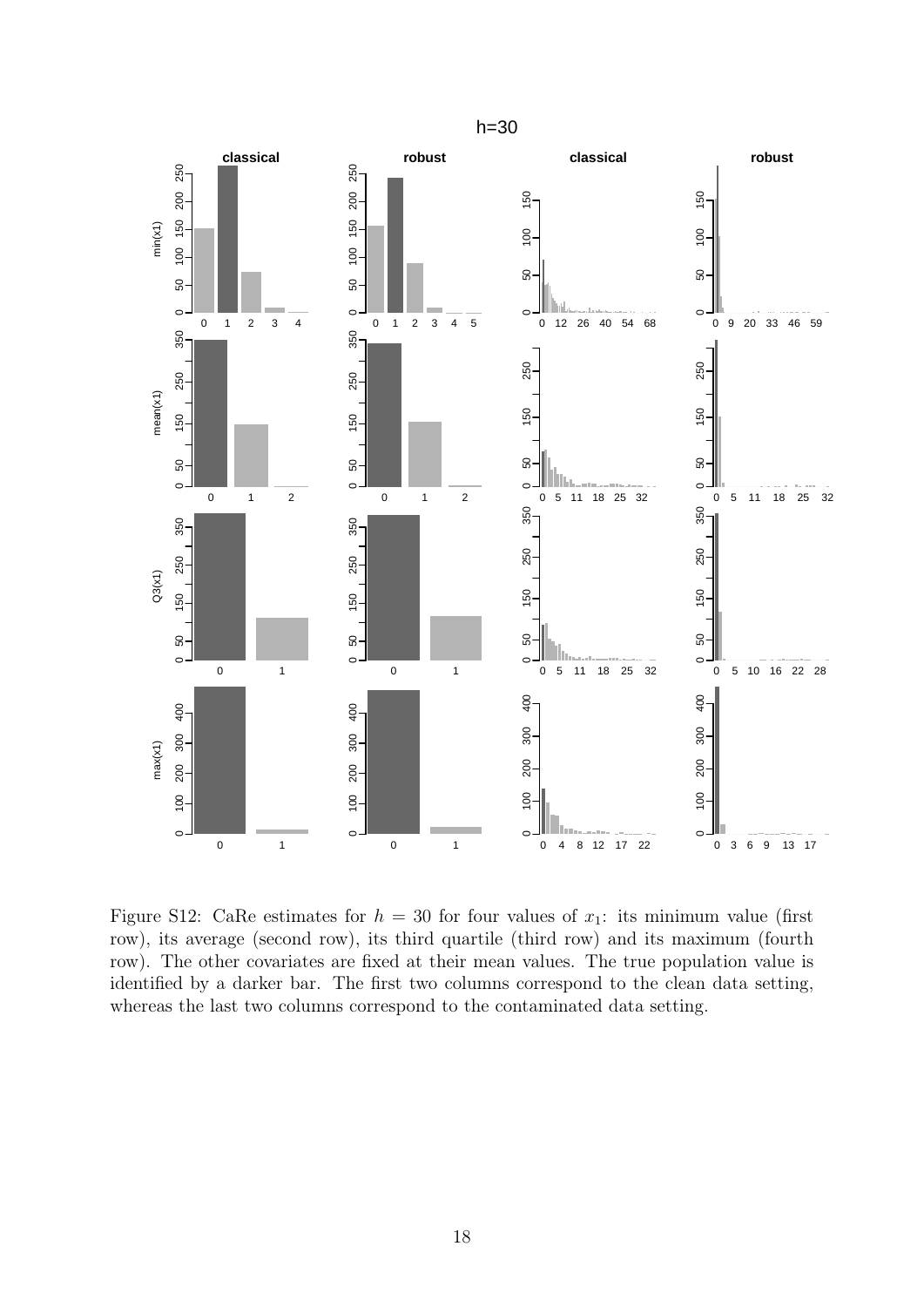

Figure S13: CaRe estimates for  $h = 30$  for four values of  $x_2$ : its minimum value (first row), its average (second row), its third quartile (third row) and its maximum (fourth row). The other covariates are fixed at their mean values. The true population value is identified by a darker bar. The first two columns correspond to the clean data setting, whereas the last two columns correspond to the contaminated data setting.